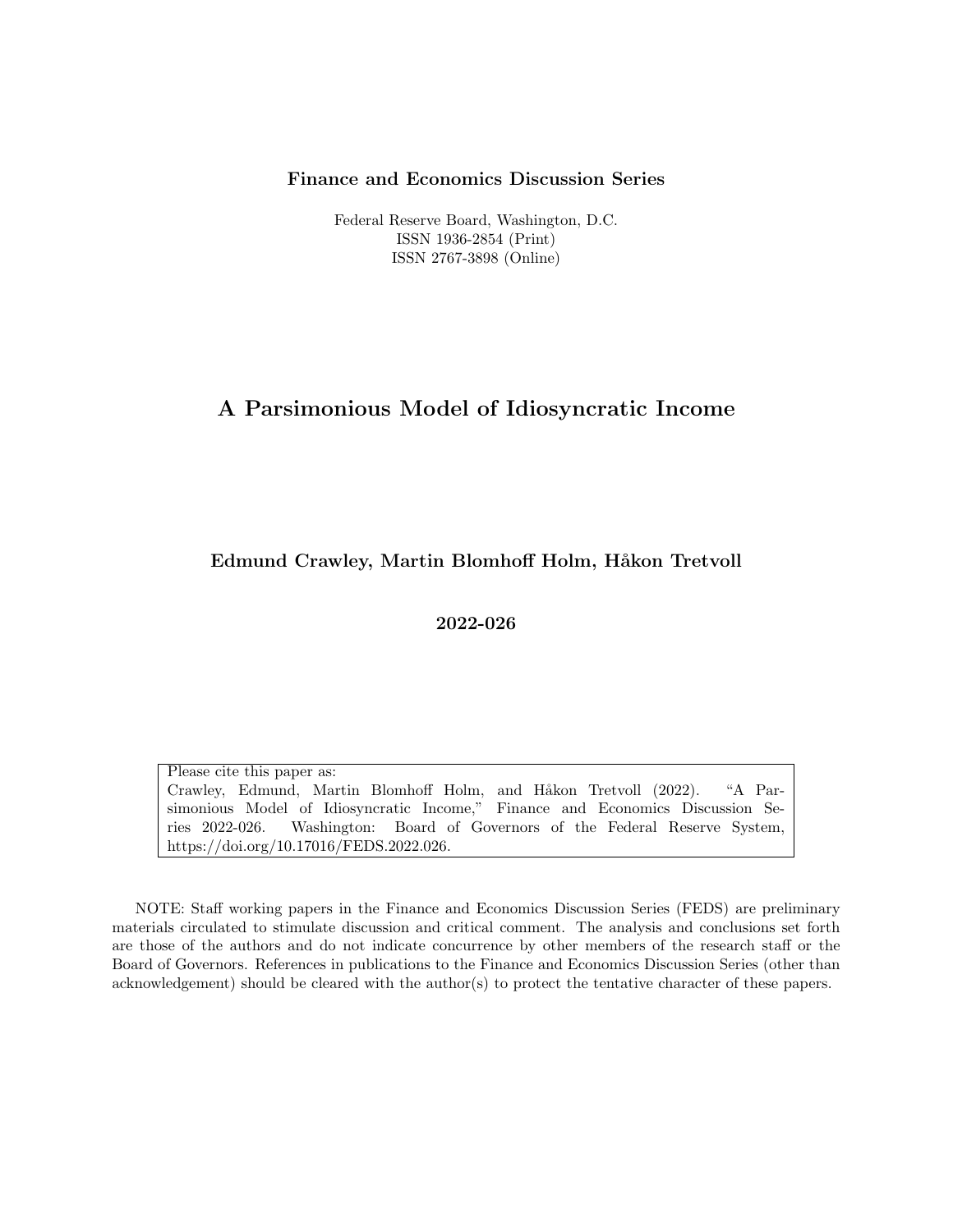# **A Parsimonious Model of Idiosyncratic Income**\*

Edmund Crawley Martin Blomhoff Holm Håkon Tretvoll

April 2022

#### **Abstract**

The standard model of permanent and transitory income is known to be misspecified. Estimates of income volatility in the model differ depending on the type of data moments used—levels or differences—and how these moments are weighted in the estimation. We propose two changes to the standard model. First, we account for the time-aggregated nature of observed income data. Second, we allow transitory shocks to persist for varying lengths of time. With only one additional parameter, our proposed model consistently recover the parameters of the income process irrespective of the estimation method. To the extent that researchers employ the standard model, we advise special caution with the use of first-difference moments.

**JEL:** E21, E24, J30 **Keywords:** Income Uncertainty, Inequality, Household Finance

<sup>\*</sup>We thank Dmytro Hryshko for sharing the code from [Daly, Hryshko, and Manovskii](#page-31-0) [\(2022\)](#page-31-0) with us and Sisi Zhang for sharing the data and code from Moffi[tt and Zhang](#page-32-0) [\(2018\)](#page-32-0). We also thank Johannes H. Alsvik, Michael Graber, and Robert Moffitt for valuable comments and discussions, as well as seminar participants at the Federal Reserve Board, Johns Hopkins University, and Statistics Norway. This project has received funding from the European Research Council (ERC) under the European Union's Horizon2020 research and innovation programme (grant agreement No. 851891). We use the Panel Study of Income Dynamics public use dataset, produced and distributed by the Survey Research Center, Institute for Social Research, University of Michigan, Ann Arbor, MI (2021). Viewpoints and conclusions stated in this paper are the responsibility of the authors alone and do not necessarily reflect the viewpoints of Statistics Norway or the Federal Reserve Board.

Crawley: Federal Reserve Board, edmund.s.crawley@frb.gov.

Holm: University of Oslo, m.b.holm@econ.uio.no.

Tretvoll: Statistics Norway, hakon.tretvoll@ssb.no.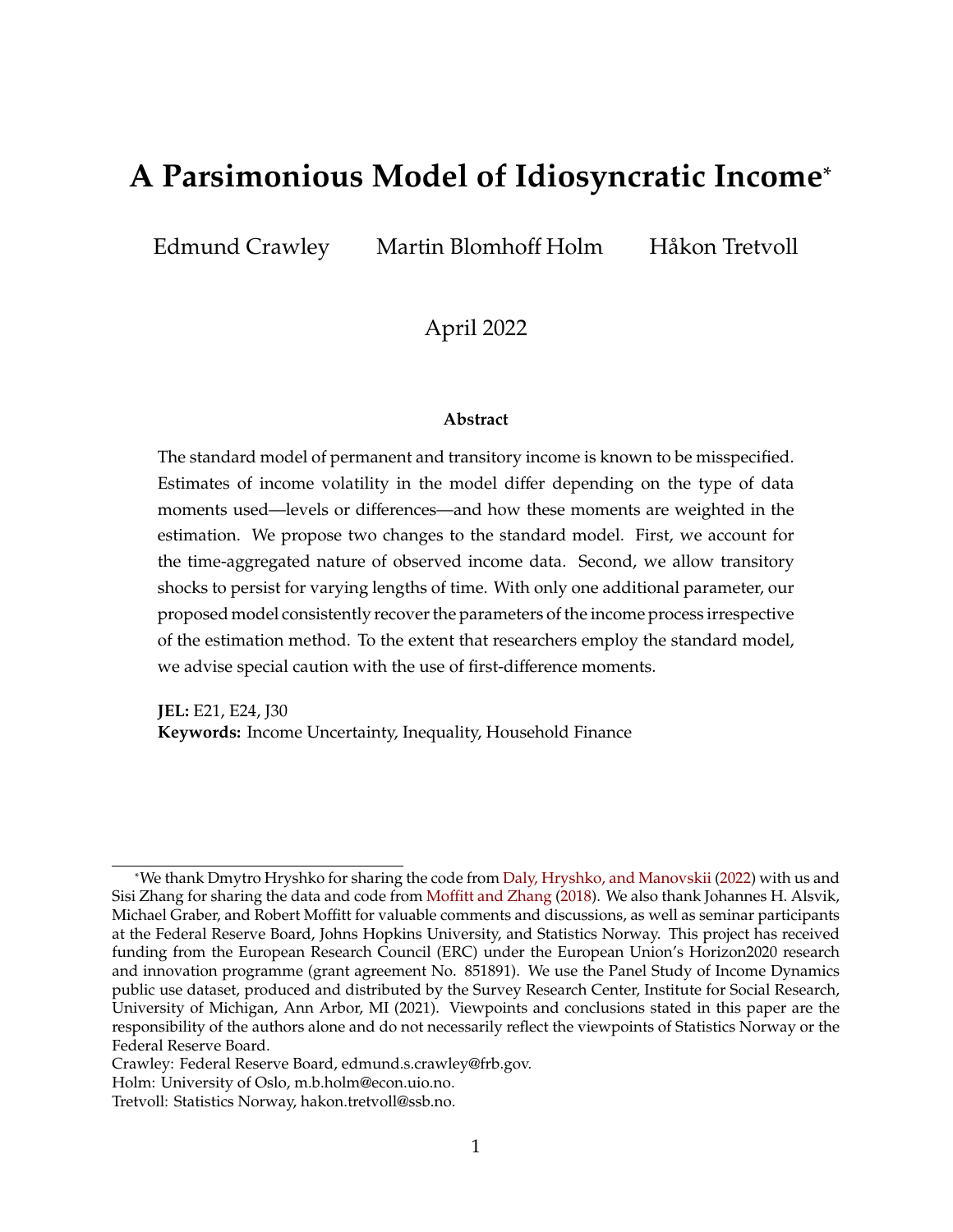### <span id="page-2-0"></span>**1 Introduction**

[T]he key challenge for future work is to develop a specification for the wage process that is both parsimonious enough to be used as an input to incompletemarkets models, and rich enough to account empirically for the covariance structure of wages in both levels and differences.

[Heathcote, Perri, and Violante](#page-32-1) [\(2010,](#page-32-1) p. 40)

What is the nature of idiosyncratic income risk faced by households, and how has it changed over time? The related economic literature centers around a model of permanent and transitory shocks. In this standard model, households face a series of income shocks. Some of these income shocks permanently (or persistently) affect income, such as a job change or promotion. Others only have transitory effects on income, such as a bonus or a period of sick leave. However, although widely used, this model is known to be misspecified. In theory, if the model were true, the permanent and transitory components' estimated variances will be consistently estimated regardless of how the estimation is performed. In practice, the choice of income moments used (levels of differences) and the weighting applied to those moments in a minimum distance estimation (optimally, diagonally, or equally weighted) often leads to different conclusions about the persistence of income risk, and hence the associated welfare consequences.

In this paper, we make two changes to the standard model of idiosyncratic income. First, we account for the time-aggregated nature of observed income data at an annual level. Implicit in the standard model is that households receive all shocks to their annual income on January 1st each year. As first noted in [Working](#page-33-0) [\(1960\)](#page-33-0), when income shocks are persistent and distributed throughout the calendar year, observed annual income exhibits strong serial correlation even when the underlying income shocks are uncorrelated. We provide evidence from Norway to support our assumption that income shocks tend to occur throughout the calendar year. The implied covariance matrix for permanent and transitory income shocks differs significantly under this assumption relative to the standard assumption that shocks occur only on January 1st.

The second change we make to the standard model is to divide transitory shocks into two flavors. "Bonus" shocks (which can include measurement error) display no persistence, while "passing" shocks persist for a stochastic period of time. We find that Norwegian administrative data is best summarized by a mixture of purely transitory and passing shocks. Furthermore, a transitory shock that persists for a stochastic period of time seems to be a more natural assumption than one in which all transitory shocks persist for a fixed period. We show that the first-difference covariance matrix induced by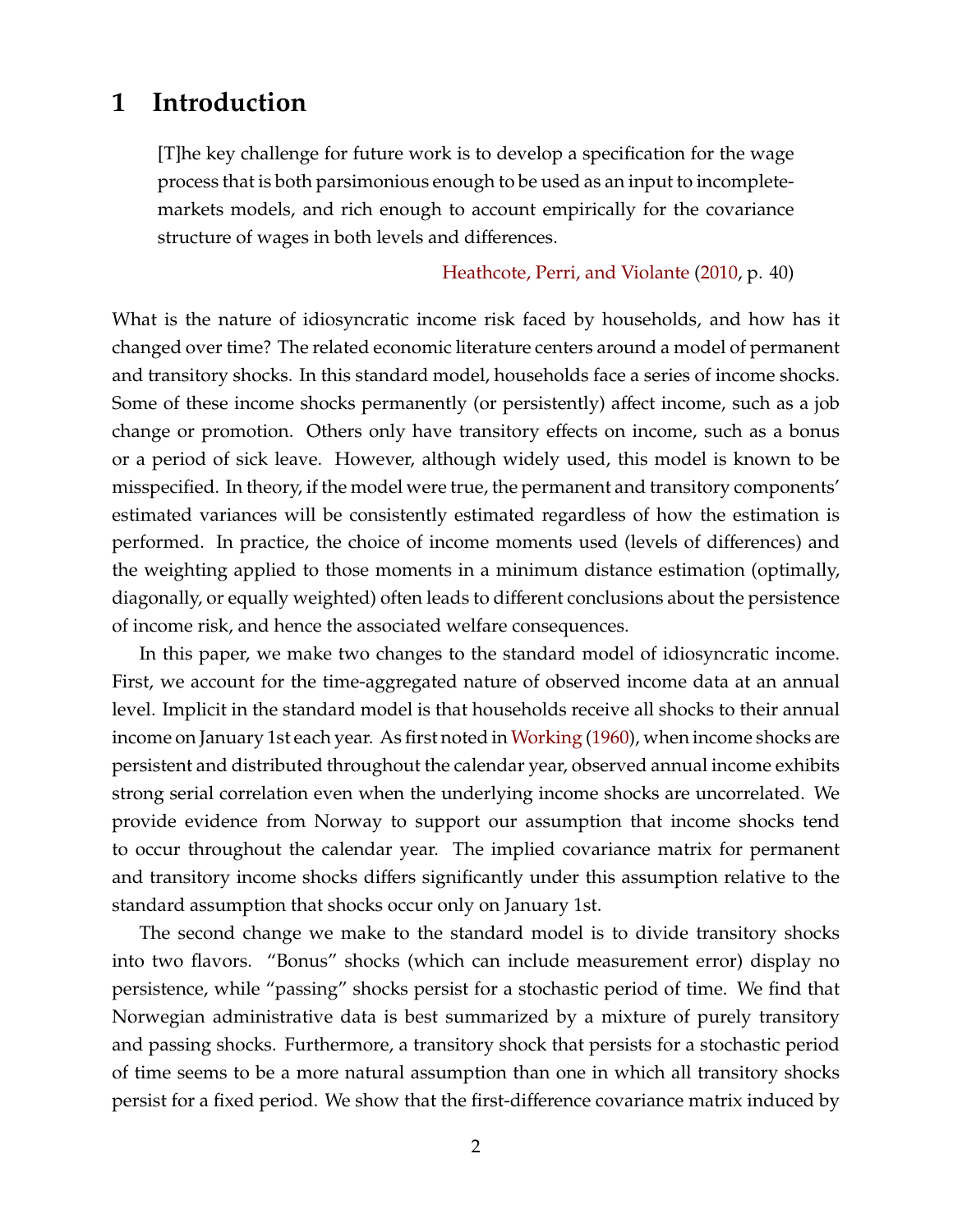the passing shock in our time-aggregated model is similar to that induced by permanent shocks in the standard model. As a result, these passing shocks have previously been partly interpreted as permanent shocks when using difference moments for estimation.

One key result of the two changes we propose to the standard model is to reconcile the different permanent and transitory income variance estimates that arise from estimation using the covariance of the first difference or the level of income. The standard model induces a covariance structure on both differences and levels—*cov*(∆*y<sup>t</sup>* ,∆*ys*) and *cov*(*y<sup>t</sup>* , *ys*), respectively. If the model is well specified, the estimates recovered in the data for permanent and transitory income variance would not depend on the applied covariance structure or the weighting matrix used in the estimation. In practice, using first-difference moments usually results in significantly higher estimated permanent income variance and significantly lower estimated transitory income variance relative to estimation using level moments. In turn, these different estimates are applied to models of consumption and result in conflicting implications for consumer behavior and welfare.

We simulate our proposed model and show that when we estimate the standard model on the simulated time-aggregated data, we find evidence of the same type of misspecification as in actual data. Indeed, with the most commonly used weighting diagonally weighted minimum distance (DWMD)—the permanent income variance is higher, and the transitory income variance is lower, when estimating the standard model with difference moments than with level moments. This structure of misspecification is the same as we observe when estimating the standard model using actual data. Hence, the two adjustments we make, allowing shocks to occur during the year and enriching the description of transitory shocks, are sufficient to explain the differences in parameter estimates obtained when estimating the standard model across moments and weighting matrices.

We next estimate our proposed model using Norwegian administrative data and data from the Panel Study of Income Dynamics (PSID). Regardless of the moment or weighting matrix applied, we find similar parameter estimates. This stability of parameter estimates suggests that our proposed model does not have the misspecification problems of the standard model. Moreover, with only one extra parameter, the relatively small number of households in the PSID sample yields reasonably precise estimates. Hence, we argue that the benefit of reducing misspecification outweighs the loss from the increased model complexity from adding this one extra parameter. We provide codes to make estimation of our proposed model available to other researchers.

Although the standard model of income is misspecified and we recommend using our proposed model in most cases, we provide results on how to interpret the existing litera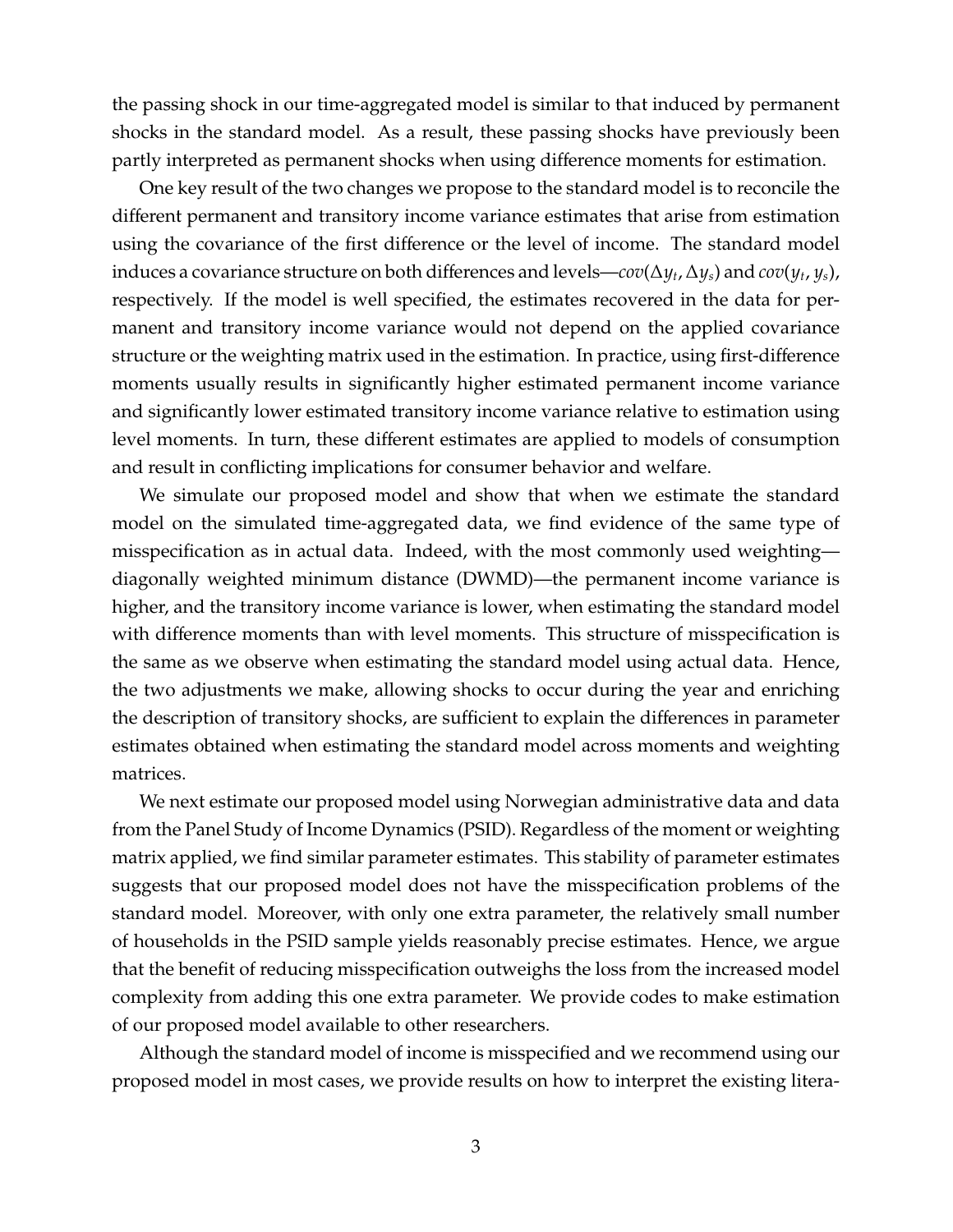ture. Some combinations of moments and weighting matrices yield more reliable estimates than others. Both in simulated and actual data, the combination of level moments and either the equally weighted minimum distance (EWMD) method or the DWMD method provide parameter estimates that are close to the data-generating process or the parameter estimates of the proposed model. The intuitive reason is that with level moments, the permanent variance will be identified from covariances generated from sufficiently large time differences (*cov*(*y<sup>t</sup>* , *ys*) with *s* >> *t*). Hence, as long as these long covariances have non-zero weights (e.g., with EWMD), the standard model will accurately identify the permanent income variance.

We can, therefore, summarize our main results for practitioners as follows. If the data set contains many panel observations, use our parsimonious model of income dynamics to estimate the income process. The model is robust to using specific moments (levels or differences) and to the weighting matrix used in estimation (optimally, diagonally, or equally weighted). If the data set is 'small,' use the standard model but estimate it using level moments and the equally or diagonally weighted minimum distance method. Using difference moments potentially biases the results significantly. Therefore, we strongly advise against estimating the standard model using difference moments.

We also use our proposed model to investigate how income risk varies by age and how the nature of income risk has changed over time. We estimate our model with both Norwegian administrative data and the Panel Study of Income Dynamics (PSID). First, regarding lifecycle income risk, we find that neither permanent nor transitory income variance vary much from age 35 to 50. This result is consistent with prior findings in the literature where income risk does not vary much by age (see, e.g., [Storesletten, Telmer, and](#page-33-1) [Yaron,](#page-33-1) [2004,](#page-33-1) [Heathcote, Storesletten, and Violante,](#page-32-2) [2005,](#page-32-2) and [Guvenen, Karahan, Ozkan,](#page-32-3) [and Song,](#page-32-3) [2021\)](#page-32-3). Second, we find some evidence that 'start-of-working-life' inequality and permanent income risk have increased over time in both the Norwegian data and in the PSID.<sup>[1](#page-4-0)</sup> We further show that the estimated time trends of income risk are similar irrespective of whether one used our proposed model or the standard model. Hence, while the standard model tends to yield very different estimates of the *level* of risk depending on the moment or weighting matrix applied, the *time trends* in income risk are similar.

<span id="page-4-0"></span><sup>&</sup>lt;sup>1</sup>This is a question that has been discussed extensively at least since [Gottschalk, Mo](#page-32-4)ffitt, Katz, and [Dickens](#page-32-4) [\(1994\)](#page-32-4). Recent contributions include Moffi[tt and Gottschalk](#page-32-5) [\(2002\)](#page-32-5), [Gottschalk and Mo](#page-32-6)ffitt [\(2009\)](#page-32-6), [Heathcote, Storesletten, and Violante](#page-32-7) [\(2010\)](#page-32-7), [Heathcote, Perri, and Violante](#page-32-1) [\(2010\)](#page-32-1), [Sabelhaus and Song](#page-33-2) [\(2010\)](#page-33-2), Moffi[tt and Gottschalk](#page-32-8) [\(2012\)](#page-32-8), [Bloom, Guvenen, Pistaferri, Sabelhaus, Salgado, and Song](#page-31-1) [\(2017\)](#page-31-1), Moffi[tt, Bollinger, Hokayem, Wiemers, Abowd, Carr, McKinney, Zhang, and Ziliak](#page-32-9) [\(2021\)](#page-32-9), [Carr, Mo](#page-31-2)ffitt, [and Wiemers](#page-31-2) [\(2020\)](#page-31-2), Moffi[tt and Zhang](#page-33-3) [\(2020\)](#page-33-3), and [McKinney and Abowd](#page-32-10) [\(2020\)](#page-32-10).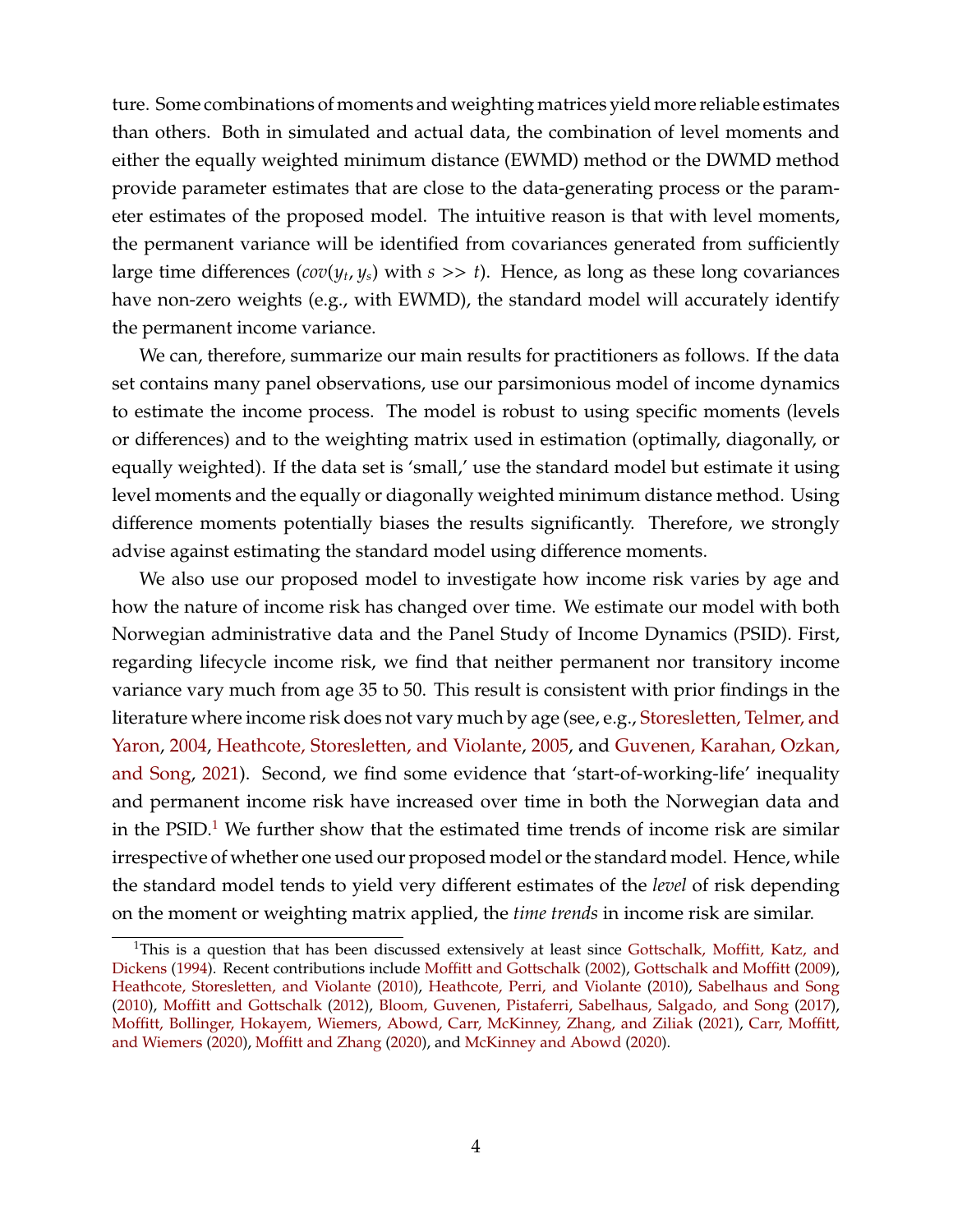**Related literature.** Our paper most closely relates to [Daly, Hryshko, and Manovskii](#page-31-0) [\(2022\)](#page-31-0), who also ask why estimates of permanent and transitory shocks in the standard model depend on the estimation method used. However, their solution is different. They argue that differences in the sample selection that naturally arise between level and difference estimation in unbalanced panels can explain the differences in estimates. They show that using a balanced panel overcomes these sample selection issues and, as a result, conclude that the standard model can fit the data well. In contrast, we show, both in theory and practice, that the results of [Daly, Hryshko, and Manovskii](#page-31-0) [\(2022\)](#page-31-0) are sensitive to the weighting matrix used in the estimation. This sensitivity is distinct but similarly concerning evidence that the standard model is misspecified. We show that our proposed model is robust to the choice of moments used and the choice of weighting matrix. Nevertheless, we remain convinced by the arguments about sample selection and, as a result, restrict ourselves to the use of balanced panels in the analysis.

Several papers are building rich models to match more moments of the income distribution. A closely related paper is [Guvenen, McKay, and Ryan](#page-32-11) [\(2022\)](#page-32-11), who build an income process that is rich enough to match several moments of the income distribution but is still tractable enough to be included in models. Other recent examples include [Druedahl,](#page-31-3) [Graber, and Jørgensen](#page-31-3) [\(2021\)](#page-31-3), whose model matches data on monthly income innovations in Denmark; [Guvenen, Karahan, Ozkan, and Song](#page-32-3) [\(2021\)](#page-32-3), who build an income process to match moments from administrative data on annual income innovations in the U.S.; and [Arellano, Blundell, and Bonhomme](#page-31-4) [\(2017\)](#page-31-4), who estimate a process that allows for variation in parameters by individual income levels to match income innovations.<sup>[2](#page-5-0)</sup> Common to this literature is that the models are complex and require the estimation of several additional parameters. Our contribution is that, instead of building complicated models to match the dynamics of the income innovations, we construct a *parsimonious* income process that is robust to known misspecification issues. Hence, it matches the data well, yet it is simple enough to be included in models and allows estimation in relatively small data sets.

The time aggregation problem in the context of the standard permanent-transitory model has recently been studied in [Eika](#page-31-5) [\(2018\)](#page-31-5), [Crawley](#page-31-6) [\(2020\)](#page-31-6), [Crawley and Kuchler](#page-31-7) [\(2022\)](#page-31-7), and [Klein and Telyukova](#page-32-12) [\(2013\)](#page-32-12). However, none of these papers introduce the two flavors of transitory income shocks we propose and, as such, do not address the misspec-

<span id="page-5-0"></span><sup>&</sup>lt;sup>2</sup>Several other papers also estimate variants of non-linear income dynamics, e.g., [Browning, Ejrnaes,](#page-31-8) [and Alvarez](#page-31-8) [\(2010\)](#page-31-8), [Altonji, Smith Jr., and Vidangos](#page-31-9) [\(2013\)](#page-31-9), [De Nardi, Fella, and Paz-Pardo](#page-31-10) [\(2020\)](#page-31-10), [Braxton,](#page-31-11) Herkenhoff[, Rothbaum, and Schmidt](#page-31-11) [\(2021\)](#page-31-11), and [De Nardi, Fella, Knoef, Paz-Pardo, and Van Ooijen](#page-31-12) [\(2021\)](#page-31-12). For Norway, [Halvorsen, Holter, Ozkan, and Storesletten](#page-32-13) [\(2020\)](#page-32-13) present evidence of non-gaussian features of income dynamics.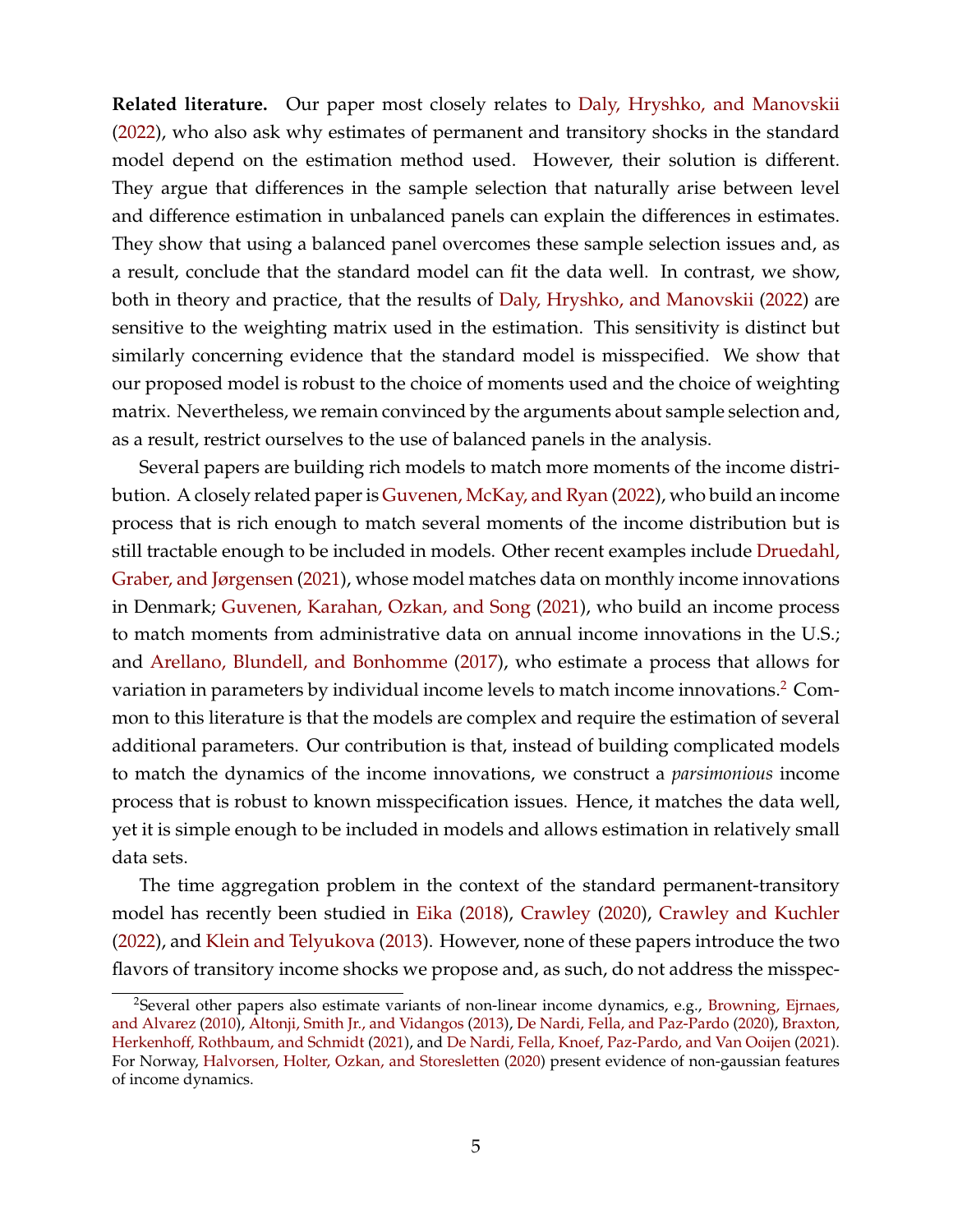ification issues discussed above. Our contribution is to construct a high-frequency model that can be estimated on low-frequency data and is adjusted sufficiently to overcome egregious conflicts between estimation methods.

**Roadmap.** The rest of the paper is structured as follows. Section [2](#page-6-0) describes the Norwegian administrative data. Section [3](#page-7-0) presents the standard model and illustrates the misspecification issues using Norwegian data. Section [4](#page-11-0) presents the proposed model and Section [5](#page-18-0) shows how estimation of the standard model on simulated data from our proposed model yields the same structure of misspecification issues as with actual data. In Section [6,](#page-23-0) we estimate our proposed model using Norwegian and U.S. data, illustrating that the parameter estimates are now independent of the moments or weighting matrix applied and that our proposed model is still parsimonious enough to be estimated on a small data set (PSID). Section [7](#page-30-0) concludes.

## <span id="page-6-0"></span>**2 Data**

The analysis uses Norwegian administrative data on annual income. We combine this income data with demographic information such as sex, age, country of birth, and years of education. To make our results comparable to the rest of the literature, we restrict our attention to males born in Norway with income between 1971 and 2014. In a partial analysis presented in Appendix [A,](#page-34-0) we also utilize a monthly income data set covering the period from 2015 to 2019. The Norwegian income data have several advantages relative to other available data sets. First, the data are administrative and, therefore, cover the entire population of Norwegian residents. Second, only a small share of the earnings are right-censored.<sup>[3](#page-6-1)</sup> Therefore, our data include precisely measured earnings for almost everyone. Moreover, the long panel from 1971 to 2014 allows us to follow individuals for long periods. Indeed, the data include the complete earnings history from the first job to retirement for some cohorts.

**Variable definitions.** Our measure of pre-tax earnings includes both labor income (from wages and self-employment) and work-related cash transfers such as unemployment and short-term sickness benefits. In the analysis, pre-tax earnings are deflated with the consumer price index, indexed to the 2011 Norwegian kroner. The observations we use

<span id="page-6-1"></span><sup>&</sup>lt;sup>3</sup>[Bhuller, Mogstad, and Salvanes](#page-31-13) [\(2017\)](#page-31-13) document that less than 3 percent of the sample is right-censored in any given year. The income series is available from 1967, but [Halvorsen, Ozkan, and Salgado](#page-32-14) [\(2022\)](#page-32-14) show that top-coding was most prevalent from 1967 to 1970, and that from 1971 less than 1% of observations are right-censored each year.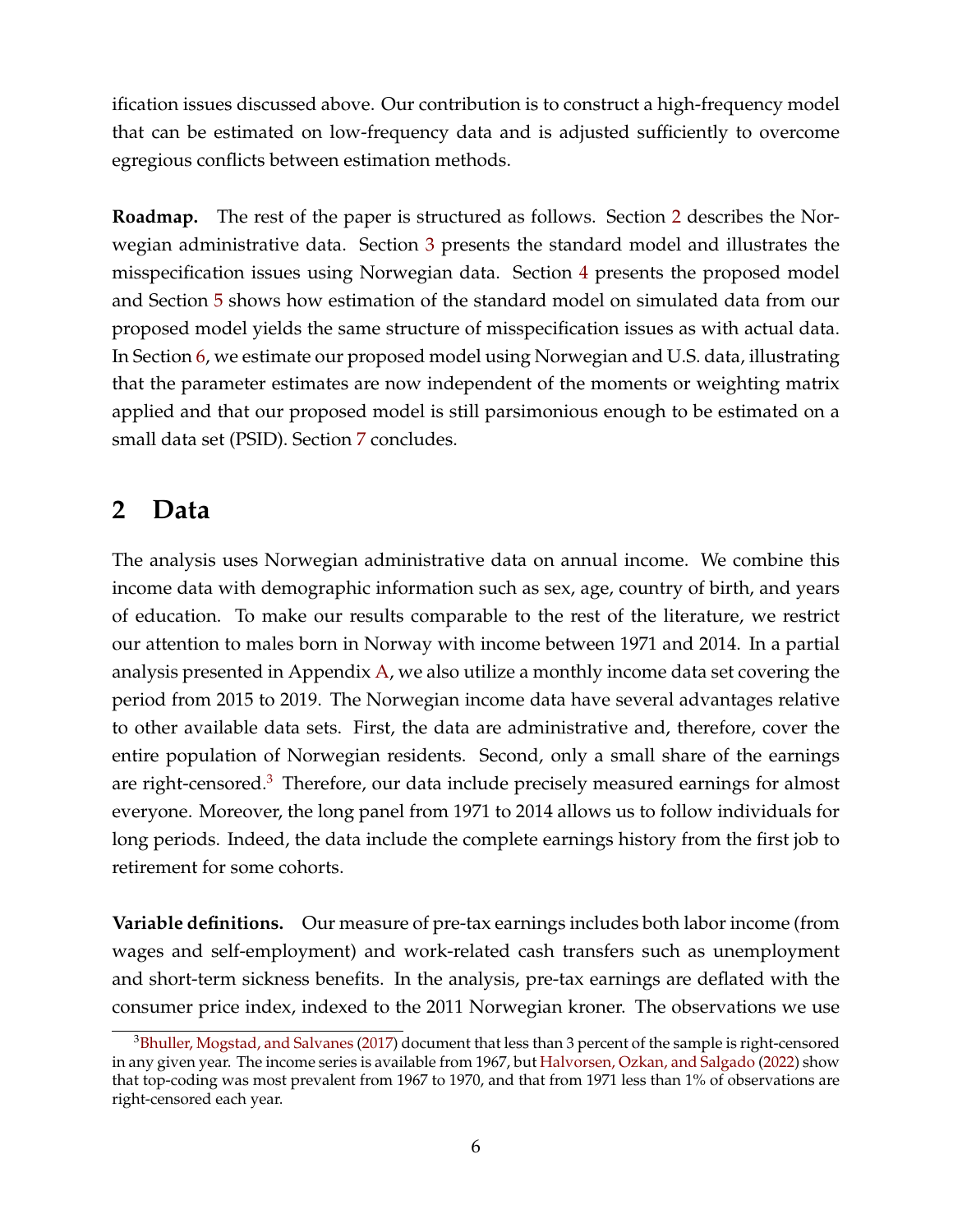for idiosyncratic income are residuals obtained from a regression of log earnings on a full set of dummies for year, age, and years of education.

**Sample selection.** We select our sample from this data according to the suggestions in [Daly, Hryshko, and Manovskii](#page-31-0) [\(2022\)](#page-31-0). They argue for the importance of using a balanced sample since gaps in the data can bias the estimation of income processes, and the bias is different for estimation using moments in levels and differences. We focus on individuals in the middle of their careers, restricting attention to ages  $35$  to  $50<sup>4</sup>$  $50<sup>4</sup>$  $50<sup>4</sup>$  When doing so, we include individuals if earnings observations are available for all the years from 34 to [5](#page-7-2)1 to ensure a balanced sample.<sup>5</sup> In addition, we restrict our sample by removing observations of extreme income changes and observations where the income level is very low. We define *extreme income changes* as observations where income either increased by more than 500 percent or decreased by more than 80 percent as in [Daly, Hryshko, and](#page-31-0) [Manovskii](#page-31-0) [\(2022\)](#page-31-0). A *very low* level of income is defined to be below the Norwegian social security system's definition of a base level (around USD 10,000 in 2011). Observations where an individual has a lower income level than this base level are considered years where the individual is only loosely attached to the labor force and is treated as a missing observation. If an individual ever experiences an extreme income change or a very low level of income, then all observations for that individual are dropped from the sample. Thus, the requirement of a balanced panel is maintained.

With these sample selection criteria, our data include 536,399 Norwegian males distributed over 27 cohorts born between 1937 and 1963.

### <span id="page-7-0"></span>**3 Problems with the Standard Model**

This section illustrates some well-known misspecification issues with the standard model using the Norwegian income data. We first describe the model and how to identify the model parameters. Next, we present estimation results for all combinations of moments and weighting matrices typically applied. We show that the resulting parameter estimates vary with the moments and weighting matrix, suggesting that the model is misspecified.

<span id="page-7-1"></span><sup>4</sup>We start at age 35 because the variance of income by age is decreasing with age before age 35 in the Norwegian data, driven by the variance of high-skilled individuals [\(Blundell, Graber, and Mogstad,](#page-31-14) [2015\)](#page-31-14). Neither the standard nor our proposed model can account for such a pattern. Appendix [B](#page-35-0) provides more detail on our sample selection.

<span id="page-7-2"></span><sup>5</sup>Following [Daly, Hryshko, and Manovskii](#page-31-0) [\(2022\)](#page-31-0), the first (34) and last (51) observations ensure that we include individuals who worked the entire first (35) and last (50) observation in our sample.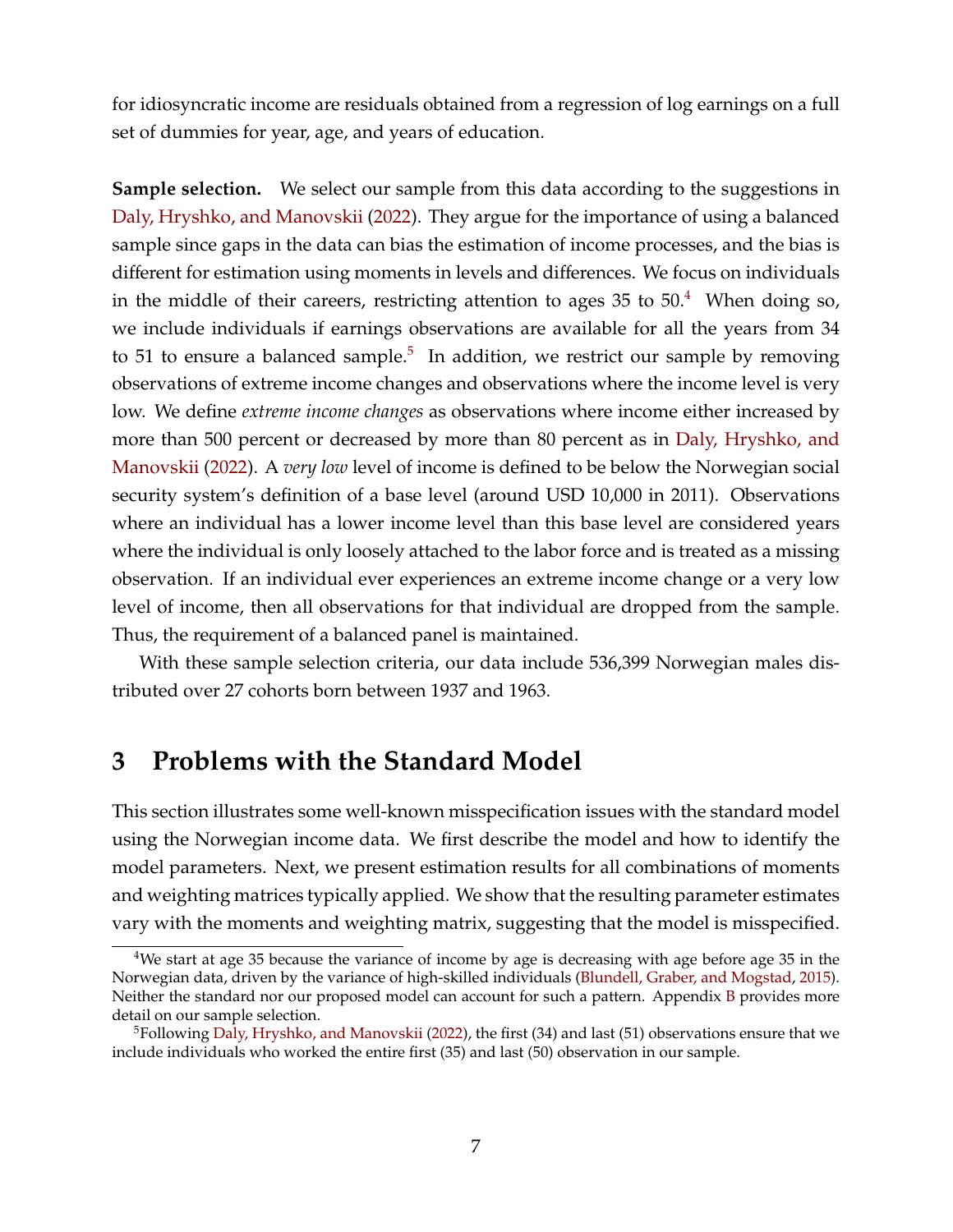#### <span id="page-8-2"></span>**3.1 The Standard Model**

We will use the 'standard model' as a benchmark to highlight some of the existing problems in the literature and how our proposed model resolves these problems. While there are many variants of the standard model that we show here—most commonly including some decay in the permanent component—they all suffer from the same problems that our proposed model can resolve.<sup>[6](#page-8-0)</sup>

The standard model is written in the same frequency as the data, most commonly annual. Log income*, y<sub>t</sub>,* is composed of a permanent component*, p<sub>t</sub>,* along with transitory shocks*, ε<sub>t</sub>,* that have some persistence*, θ*. The model can be written as

$$
y_t = p_t + \varepsilon_t + \theta \varepsilon_{t-1} \tag{1}
$$

$$
p_t = p_{t-1} + \nu_t \tag{2}
$$

where  $\varepsilon_t$  and  $v_t$  are uncorrelated with each other and also over time, in this way, the permanent component of income moves as a random walk at an annual frequency and the transitory component of income follows an MA(1) process. The process begins at time zero with some existing distribution of permanent income. The parameters of interest in this model are the variance of permanent and transitory income shocks,  $\sigma_{\nu_t}^2$  and  $\sigma_{\varepsilon_t}^2$ respectively, as well as the 'start-of-working-life' variance of permanent income,  $\sigma_{p_0}^2$  and the MA(1) parameter  $\theta$ .

Researchers can use either level or difference moments to identify the parameters in the model. If they use difference moments, the covariance structure of permanent income is:

<span id="page-8-1"></span>
$$
var(\Delta p_t) = \sigma_{\nu_t}^2 \tag{3}
$$

$$
cov(\Delta p_t, \Delta p_s) = 0 \qquad \text{if } s \neq t. \tag{4}
$$

and the covariance structure of the transitory component is (defining the transitory component as  $q_t = \varepsilon_t + \theta \varepsilon_{t-1}$ )

$$
var(\Delta q_t) = \sigma_{\varepsilon_t}^2 + (1 - \theta)^2 \sigma_{\varepsilon_{t-1}}^2 + \theta^2 \sigma_{\varepsilon_{t-2}}^2 \tag{5}
$$

$$
cov(\Delta q_t, \Delta q_{t-1}) = -(1 - \theta)\sigma_{\varepsilon_{t-1}}^2 + \theta(1 - \theta)\sigma_{\varepsilon_{t-2}}^2
$$
\n(6)

$$
cov(\Delta q_t, \Delta q_{t-2}) = -\theta \sigma_{\varepsilon_{t-2}}^2 \tag{7}
$$

$$
cov(\Delta q_t, \Delta q_s) = 0
$$
 if  $s < t - 2$ . (8)

<span id="page-8-0"></span> $6$ Appendix [F](#page-42-0) estimates both the standard and proposed model allowing for general persistence and find the same structure of misspecification issues also with a general persistence.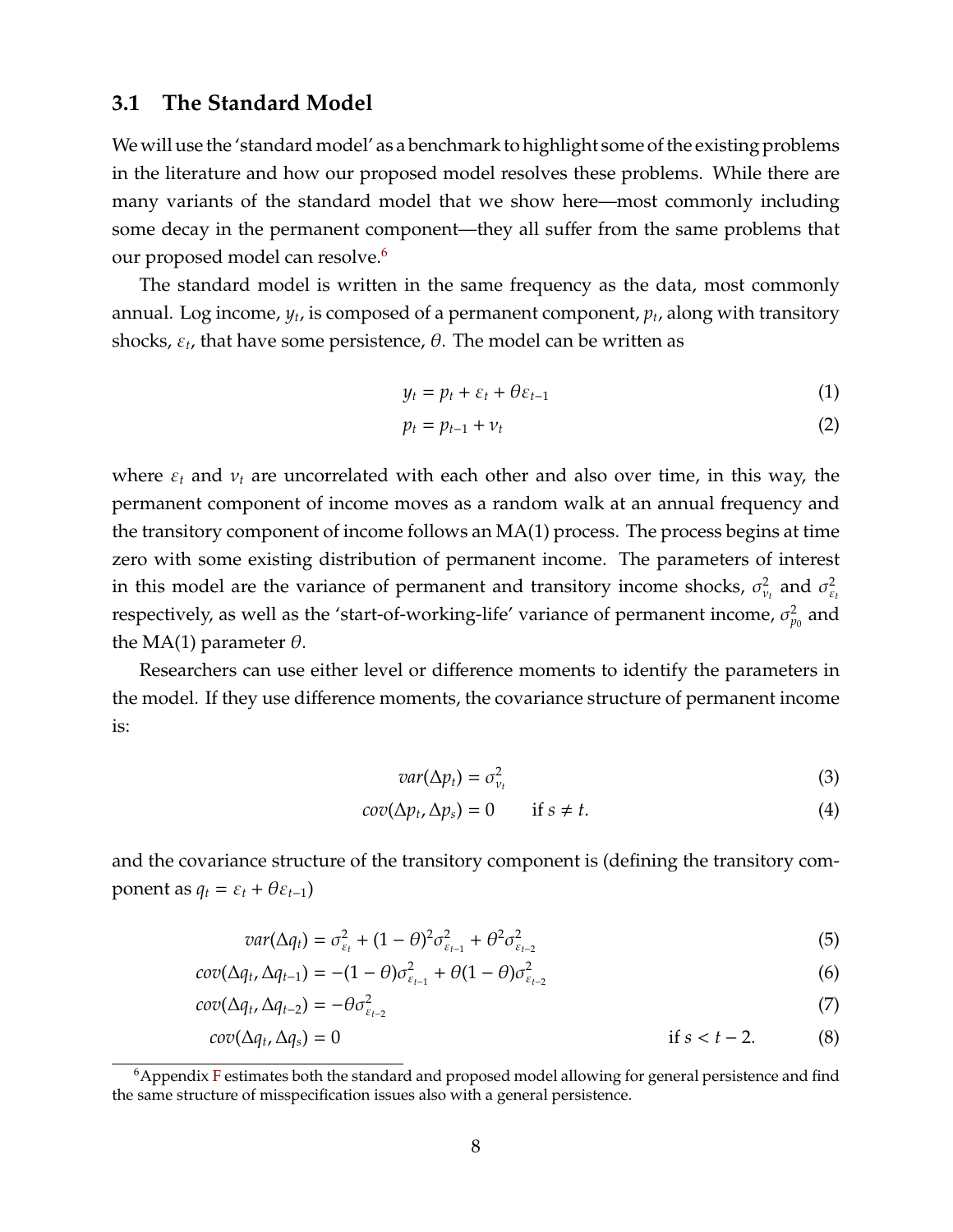Using the independence of the permanent and transitory components of income, the covariance structure of the difference in log income is the sum of the covariance structure of each component

<span id="page-9-0"></span>
$$
cov(\Delta y_t, \Delta y_s) = cov(\Delta p_t, \Delta p_s) + cov(\Delta q_t, \Delta q_s). \tag{9}
$$

It is then common to apply the general method of moments on [\(3\)](#page-8-1)-[\(9\)](#page-9-0) and to estimate parameters by minimizing the distance between the empirically observed moments and those implied by the model. The approach is similar when using level moments, and this is deferred to Appendix [C.1.](#page-36-0)

#### **3.2 Results Using the Standard Model**

We now estimate the standard model using the Norwegian data. We first describe our estimation procedure before we present the estimated parameters.

**Estimation procedure.** We start with *M* balanced panels, each one starting in a different year. For each panel we calculate the empirical covariance matrix for either the levels or differences of income:

<span id="page-9-1"></span>
$$
Empirical Levels_{t,s} = \frac{1}{N} \sum_{i=1}^{N} y_{i,t} y_{i,s}
$$
\n(10)

<span id="page-9-2"></span>
$$
EmpiricalFD_{t,s} = \frac{1}{N} \sum_{i=1}^{N} \Delta y_{i,t} \Delta y_{i,s}
$$
\n(11)

where *yi*.*<sup>t</sup>* is residualized log income of individual *i* at time *t* as described in Section [2.](#page-6-0) Our minimum distance procedure for differences uses the loss function:

$$
\mathcal{L} = \sum_{j=1}^{M} vech(EmpiricalFD_j - ModelFD_j)^T \Omega_j^{-1} vech(EmpiricalFD_j - ModelFD_j)
$$

and equivalently for levels. Here  $\Omega_j$  is either the full optimal minimum distance weighting matrix for panel *j* (OWMD), the optimal minimum distance weighting matrix along the diagonal with all off-diagonal elements set to zero (DWMD), or the identity matrix (EWMD).

**Results.** Table [1](#page-10-0) presents estimated parameters using all combinations of moments and weighting matrix typically applied in the literature. There are several notable observa-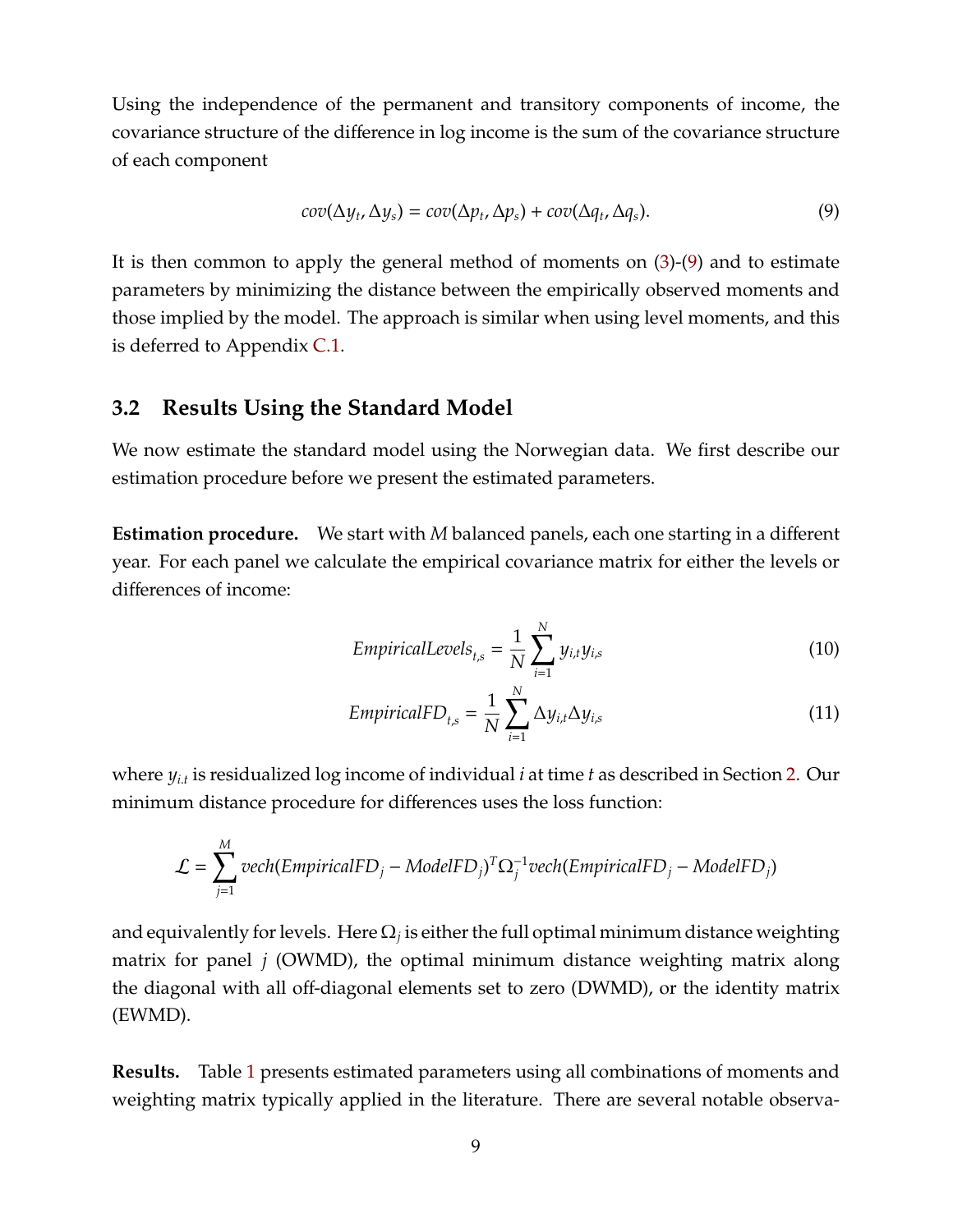<span id="page-10-0"></span>

|                          | <b>EWMD</b> |       |       | <b>DWMD</b>                                        | <b>OWMD</b> |       |  |
|--------------------------|-------------|-------|-------|----------------------------------------------------|-------------|-------|--|
|                          |             |       |       | Level Difference Level Difference Level Difference |             |       |  |
| $\sigma_{\text{perm}}^2$ | 0.004       | 0.011 | 0.004 | 0.011                                              | 0.005       | 0.007 |  |
| $\sigma_{\text{tran}}^2$ | 0.032       | 0.020 | 0.033 | 0.020                                              | 0.021       | 0.021 |  |
| $\theta$                 | 0.570       | 0.070 | 0.574 | 0.071                                              | 0.163       | 0.145 |  |
| $\sigma_{\text{init}}^2$ | 0.062       |       | 0.062 |                                                    | 0.059       |       |  |

*Notes:* The table presents estimated parameters using the standard model on Norwegian data. 'Level' and 'Difference' denote the type of moments used, corresponding to [\(10\)](#page-9-1) and [\(11\)](#page-9-2), respectively. 'EWMD', 'DWMD', and 'OWMD' is the type of weighting matrix applied, corresponding to identity, diagonally optimal, and full optimal weighting matrix, respectively. The table shows the mean of parameter estimates over time and age.

**Table 1:** Estimated parameters using the standard model, Norwegian data

tions. First, the estimated parameters differ depending on whether one estimates the model using level or difference moments. For example, looking at the 'DWMD' column, the estimated variance of permanent income is 0.004 when estimated using level moments but almost three times as large when using difference moments. Similarly, the transitory variance is 0.033 when using the levels compared with 0.020 when using the difference moments. These differences in estimated parameters are large. Given that permanent income risk is of primary importance for household welfare, these differences substantially affects household behavior in models. Hence, it is important to understand the origins of this result and how to estimate permanent and transitory income variances consistently.

Second, while the estimated permanent variance is higher when estimated using difference rather than level moments, the estimated transitory variance is lower. For example, the estimation using level moments with DWMD yields a lower estimate of permanent risk but a higher estimate of the variance of transitory risk than estimation using difference moments with DWMD. Contrary movements in parameter estimates suggest that part of the variation in the data is not uniquely allocated to the transitory or permanent variance by the model. Instead, the decomposition depends on the moments used.

The third observation is that when using the full optimal minimum distance weighting matrix (OWMD), one gets similar parameter estimates regardless of which moments are used. [Daly, Hryshko, and Manovskii](#page-31-0) [\(2022\)](#page-31-0) notes this and argues that this estimation method, combined with a balancing of the panels, yields consistent estimates of the permanent and transitory variance. However, although parameter estimates are similar across moments used, it does not imply that these estimates yield the correct parameter values.

We have now established the main misspecification issues of the standard model. The rest of the paper aims to provide an alternative yet simple model robust to these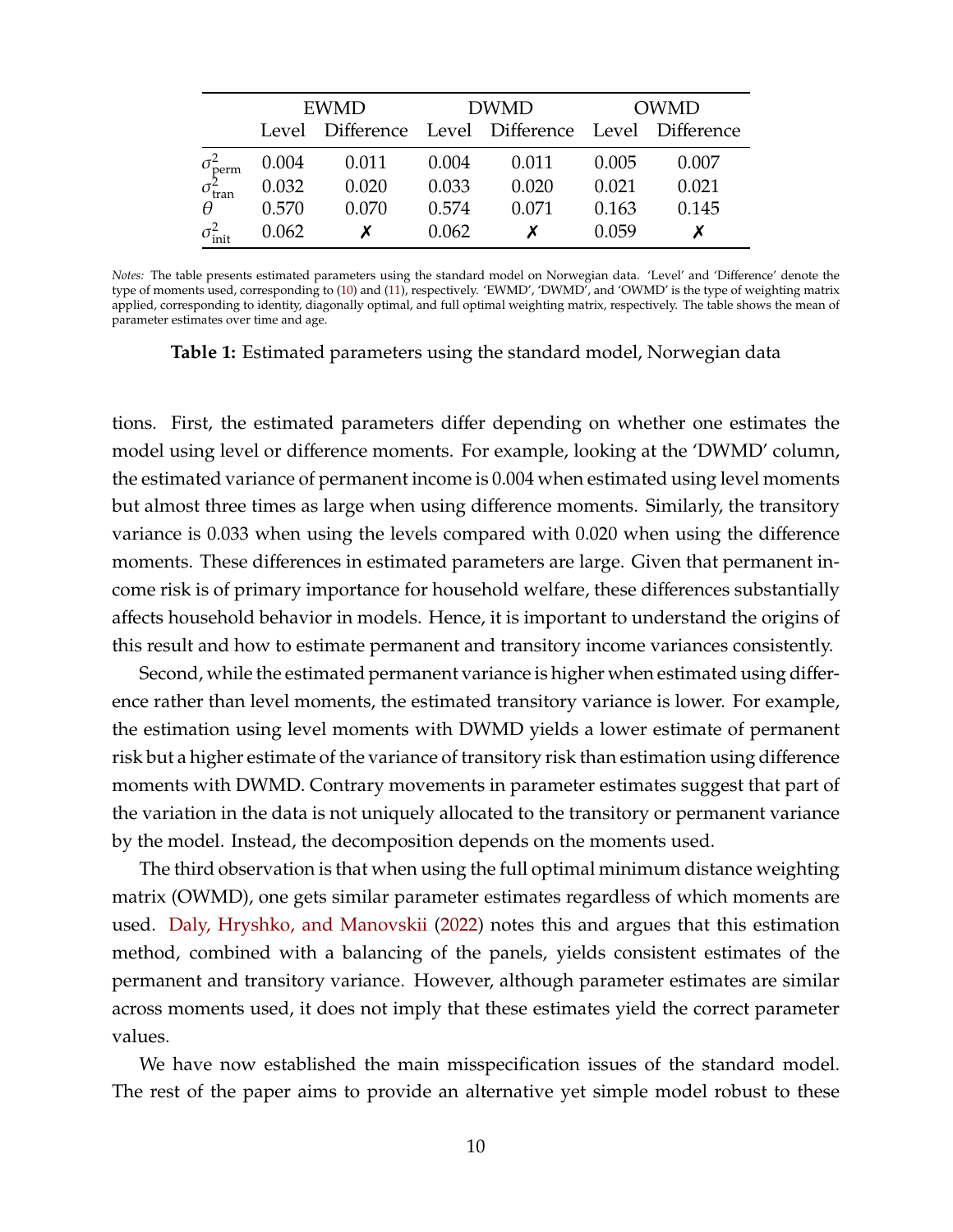misspecification issues.

## <span id="page-11-0"></span>**4 The Proposed Model**

We now present the proposed model focusing on how it differs from the standard model. There are two innovations to the model:

- 1. We write it in continuous time.
- 2. We allow for three types of income shocks.

This section shows that combining these two innovations can solve the identification issues in the standard model discussed in Section [3.](#page-7-0) Moreover, since we only add one additional parameter, our proposed model is parsimonious enough to be estimated in relatively small data sets.

### **4.1 Time Aggregation**

The first change we make is to write the standard model in continuous time. This change in timing allows us to model income shocks that occur at different times throughout the calendar year. This adjustment is motivated by well-known time aggregation problems with the standard model, such as the implicit assumption that shocks occur on January 1st. In Appendix [A,](#page-34-0) we show, using monthly income data from Norway, the unsurprising result that income innovations such as job transitions, job losses, bonus payments, and pay rises tend to occur throughout the calendar year. Although we work in continuous time, a monthly or even quarterly model would serve the same purpose and result in similar estimates to those here. The key feature is that the model frequency should be sufficiently higher than the frequency of the observed data. Note that the model's frequency (continuous-time) does not dictate the frequency of income shocks—for any individual, they may only arrive on average every decade. It is the distribution of shocks within the year that matters, not their frequency. Motivated by the empirical observations in Appendix [A,](#page-34-0) we model the arrival of shocks as being uniformly distributed throughout the calendar year.

### **4.2 Additional Shocks**

The second innovation is allowing for three types of income shocks in our model rather than two in the standard model. Permanent shocks are the exact analog of those in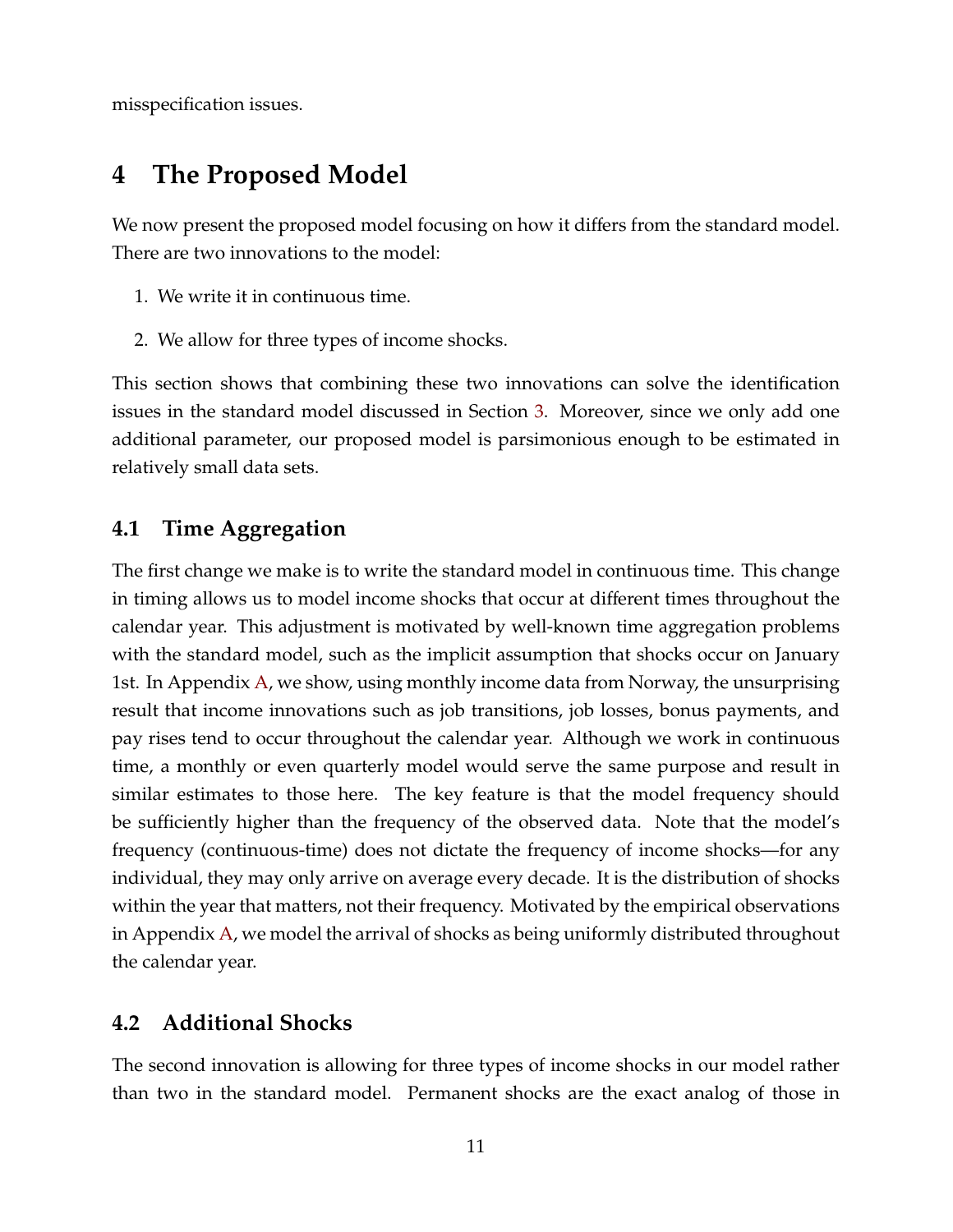the standard model but embedded in continuous time. Bonus shocks are the analog of transitory shocks in the standard model with no MA(1) component and can also be thought of as encompassing classical measurement error.<sup>[7](#page-12-0)</sup> Finally, in place of the  $MA(1)$ process for transitory shocks, we propose 'passing' income shocks persisting a stochastic period of time. The rest of this subsection describes each income shock type in detail, how these shocks are identified in the data, and how the standard model may misinterpret these shocks in the presence of time aggregation.

**Shock type 1: Permanent.** A permanent shock to income can be thought of as a promotion, a wage rise, or a job change. In our proposed model, such shocks are equally likely to occur at any time within the calendar year. Figure [1a](#page-13-0) illustrates an example of the income flow coming from this type of process. The solid-orange line shows the income flow, while the black crosses show observed income. In this example, a permanent income shock occurs about one-quarter of the way into 2017, and income remains high for the remaining years. Notice that observed income for each year smooths the shock over two years. In 2017, the worker received the higher income flow for three-fourths of the year, and his income in 2017 is, therefore, three-fourths of the shock size higher than in 2016. From 2018, she received the higher income flow for the entire year, and the observed increase relative to 2016 is equal to the shock size.

The observed income series exhibit a positive serial correlation due to the 'smoothing' of shocks over two years. This smoothing is the crucial result in [Working](#page-33-0) [\(1960\)](#page-33-0), and it shows up in the covariance structure of the difference of log income, and hence feeds through to the estimated variance of permanent and transitory shocks.

Mathematically, we defined the permanent income process as follows. Let  $P_t$  be a martingale with unit volatility and  $\sigma_{perm,s}^2$  be the volatility of permanent income at time *s*. An example of such a *P<sup>t</sup>* is a Brownian motion. However, the model allows for more general martingale processes including those with large shocks. As such, although the model is set in continuous time, shocks such as promotions or job changes may occur infrequently. We can then define the permanent income flow at time  $t$  as<sup>[8](#page-12-1)</sup>

$$
p_t = p_0 + \int_0^t \sigma_{perm,s}^2 dP_s.
$$

<span id="page-12-0"></span> $^{7}$ In contrast to the standard model, our proposed model is able to distinguish between classical measurement error (which would be interpreted as 'bonus' shocks) from transitory income shocks (see, e.g., the discussion in [Meghir and Pistaferri,](#page-32-15) [2011\)](#page-32-15).

<span id="page-12-1"></span> ${}^{8}{\rm In}$  the body of the paper, we focus on versions of the model where the permanent component of income is a unit root. In Appendix [F,](#page-42-0) we estimate the models in which the permanent component is allowed to mean-revert.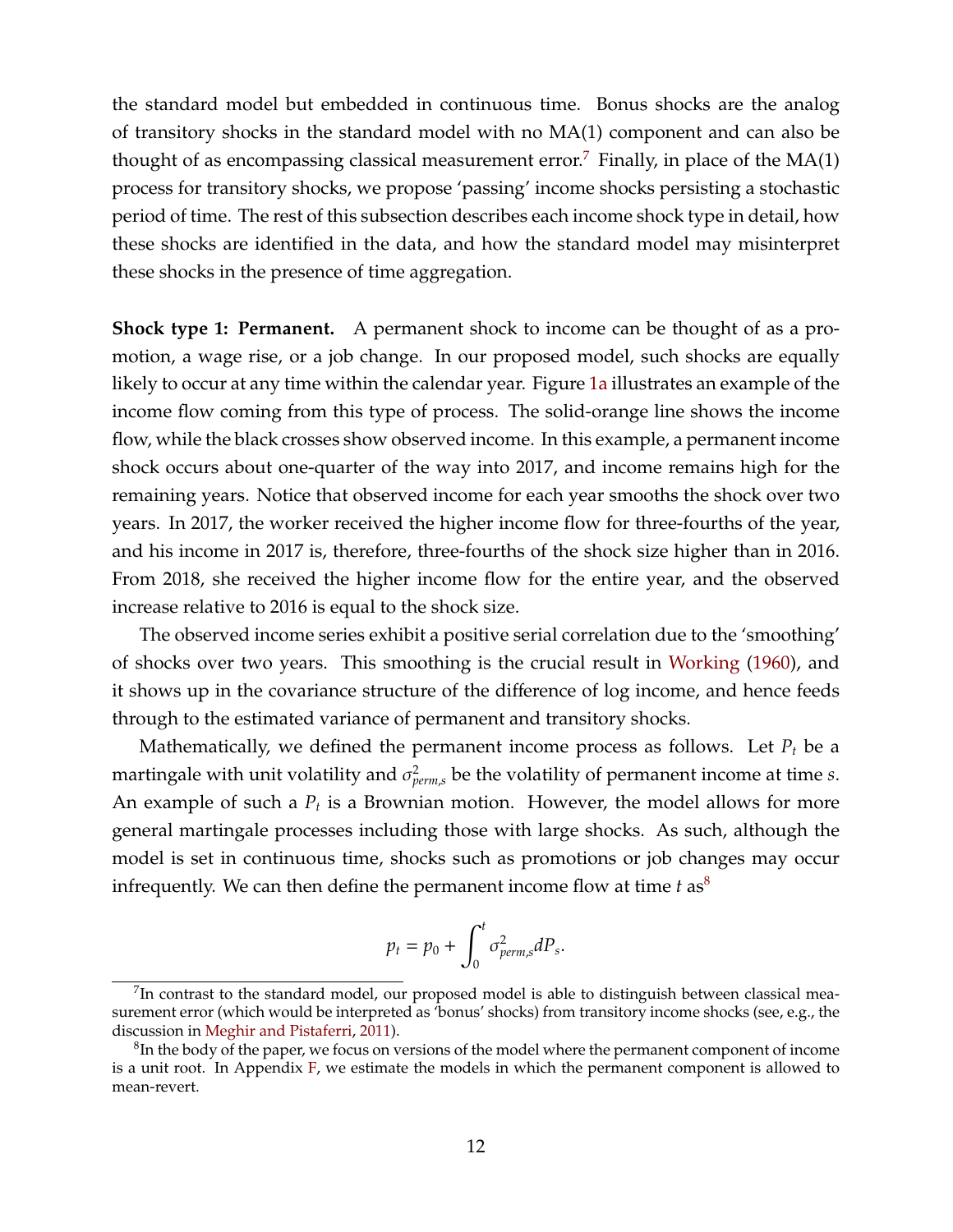<span id="page-13-0"></span>

**(b)** Covariance structure for difference moments

<span id="page-13-2"></span>**Figure 1:** Permanent shock income flow and difference covariance structure

However, the flow of income at any instance *t* is not observed. We instead observe the total income received over a one-year period. For example, the observed (permanent) income in year  $T$  is<sup>[9](#page-13-1)</sup>

<span id="page-13-3"></span>
$$
p_T^{obs} = \int_{T-1}^T p_t dt. \tag{12}
$$

<span id="page-13-1"></span> $9$ The permanent component of income is not observable by itself, but this is the relevant permanent income component of observable income.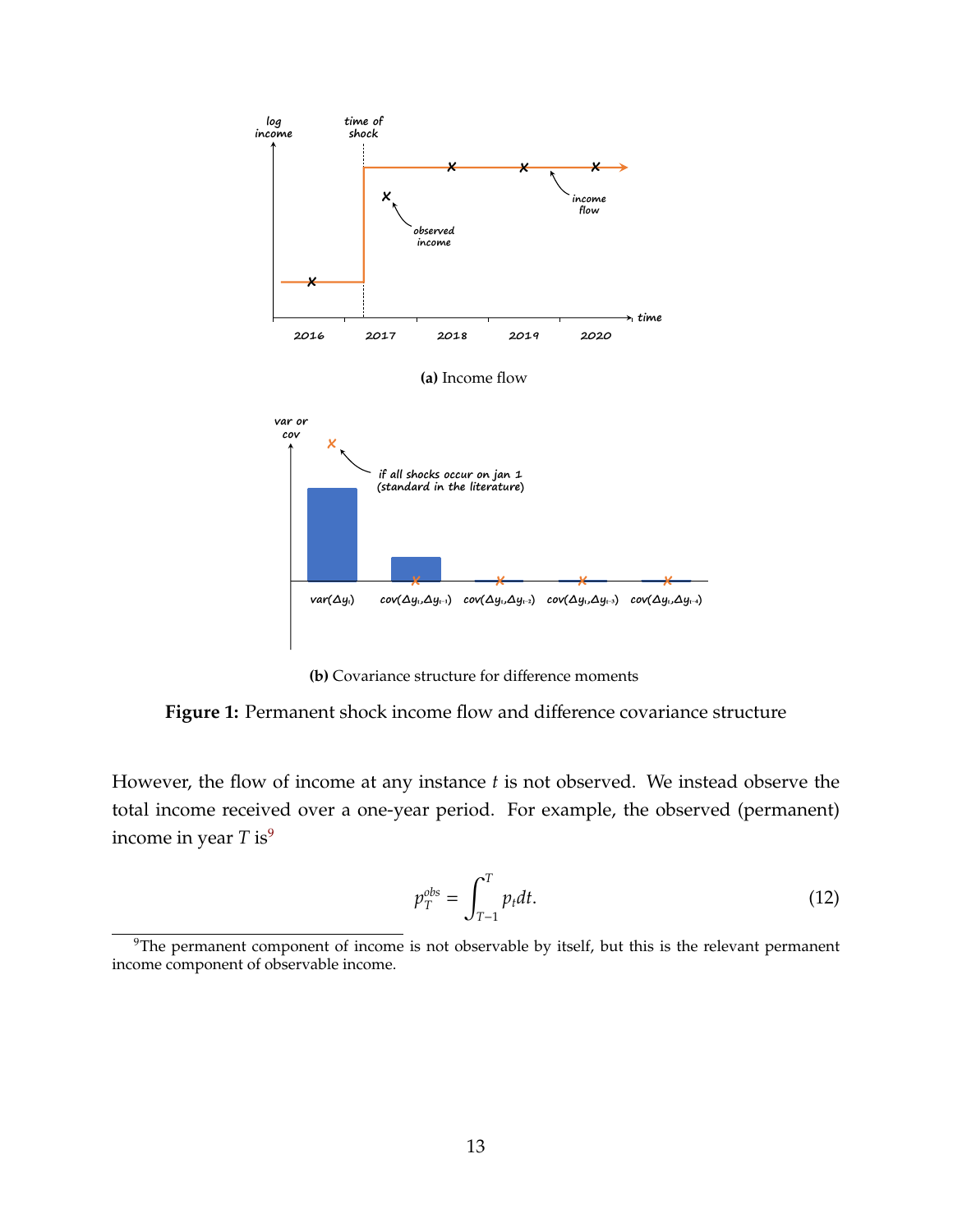The covariance structure of these permanent income shocks in differences is

$$
var(\Delta p_T^{obs}) = \frac{1}{3}\sigma_{perm,T}^2 + \frac{1}{3}\sigma_{perm,T-1}^2
$$

$$
cov(\Delta p_T^{obs}, \Delta p_{T-1}^{obs}) = \frac{1}{6}\sigma_{perm,T-1}^2
$$

$$
cov(\Delta p_T^{obs}, \Delta p_S^{obs}) = 0 \quad \text{if } S < T-1.
$$

Figure [1b](#page-13-2) shows the covariance structure of such a time-aggregated random walk as blue bars, along with the standard-model version—equivalent to a continuous-time model in which all income shocks occur on January 1st —shown as orange crosses. Failing to account for the possibility that income shocks can happen at any point in the calendar year will lead to significant estimation problems if the model is estimated using the difference covariance structure.

**Shock type 2: Bonus.** The bonus shock consists of a one-time shock to income, like a bonus that arrives on a specific date. It could be either positive or negative. Figure [2a](#page-15-0) shows this type of shock modeled as an income 'flow' in continuous time in the solidorange line, along with the observed income in black crosses. In this example, the shock occurs one-quarter of the way through 2017 and, because it is instantaneous, it is modeled as a Dirac delta function to the income flow. We let *B<sup>t</sup>* be a martingale with unit volatility, and  $\sigma_h^2$ *bonus*,*s* be the volatility of bonus income at time *s*. Observed bonus income is the sum of all bonus income received over the year, defined as

<span id="page-14-0"></span>
$$
b_T^{obs} = \int_{T-1}^T \sigma_{bonus,s}^2 dB_s.
$$
 (13)

The induced covariance structure for the difference moments, shown in Figure [2b](#page-15-1) as blue bars, is identical to that induced by a transitory shock with no MA(1) component in the standard model, shown as orange crosses. In particular, the timing of the shock within the calendar year—one of our key innovations—makes no difference to the covariance structure for this type of shock.

The covariance of the change in income this period with the change in income in the previous period (the negative blue bar *cov*(∆*y<sup>t</sup>* ,∆*yt*−1)) can be used in the standard model with no MA(1) component to identify the size of transitory variance. This is because in the standard model, the component of this covariance (*cov*(∆*y<sup>t</sup>* ,∆*yt*−1)) coming from the permanent shocks is equal to zero. Therefore, the change in income next period is negatively correlated with transitory shocks this period, but uncorrelated with permanent shocks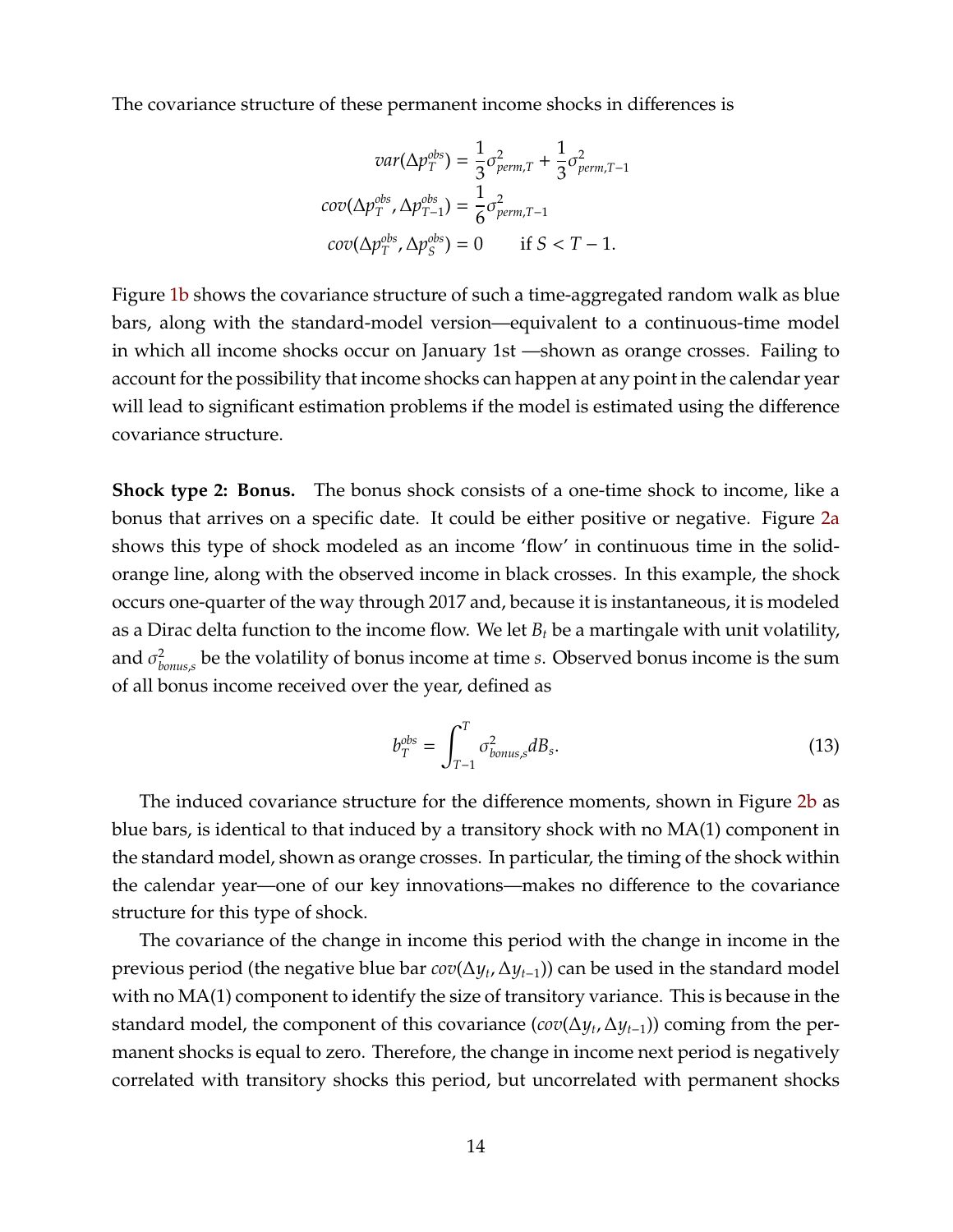<span id="page-15-1"></span><span id="page-15-0"></span>

**(b)** Covariance structure for difference moments

**Figure 2:** Bonus shock income flow and difference covariance structure

this period, conditions that make the change in income next period a valid instrument for transitory shocks this period in the standard model. Figure [1b](#page-13-2) shows that this is not the case in our model—the existence of permanent shocks will increase *cov*(∆*y<sup>t</sup>* ,∆*yt*−1) and hence depress the estimate of transitory income variance under the standard model.

**Shock type 3: Passing.** The final income shock we introduce is a 'passing' shock. For this shock, income flow jumps by some amount at the time of the shock arrival. Income flow then remains at that new level, returning to the old level with a fixed hazard rate. One can think of the passing shock as representing an unemployment spell or a temporary switch to part-time employment.

An alternative to the passing shock is to assume that the shock decays at a constant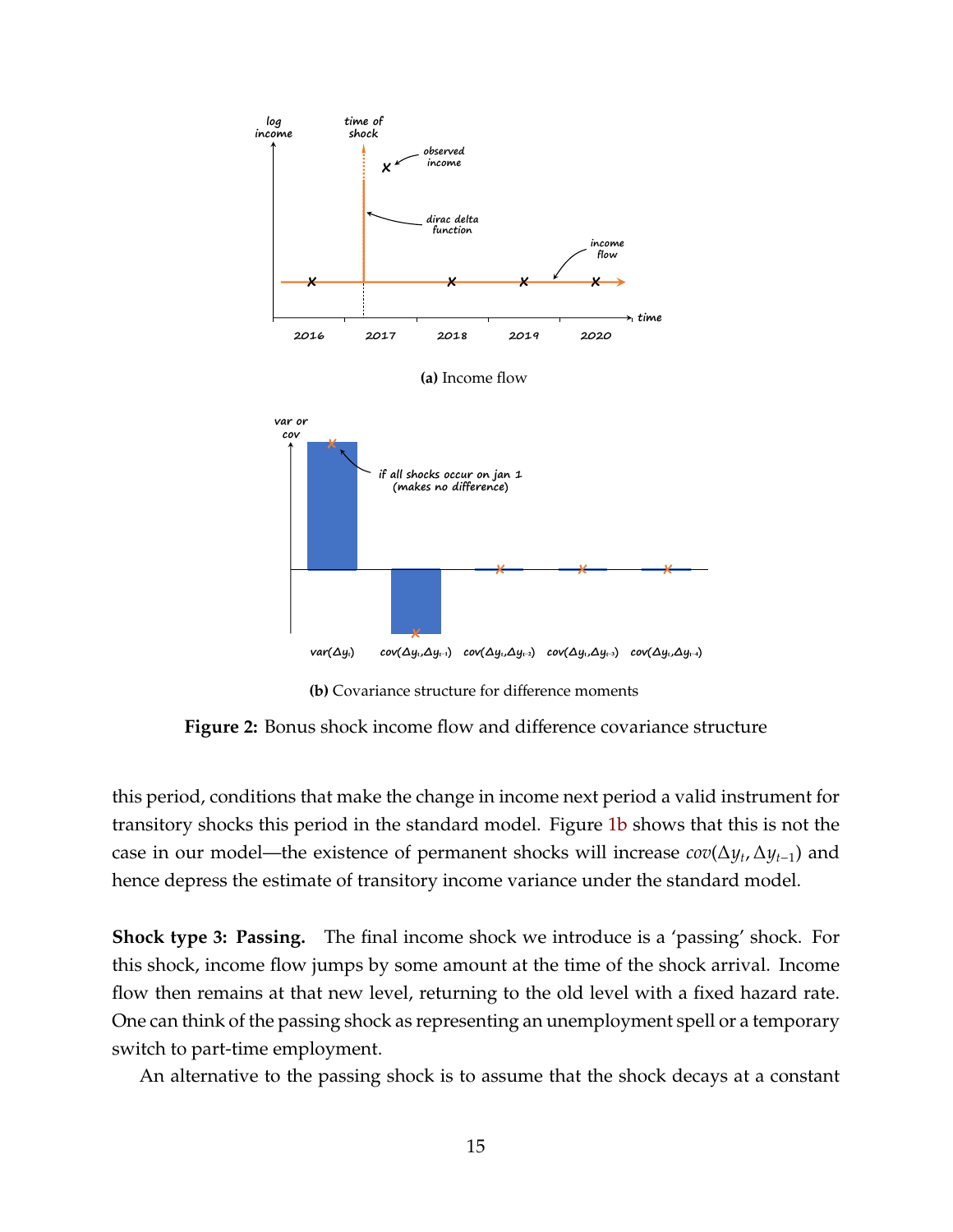rate over time, like an AR(1) process in discrete time. This type of shock process results in an identical covariance matrix to that of the passing shock process we describe here, and hence estimations of the parameters in these two specifications are isomorphic. However, we choose to describe the model as having passing shocks for two reasons. First, [Druedahl, Graber, and Jørgensen](#page-31-3) [\(2021\)](#page-31-3) estimate a monthly model where they specify a shock type that is general enough to potentially contain both the passing variant and the AR(1) variant. They reject the AR(1) version and end up with an income process that is essentially similar to the passing shock in the current paper. Second, [Arellano, Blundell,](#page-31-4) [and Bonhomme](#page-31-4) [\(2017\)](#page-31-4) show that individuals with very low income realizations tend to experience sudden large increases in income. These sudden large increases are more consistent with the end of passing-type shocks when income jumps back toward the mean, rather than slowly drifting toward the mean.

Figure [3a](#page-17-0) shows two examples of how the passing shock works. Approximately one quarter through 2017, a positive income flow shock hits. The income flow remains high for around one year (the solid-orange line) or around two years (the dashed-orange line). In both these examples, observed income for 2017 is about three-fourths the size of the flow shock (similar to the permanent shock example), but the observed income in 2018 either drops back toward its 2016 level (black cross) or climbs higher to be equal to the size of the shock (gray cross). By 2020 there is no residual income flow from either shock and the observed income is back to its 2016 level.

Figure [3b](#page-17-1) shows the covariance structure for this passing shock in blue bars. Depending on the half-life of the passing shock, the second blue bar (*cov*(∆*y<sup>t</sup>* ,∆*yt*−1)) may be either positive or negative. In the example illustrated, chosen to match the estimates from the Norwegian administrative data, *cov*(∆*y<sup>t</sup>* ,∆*yt*−1) is slightly positive. Compared with the orange crosses, which mark the covariance structure of these shocks under the assumption they only occur on January 1st each year (equivalent to an AR(1) discrete time process), the covariance structure (except for *var*(∆*yt*)) is relatively flat and close to zero. We propose that this is the reason the persistence of these passing shocks has not been noted before because of the covariance structure shown in the blue bars in Figure [3b,](#page-17-1) the shock is mistaken for a permanent shock in the estimation of the standard model. Indeed, any estimation method will struggle to differentiate between this covariance structure and that shown by the orange crosses in Figure [1b.](#page-13-2)

We let  $Q_t$  be a martingale with unit volatility, and  $\sigma_p^2$ *passing*,*s* be the variance of passing income at time *s*. Formally, the passing shock component of income flow can be written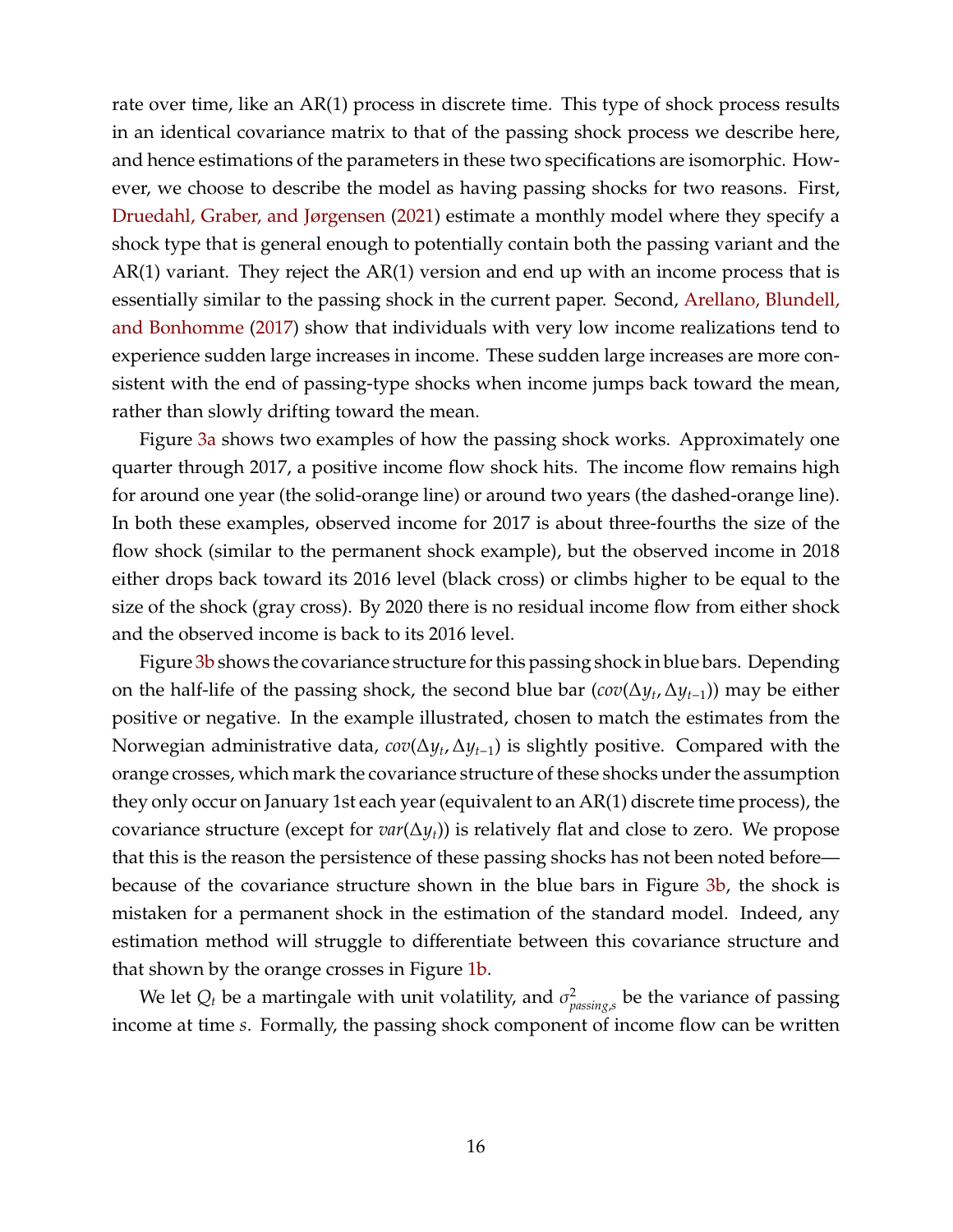<span id="page-17-1"></span><span id="page-17-0"></span>

**(b)** Covariance structure for difference moments

**Figure 3:** Passing shock income flow and difference covariance structure

as

$$
q_t = \int_0^t \frac{\sigma_{passings}^2}{\Theta(\tau)} \mathbb{1}_{\xi_s > t-s} dQ_s
$$

where  $\Theta(\tau)$  is a normalization factor so that the total observed passing income variance is equal to  $\sigma_n^2$ *passing*,*s* . [10](#page-17-2) For each *s* > 0, ξ*<sup>s</sup>* is an exponentially distributed random variable with  $\mathbb{P}(\xi_s > \tau) = 0.5$ —that is, the passing shocks have a half life equal to  $\tau$ . The observed

<span id="page-17-2"></span><sup>&</sup>lt;sup>10</sup>The expression for the normalizing factor  $Θ(τ)$  can be found in Appendix [C.2](#page-37-0)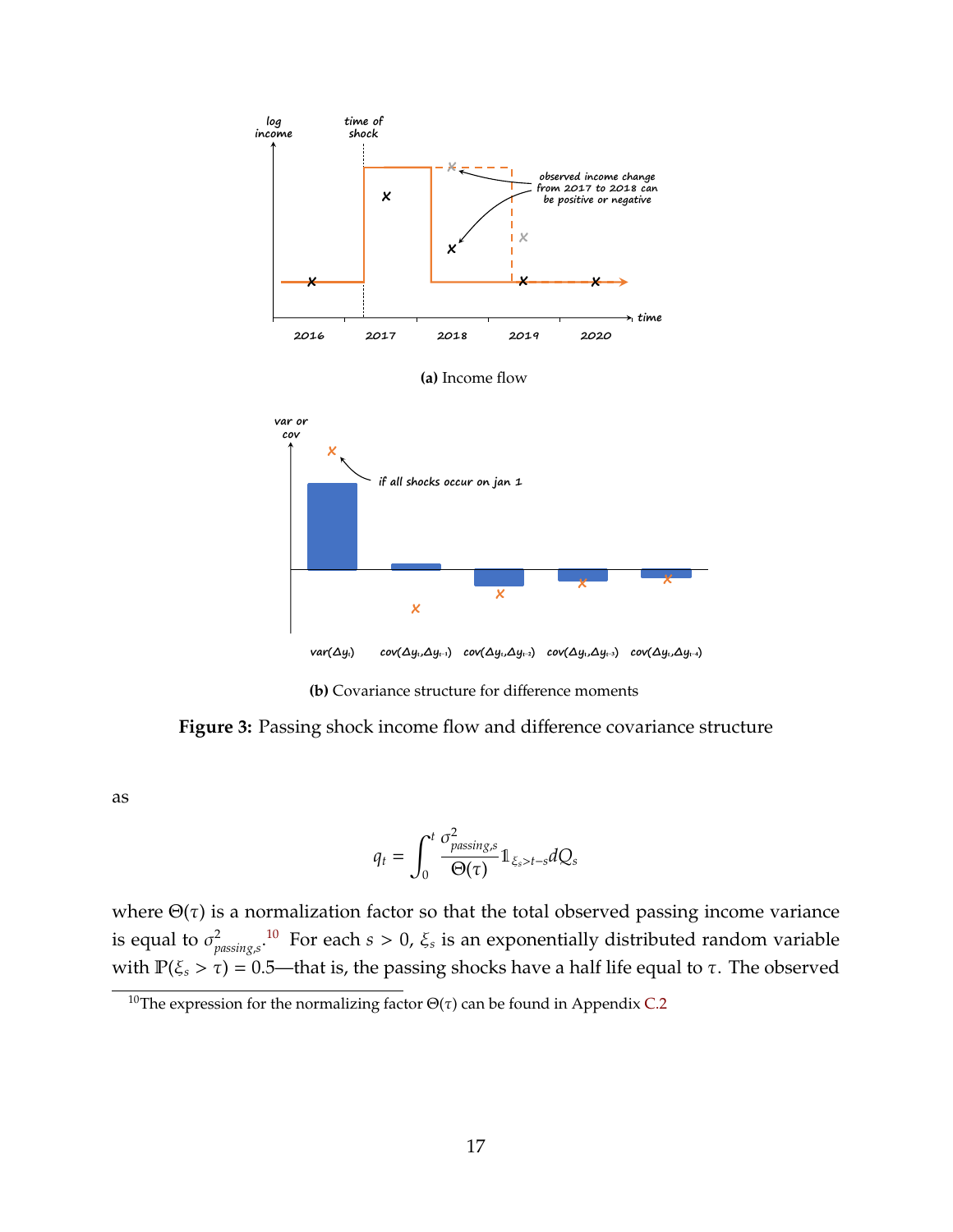passing income is then

<span id="page-18-3"></span>
$$
q_T^{obs} = \int_{T-1}^T q_t dt. \tag{14}
$$

#### **4.3 Mapping Between the Standard and the Proposed Model**

Our proposed model has five parameters. Three have almost exact counterparts in the standard model: initial permanent income variance, permanent income variance and transitory income variance.<sup>[11](#page-18-1)</sup> The two remaining parameters, the half-life of the passing shock ( $\tau$ ) and the fraction of the transitory variance that is of the 'bonus' variety ( $b =$  $\sigma_{bonus}^2/\sigma_{tran}^2$  where  $\sigma_{tran}^2 = \sigma_{bonus}^2 + \sigma_{passing}^2$ ), roughly serve the same purpose as the MA(1) parameter in the standard model in determining how persistent transitory shocks are, although they are not numerically comparable. Table [2](#page-18-2) shows how the parameters in the two models compare.

<span id="page-18-2"></span>

| <b>Parameter Description</b>                 | Proposed               | Standard                               |
|----------------------------------------------|------------------------|----------------------------------------|
| Permanent income variance                    | $\tau_{\text{perm}}^2$ | $\text{Var}(\nu)$                      |
| Transitory income variance                   | $\tau_{\text{tran}}^2$ | $(1+\theta^2) \text{Var}(\varepsilon)$ |
| Half life of 'passing' shock                 | τ                      |                                        |
| 'Bonus' fraction of $\sigma_{\text{tran}}^2$ | h                      |                                        |
| MA(1) transitory persistence                 |                        |                                        |
| Initial permanent income variance            |                        | $Var(p_0)$                             |

**Table 2:** Parameters in the proposed and standard models

### <span id="page-18-0"></span>**5 Simulation Results**

In this section, we present a simulation exercise that aims to illustrate how the two changes we propose to the standard model can reconcile the misspecification problems discussed in Section [3.](#page-7-0) In particular, we show that in data simulated from our proposed income process, the standard model has the same type of misspecification issues as in actual

<span id="page-18-1"></span> $11$ We refer to the increase in variance of permanent income over a year as permanent income variance, but it could also be called the permanent volatility in the proposed model. The transitory income variance is defined as the variance of transitory income over one year that would be induced by the current transitory income process. That is, in the standard model, transitory income variance at time  $T$  is  $(1+\theta^2) \text{Var}(\varepsilon_T)$ , not  $Var(\varepsilon_T)$  which does not have a clear counterpart in the proposed model.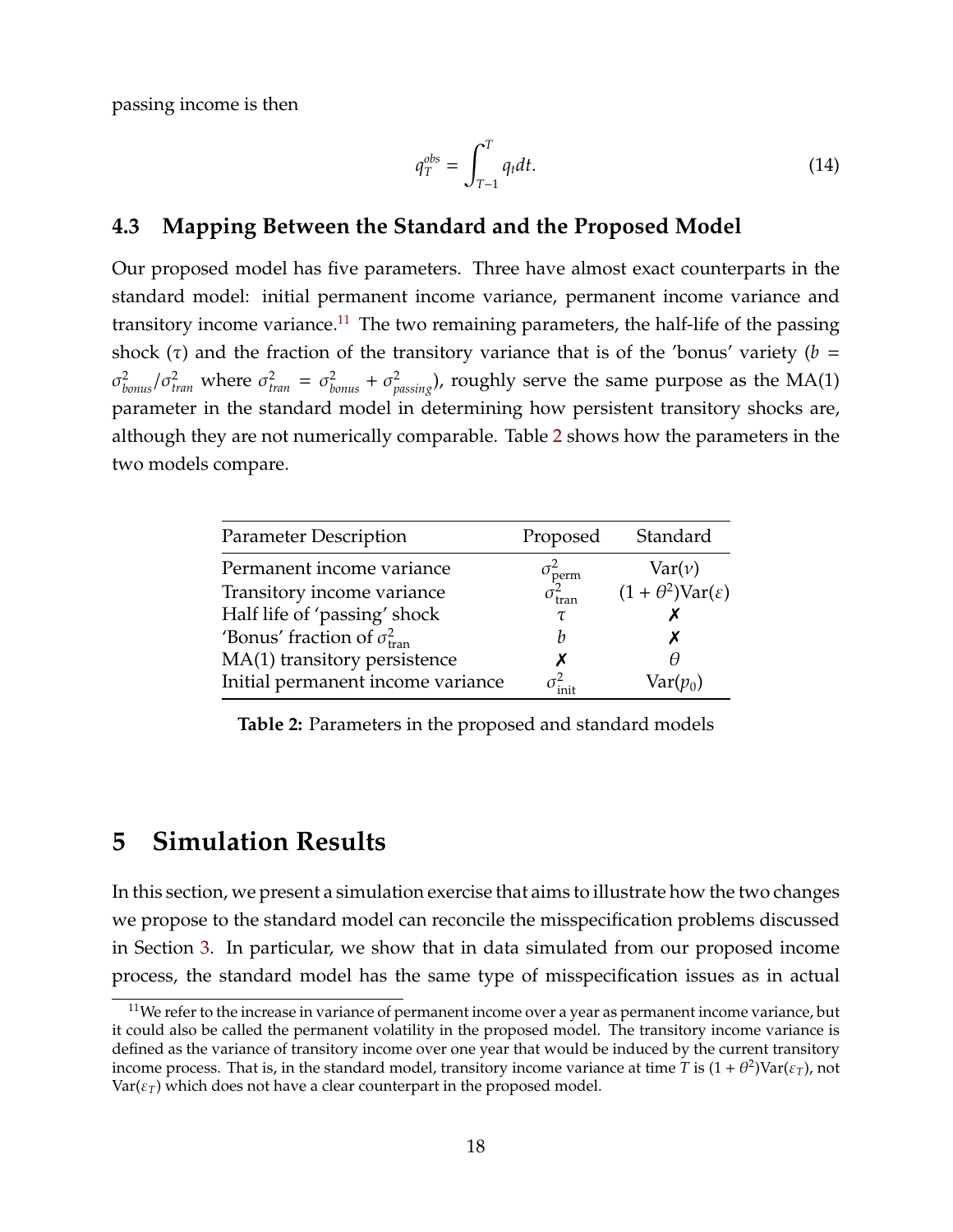data. Hence, the simulation exercise indicates that the standard model's problems can be explained by time-aggregation issues combined with an insufficient description of transitory income shocks.

**Data-generating process.** Observed income in our proposed model consists of the sum of permanent, bonus, and passing income. These come from equations [\(12\)](#page-13-3), [\(13\)](#page-14-0), and [\(14\)](#page-18-3) respectively,

$$
y_T^{obs} = p_T^{obs} + b_T^{obs} + q_T^{obs}.
$$

In order to simulate data from our proposed model, we approximate the continuoustime model by discretizing each year into *N* subperiods which we will call months. The underlying permanent income process in the continuous-time model can be approximated as

$$
\mathbf{p}_{T,i} = p_0 + \sum_{j=0}^{N(T-1)+i} \sqrt{\frac{\sigma_{perm}^2}{N}} \varepsilon_{\mathbf{perm},j}.
$$

Where  $\mathbf{p}_{T,i}$  is the annualized income in month *i* of year *T*,  $p_0 \sim \mathcal{N}(0, \sigma_{init}^2)$ , and  $\varepsilon_{\text{perm},j} \sim$  $N(0, 1)$  for all  $j \in \mathbb{N}$ . Over a year, the simulated observed permanent income is

$$
\mathbf{p}_T^{obs} = \frac{1}{N} \sum_{i=0}^{N-1} \mathbf{p}_{T,i}
$$
  
=  $p_0 + \frac{1}{N} \sum_{i=0}^{N-1} \sum_{j=0}^{N(T-1)+i} \sqrt{\frac{\sigma_{perm}^2}{N}} \varepsilon_{\text{perm},j}.$ 

The simulated observed bonus component is

$$
\mathbf{b}_{T}^{obs} = \sum_{i=0}^{N-1} \sqrt{\frac{\sigma_{bonus}^2}{N}} \varepsilon_{\mathbf{bonus},\mathbf{N(T-1)+i}}
$$

where  $\varepsilon_{\text{bonus},j} \sim \mathcal{N}(0, 1)$  for all *j*. Finally, a passing shock that occurs in month *j* contributes to passing income for ξ*<sup>j</sup>* years. That is, at month *N*(*T*−1)+*i*, the passing shock from month *j* will be contributing to passing income only if ξ*<sup>j</sup>* > (*N*(*T* − 1) + *i* − *j*)/*N*. The annualized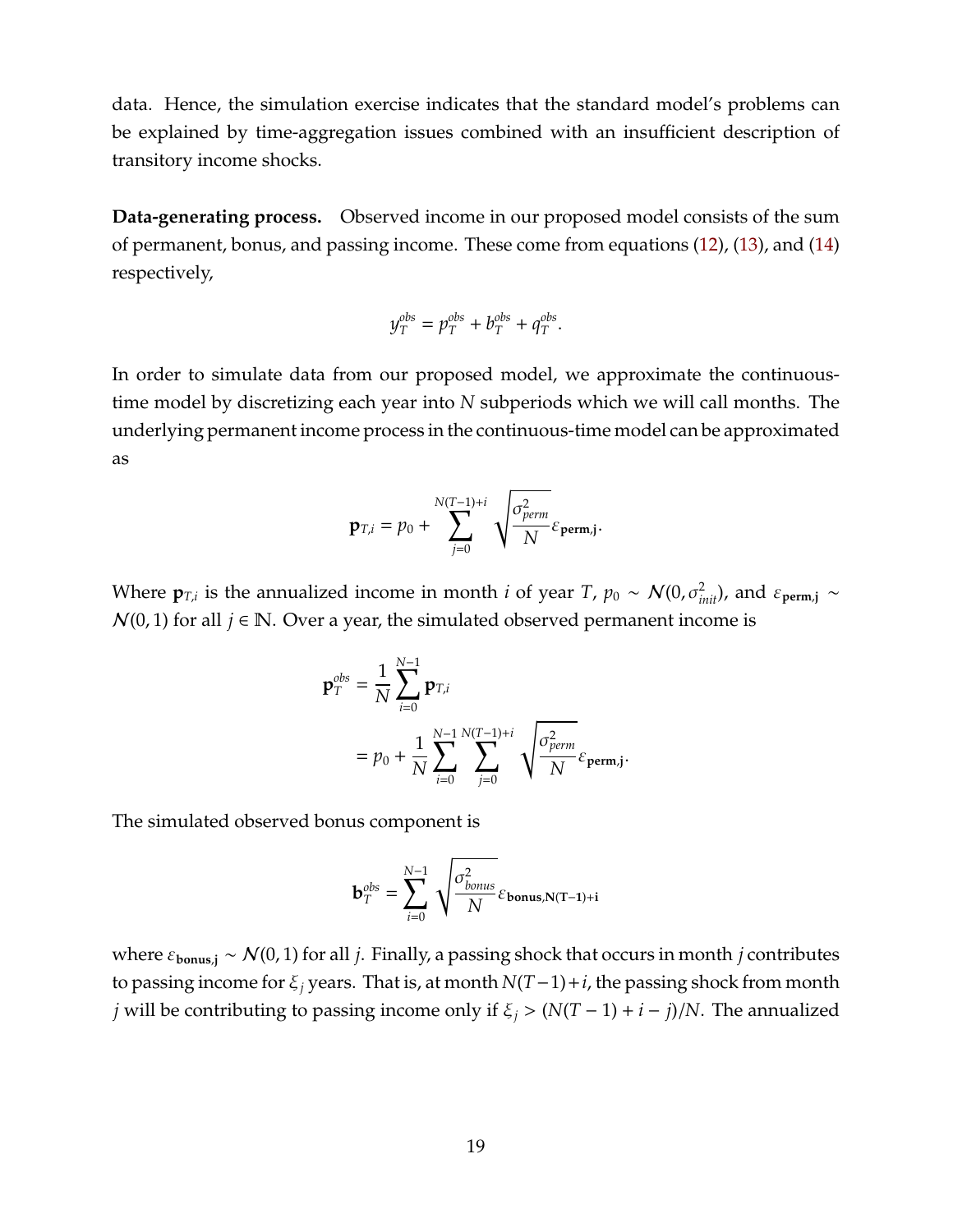income from the passing component of income in month *i* of year *T* can then be written as

$$
\mathbf{q}_{T,i} = \sum_{j=0}^{N(T-1)+i} \sqrt{\frac{\sigma_{passing}^2}{N\Theta(\tau)}} 1\{\xi_j > (T-1) + (i-j)/N\}\varepsilon_{passing,j}
$$

and the observed income from passing income shocks is

$$
\mathbf{q}_{T}^{obs} = \frac{1}{N} \sum_{i=0}^{N-1} \mathbf{q}_{T,i}
$$
  
=  $\frac{1}{N} \sum_{i=0}^{N-1} \sum_{j=0}^{N(T-1)+i} \sqrt{\frac{\sigma_{passing}^{2}}{N\Theta(\tau)}} 1\{\xi_{j} > (T-1) + (i - j)/N\}\varepsilon_{passing,j}$ 

where  $\varepsilon_{\text{passing},j} \sim \mathcal{N}(0,1)$  and  $\xi_j$  is exponentially distributed with parameter  $\lambda = ln(2)/\tau$ for all *j*.

We simulate a panel of 50,000 individual log income histories using the discretized version of our proposed model as the data-generating process over 16 years, dividing each year into  $N = 12$  subperiods. We then calculate the covariance moments of both income levels and differences, that is  $cov(y_t, y_s)$  and  $cov(\Delta y_t, \Delta y_s)$  for all *t* and *s* between 0 and 15. For each set of moments, we estimate the standard model using three different weighting matrices: equally weighted minimum distance (EWMD), diagonally weighted minimum distance (DWMD), and the optimally weighted minimum distance (OWMD).

**Simulation results.** Table [3](#page-21-0) presents the simulation results. The column with the "True Value" shows the parameters of the data-generating process. We have not displayed the results of estimating the proposed model because, despite the data-generating process being a discretized version of the proposed model, all methods recover estimated parameter values almost indistinguishable from the true parameter values.

The columns using EWMD and DWMD in Table [3](#page-21-0) show the main misspecification problem: relative to estimation using level moments, estimation using difference moments tend to overestimate permanent income variance and underestimate transitory income variance. This pattern of misspecification is the same as we found when estimating the standard model in Norwegian data in Table [1.](#page-10-0) Indeed, Tables [1](#page-10-0) and [3](#page-21-0) are difficult to tell apart. Hence, the simulation exercise indicates that the standard model's problems can be explained by time-aggregation issues combined with an insufficient description of transitory income shocks.

Moreover, reflecting the results in [Daly, Hryshko, and Manovskii](#page-31-0) [\(2022\)](#page-31-0), and as shown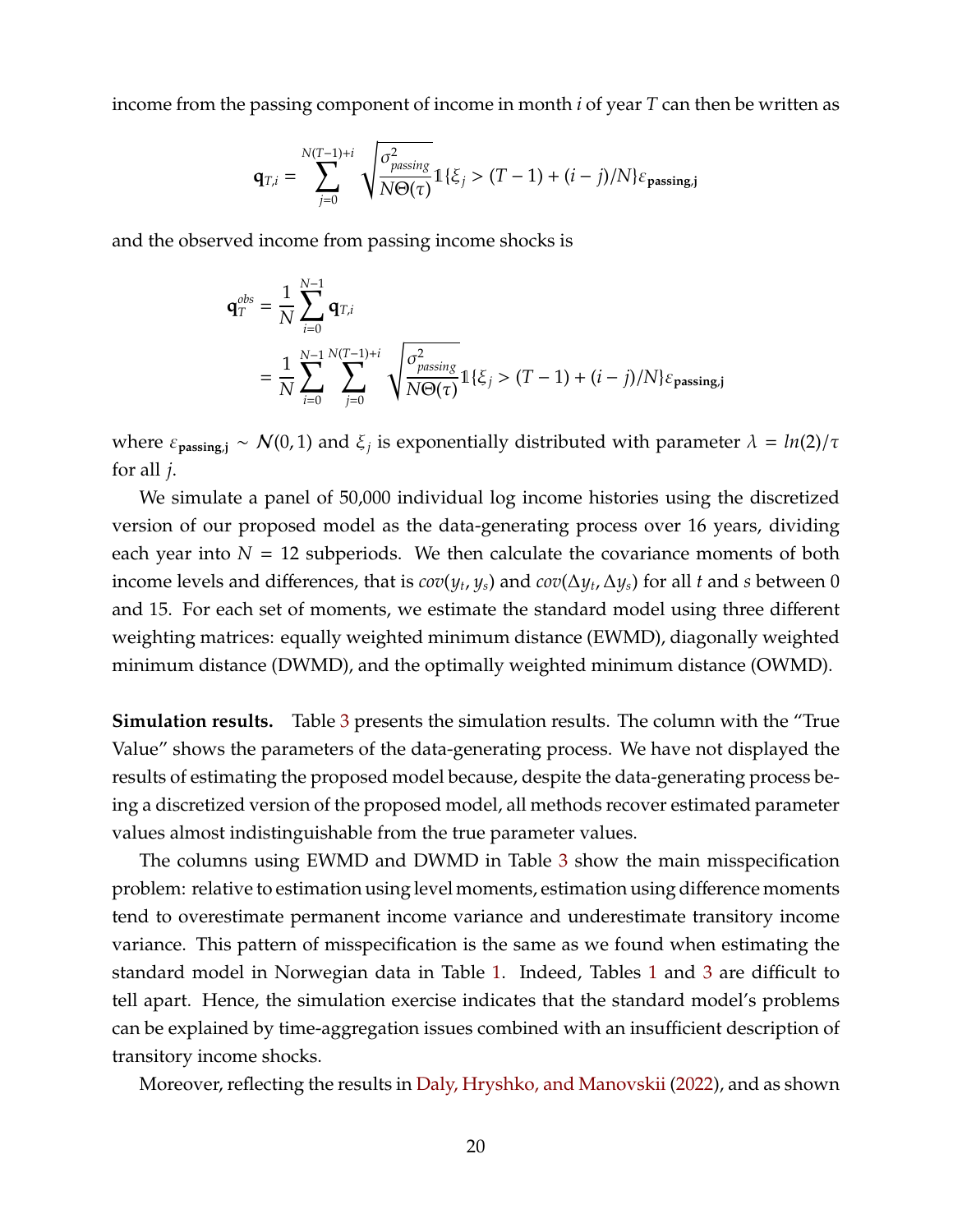<span id="page-21-0"></span>

|                          |                                                                         | <b>EWMD</b> |       | <b>DWMD</b> |       | <b>OWMD</b> |       |
|--------------------------|-------------------------------------------------------------------------|-------------|-------|-------------|-------|-------------|-------|
|                          | Parameter True Value Level Difference Level Difference Level Difference |             |       |             |       |             |       |
| $\sigma_{\text{perm}}^2$ | 0.005                                                                   | 0.005       | 0.013 | 0.005       | 0.013 | 0.008       | 0.009 |
| $\sigma_{\text{tran}}^2$ | 0.038                                                                   | 0.031       | 0.017 | 0.032       | 0.017 | 0.021       | 0.020 |
| τ                        | 2.0 years                                                               |             |       |             |       |             |       |
| $\boldsymbol{b}$         | 0.40                                                                    |             |       |             |       |             | X     |
| $\theta$                 |                                                                         | 0.50        | 0.10  | 0.53        | 0.10  | 0.18        | 0.16  |
| $\sigma_{\text{init}}^2$ | 0.065                                                                   | 0.065       |       | 0.065       | х     | 0.064       |       |

*Notes:* The table presents estimated parameters using the standard model on data generated from the proposed model (N = 1,000,000). 'True Value' refers to the parameters used in the data-generating process. 'Level' and 'Difference' denote the type of moments used, corresponding to [\(10\)](#page-9-1) and [\(11\)](#page-9-2), respectively. 'EWMD', 'DWMD', and 'OWMD' is the type of weighting matrix applied, corresponding to identity, diagonally optimal, and full optimal weighting matrix, respectively.

**Table 3:** Estimated standard-model parameters using simulated data from the proposed model

in Section [3](#page-7-0) when estimating the standard model on Norwegian data, there is no difference between the estimates obtained using level and difference moments when one uses OWMD. However, estimation using OWMD—albeit similar across moments used—does not obtain the parameters from the data-generating process. Hence, not being sensitive to moments used is not sufficient to claim that the model no longer is misspecified.<sup>[12](#page-21-1)</sup>

Proposition [1](#page-21-2) sheds some light on why the optimal weighting matrix may yield similar results independent of moments used.

<span id="page-21-2"></span>**Proposition 1.** *For any data-generating process with a stationary di*ff*erence distribution, as*  $T \rightarrow \infty$  and  $N \rightarrow \infty$  the optimal weighted minimum distance estimator will yield the same *estimate irrespective of the type of moments—levels or di*ff*erences—used.*

The intuition for Proposition [1](#page-21-2) is as follows. The OWMD estimation procedure is invariant to any invertible linear mapping of the moments used for estimation. So, if we had an invertible linear map from level moments to difference moments, the parameter estimates from the OWMD estimation procedure would be identical in levels and differences. No such linear mapping exists because the dimension of the difference moments is less than the level moments. However, there is an invertible linear mapping between

<span id="page-21-1"></span> $12$ In Appendix [H](#page-46-0) we further investigate the results presented in [Daly, Hryshko, and Manovskii](#page-31-0) [\(2022\)](#page-31-0). We follow the sample selection criteria they used for their Danish data as closely as possible to obtain a similar selection from the Norwegian registry data. Then we replicate the estimations they present using both level and difference moments with OWMD and show the same result: with a balanced panel there is no difference between estimates from the two sets of moments. However, we also present estimates using EWMD and DWMD and for those weighting matrices the parameter estimates again depend on the choice of moments. Our simulation exercise therefore indicates that we cannot have confidence in the estimates obtained using OWMD even though they do not depend on the choice of moments.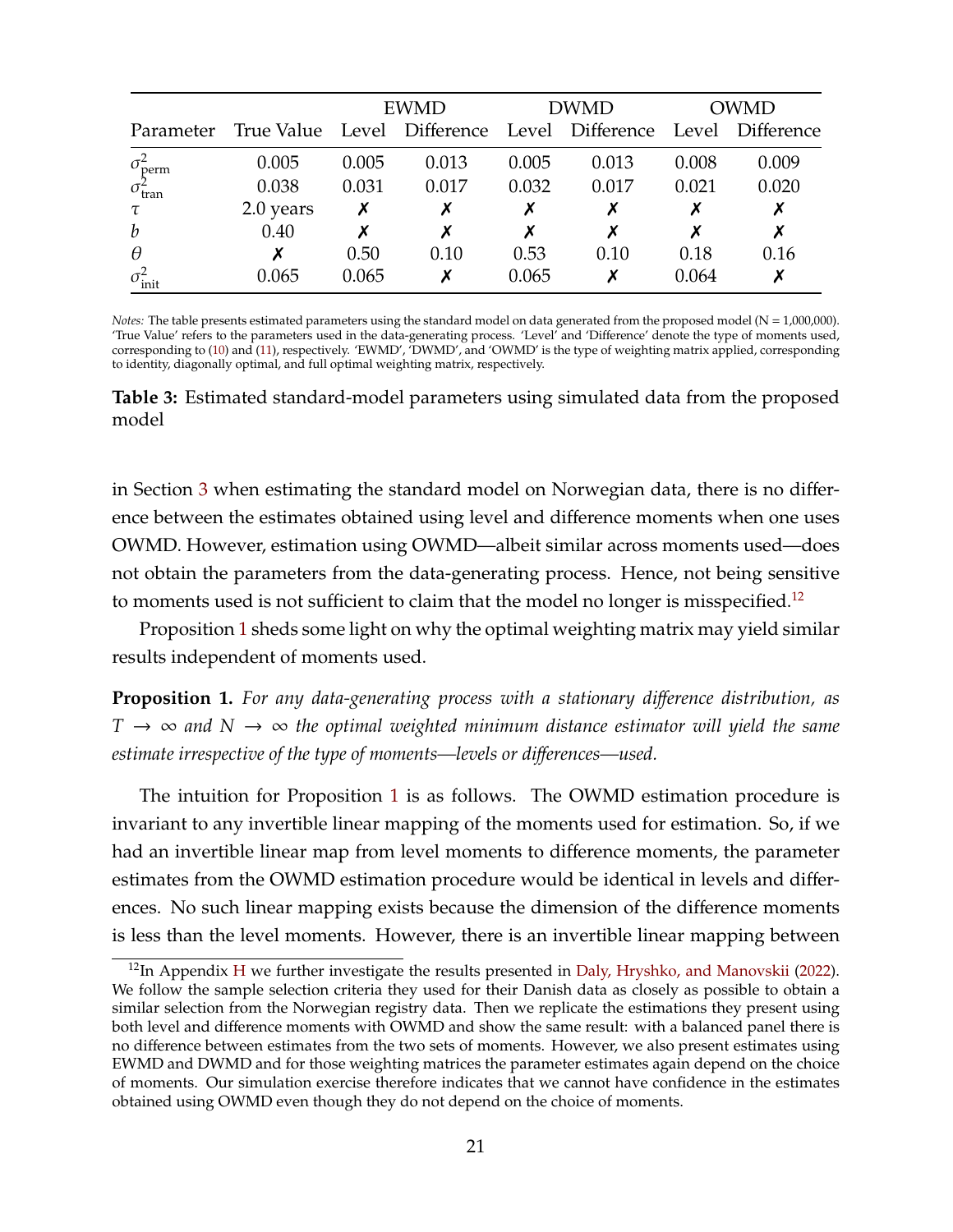the level moments and the difference moments augmented with some additional terms. The 'some additional terms' relate to the covariance of time-zero income levels. But if *T* is large enough, the relative importance of these time-zero elements in the covariance matrix converges to zero and the estimated parameters become similar. Hence, while [Daly, Hryshko, and Manovskii](#page-31-0) [\(2022\)](#page-31-0) convincingly show the importance of using balanced panels in estimation, the results of the paper do not indicate that the standard model is well-specified. A more complete sketch proof of this proposition can be found in Appendix [D.1.](#page-39-0)

Notably, there are some combinations of weighting matrix and moments that yield parameter estimates that are close to the data-generating process in Table [3,](#page-21-0) even when the standard model is known to be misspecified. Indeed, the combination of EWMD or DWMD and level moments provides estimates that are close to the true permanent and transitory variances in the data-generating process.<sup>[13](#page-22-0)</sup> Proposition [2](#page-22-1) shows that as long as the data-generating process has a random walk component and the transitory income shocks are sufficiently temporary, the standard model will consistently estimate the permanent income variance, and therefore also the total transitory income variance, when using level moments and EWMD for estimation.

<span id="page-22-1"></span>**Proposition 2.** *For any data-generating process in which income is made up from a random walk permanent income process and transitory income shocks that persist* τ *periods, the equally-weighted minimum distance (EWMD) estimator with level moments using the standard model consistently estimates the permanent income variance and the transitory income variance as long as the panel length of the data is*  $T >> \tau$ *.* 

The intuition for Proposition [2](#page-22-1) is as follows. For *s* >> *t*, *cov*(*y<sup>t</sup>* , *ys*) does not depend on the variance of transitory income. Therefore, if  $T \gg \tau$  there will be enough of these 'long' covariances for an unbiased estimate of permanent income variance. Transitory income variance is identified residually, and will therefore also be estimated consistently.

Proposition [2](#page-22-1) also sheds light on when estimation of the standard model using level moments may not be robust. In particular, if the permanent shocks decay slowly over time—as is common when estimating the standard model—the level estimation using EWMD will no longer provide unbiased estimates. The intuition is straightforward. If the permanent component of the income process is not a unit root, the permanent income variance can no longer be identified from the 'long' covariances.

<span id="page-22-0"></span><sup>&</sup>lt;sup>13</sup>However, we note that the persistence of transitory shocks is too low. The parameters for the persistence of the transitory shock— $\theta$  in the standard model, *b* and  $\tau$  in our proposed model—are not directly comparable. However, the  $\theta$  estimated in the table suggests the transitory shocks are less persistent than in the data-generating process.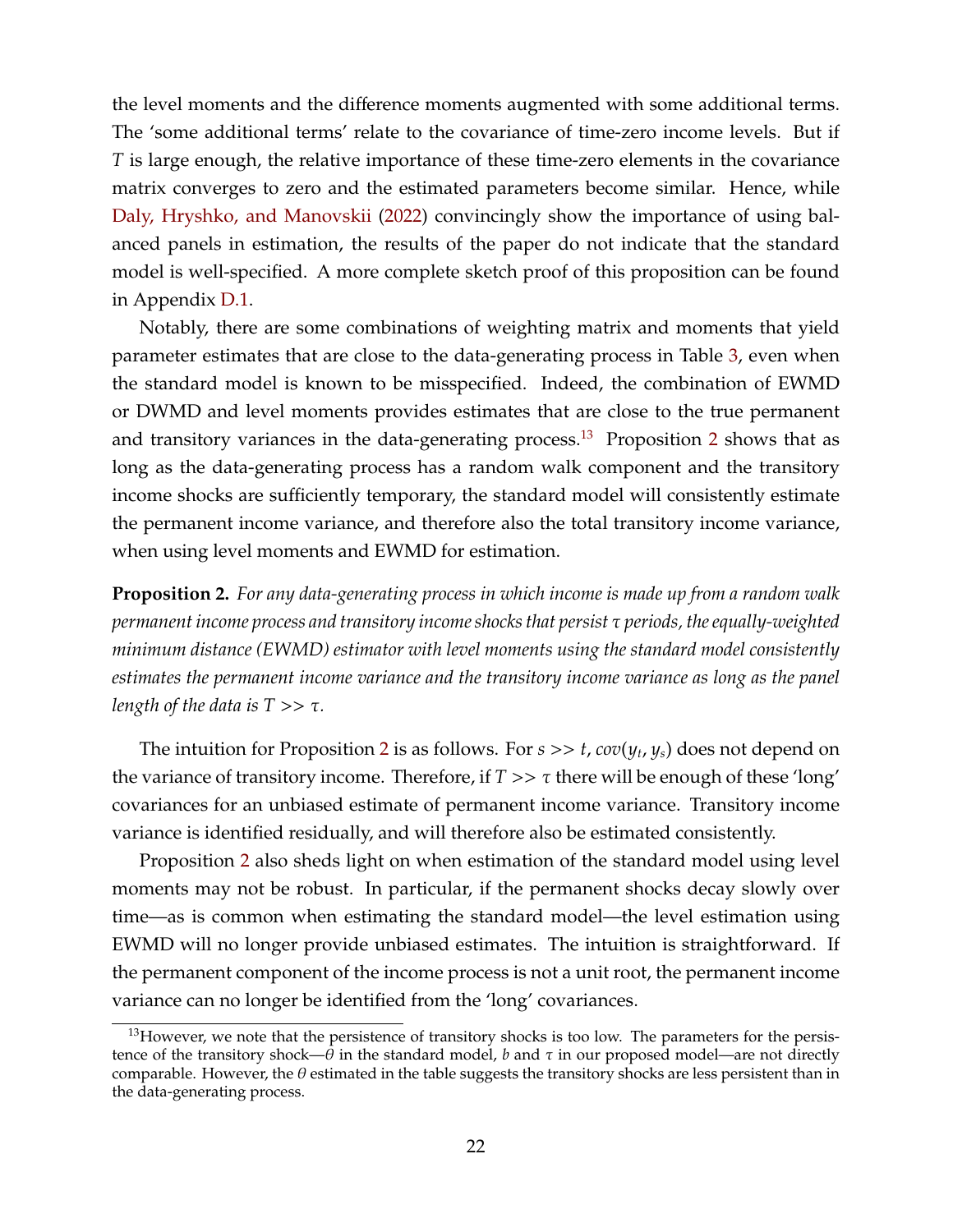In Appendix [G,](#page-44-0) we show the results of estimating the standard model on a shorter panel of simulated data, as well as on a simulated panel in which the 'permanent' shocks decay at a slow rate. We find that these changes have little effect on the difference estimates (which are already biased) but can introduce bias in the level estimates. In particular, when the permanent shocks slowly decay, the transitory income variance is overestimated, and the permanent income variance is underestimated when using level moments, especially for longer panels.

### <span id="page-23-0"></span>**6 Data Results**

We now proceed to estimate our proposed model using the Norwegian income data. We first show that the parameter estimates are relatively insensitive to the moments and weighting matrix applied.<sup>[14](#page-23-1)</sup> Hence, the two adjustments we make, addressing the time aggregation issue and enriching the description of transitory income shocks, are sufficient to significantly reduce the extent of misspecification. To illustrate that our proposed model is still parsimonious, we first estimate how income risk varies by age and time using Norwegian data and next also estimate our proposed model using data from the Panel Study of Income Dynamics.

### **6.1 Results using Norwegian Data**

**Estimation details.** We allow for the age- and time-varying estimates for  $\sigma_{\text{perm}}^2$  and  $\sigma_{\text{tran}}^2$ , with the restriction that the variances are constant through each calendar year. In order to reduce oscillatory behavior in the permanent volatility estimate, we add a regularization penalty to the loss function that penalizes changes in  $\sigma_\text{perm}^2$  from year to year. In addition, we adjust the model to allow for an institutional feature in Norway where a share (approx. 10 percent but time-varying) of labor income is paid in the following year as vacation pay. We adjust the model-implied covariance matrix to account for this lag.<sup>[15](#page-23-2)</sup>

**Income risk.** Panel A of Table [4](#page-24-0) shows the parameter estimates using the proposed model with each of the six combinations of weighting matrix and moment choice. To ease comparison, Panel C of Table [4](#page-24-0) also includes the estimates using the standard model

<span id="page-23-1"></span> $14$ The estimation of all models in the body of the paper assume that the permanent component of income is a unit root. In Appendix  $F$ , we show that all our main results prevail also if we relax the assumption of a unit root.

<span id="page-23-2"></span><sup>&</sup>lt;sup>15</sup>We adjust the model-implied moments such that they are associated with  $(1 - \eta)y_t + \eta y_{t-1}$  where  $\eta$  is the vacation pay share and compare these with the data. In practice this adjustment has only a small effect on our results.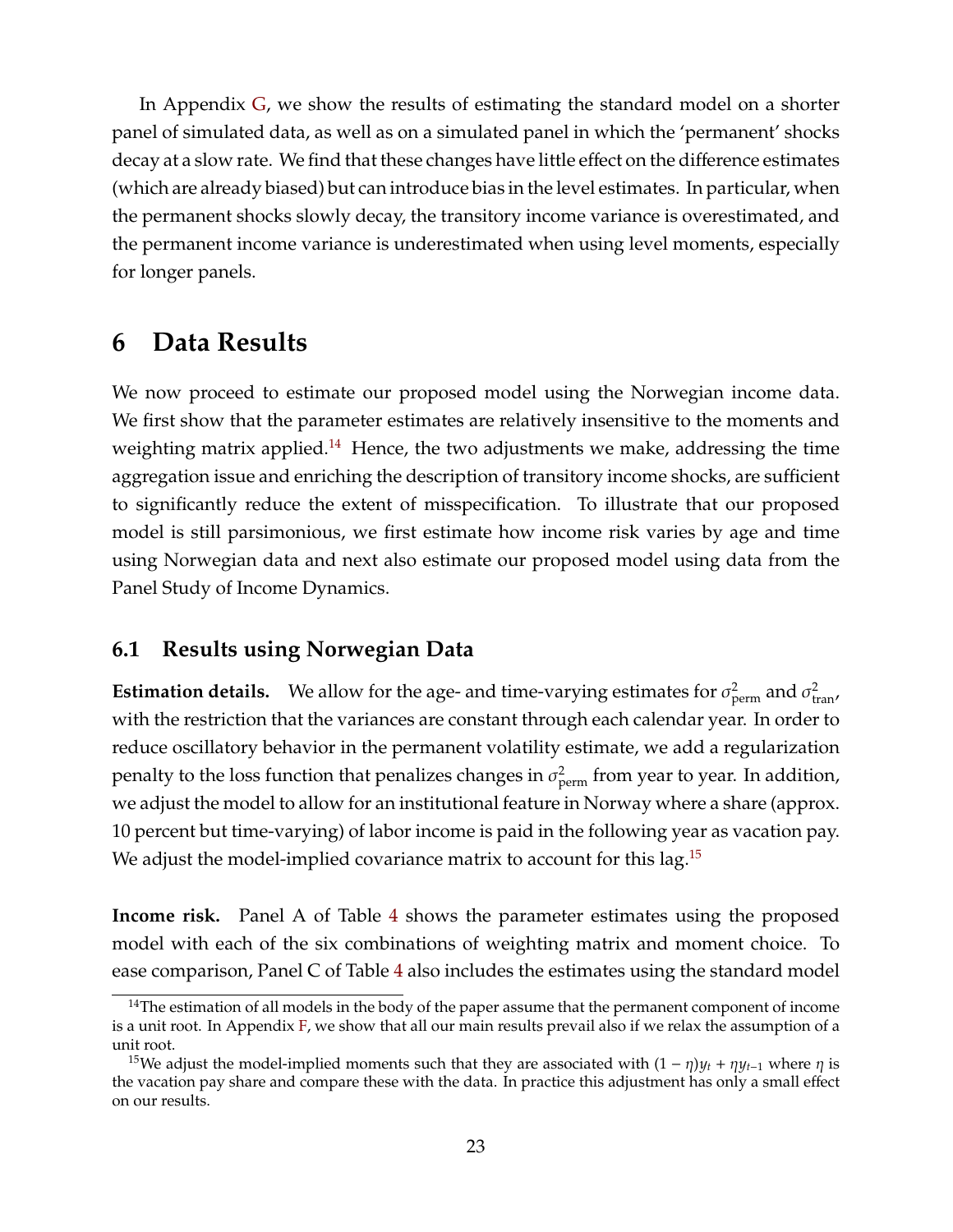<span id="page-24-0"></span>

|                                                      | <b>EWMD</b>                                |                         |       | <b>DWMD</b> | OWMD  |                   |
|------------------------------------------------------|--------------------------------------------|-------------------------|-------|-------------|-------|-------------------|
|                                                      | Difference Level Difference Level<br>Level |                         |       |             |       | <b>Difference</b> |
|                                                      |                                            | Panel A: Proposed Model |       |             |       |                   |
|                                                      |                                            |                         |       |             |       |                   |
|                                                      | 0.003                                      | 0.005                   | 0.003 | 0.005       | 0.003 | 0.004             |
| $\sigma_{\text{perm}}^2$<br>$\sigma_{\text{tran}}^2$ | 0.039                                      | 0.038                   | 0.038 | 0.039       | 0.039 | 0.036             |
| τ                                                    | 1.547                                      | 2.045                   | 1.770 | 2.058       | 2.234 | 1.862             |
| $\mathbf b$                                          | 0.360                                      | 0.478                   | 0.341 | 0.473       | 0.443 | 0.480             |
| $\sigma^2_{\rm init}$                                | 0.062                                      | Х                       | 0.062 | Х           | 0.059 | Х                 |

*Panel B: Proposed Model (no bonus shock)*

|              |                                |                                                                                                      |       |                  | 0.005 | 0.007   |
|--------------|--------------------------------|------------------------------------------------------------------------------------------------------|-------|------------------|-------|---------|
|              |                                | $\sigma_{\text{perm}}^2$ 0.003 0.011 0.003 0.011<br>$\sigma_{\text{tran}}^2$ 0.036 0.021 0.036 0.021 |       |                  | 0.023 | 0.022   |
|              | $\tau = 0.982$                 | $0.065$ 1.202                                                                                        |       | 0.080 0.231      |       | 0.157   |
| $\mathbf{b}$ | 0.000                          | 0.000                                                                                                | 0.000 | 0.000            | 0.000 | - 0.000 |
|              | $\sigma_{\text{init}}^2$ 0.064 | $\boldsymbol{\mathsf{X}}$                                                                            | 0.063 | $\boldsymbol{X}$ | 0.060 |         |

*Panel C: Standard Model*

|                          |                                                                                                             | 0.011 | 0.004 | 0.011 | 0.005 | 0.00Z |
|--------------------------|-------------------------------------------------------------------------------------------------------------|-------|-------|-------|-------|-------|
|                          | $\begin{array}{cc}\n\sigma_{\text{perm}}^2 & 0.004 \\ \sigma_{\text{tran}}^2 & 0.032\n\end{array}$<br>0.032 | 0.020 | 0.033 | 0.020 | 0.021 | 0.021 |
| $\theta$                 | 0.570                                                                                                       | 0.070 | 0.574 | 0.071 | 0.163 | 0.145 |
| $\sigma_{\text{init}}^2$ | 0.062                                                                                                       |       | 0.062 |       | 0.059 |       |

*Notes:* The table presents estimated parameters using the proposed and standard models on Norwegian data. 'Level' and 'Difference' denote the type of moments used, corresponding to [\(10\)](#page-9-1) and [\(11\)](#page-9-2), respectively. 'EWMD', 'DWMD', and 'OWMD' is the type of weighting matrix applied, corresponding to identity, diagonally optimal, and full optimal weighting matrix, respectively. The table shows the mean of parameter estimates over time and age.

**Table 4:** Estimated parameters using the Norwegian data

(same as Table [1\)](#page-10-0). Our proposed model's estimated parameters are similar across all six combinations of data moments and weighting matrices. The permanent income variance is between 0.003 and 0.005, while the transitory income variance is between 0.036 and 0.039. In contrast, the parameter estimates vary widely depending on the moment and method applied when estimated using the standard model.

Our proposed model is constructed by making two adjustments to the standard model, addressing time aggregation and enriching the transitory shock process. To illustrate that both adjustments are necessary, Panel B shows parameters estimated by the proposed model but with the bonus shock turned off. In this case, we have made only one adjustment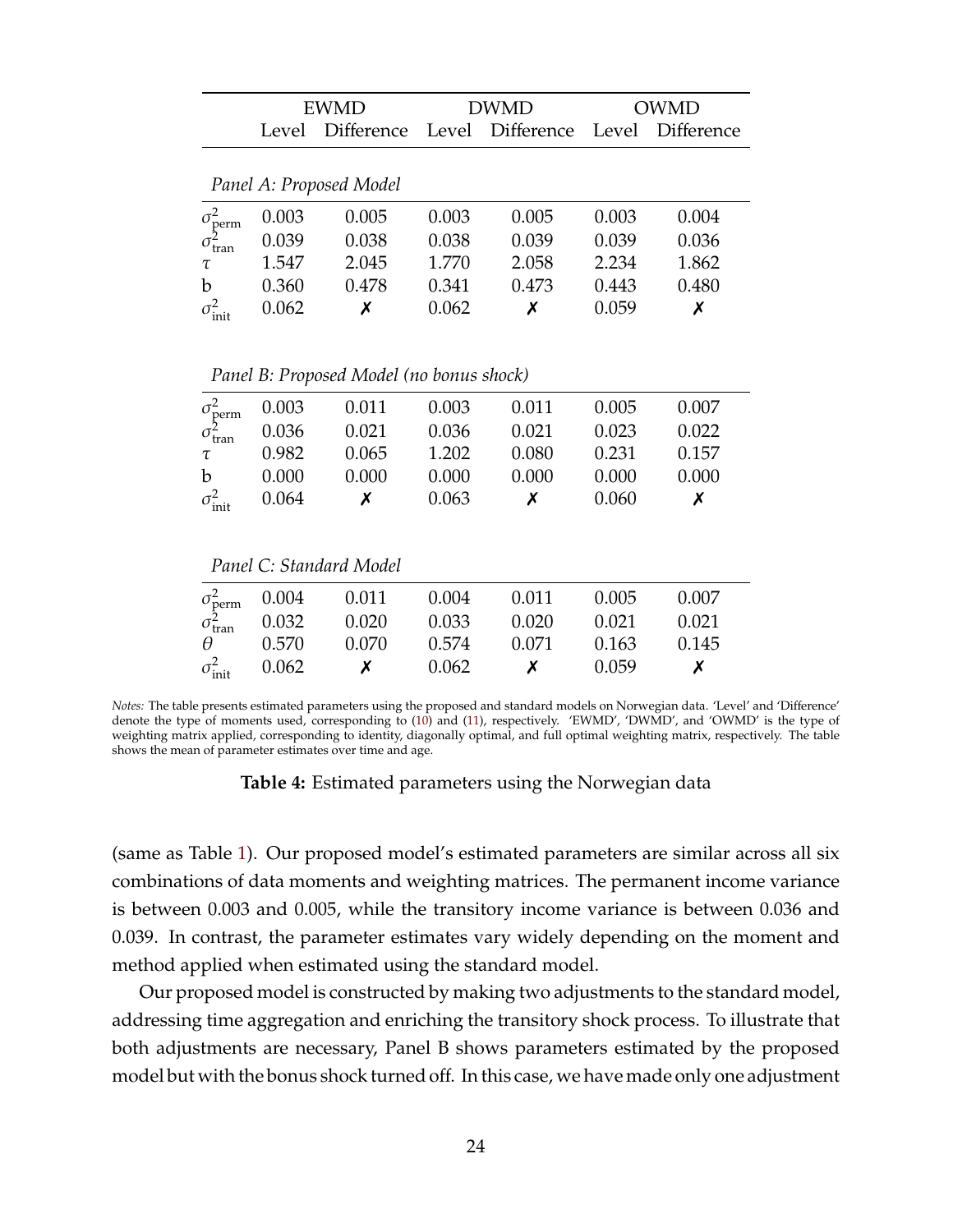to the standard model: addressing the time aggregation issue. The parameter estimates vary widely also in this case. Furthermore, the half-life of the passing shock is estimated (using differences and EWMD or DWMD) to be close to zero—that is, the difference estimation really wants there to be a bonus shock and reduces the duration of the passing shock until it approximates a bonus shock. Hence, the stability of our parameter estimates do not come only from addressing the time aggregation issue. Instead, both adjustments to the standard model are important to reduce model misspecification.<sup>[16](#page-25-0)</sup>

Similar to [Daly, Hryshko, and Manovskii](#page-31-0) [\(2022\)](#page-31-0), we also find that the parameter estimates of transitory and permanent variance become similar if one estimates the standard model using the optimally weighted minimum distance method. However, as shown using simulated data, this does not suggest that the estimated variances are 'more correct'. Indeed, the estimated permanent variance using the standard model in the simulated data was upward biased. In Table [4,](#page-24-0) we find the same pattern. The estimated permanent variance is higher when using the standard model and OWMD than when using the proposed model and OWMD. One reason why this happens is the introduction of the passing shock. The covariance structure of the passing shock is similar to that of the permanent shock. Hence, when not including the passing shock, the model allocates part of the variation coming from the passing shock as permanent income variance.

In two of the six combinations of moments and weighting matrix in Table [4,](#page-24-0) the standard model provides similar permanent income variance estimates as the proposed model. The proposed model's permanent income variance is between 0.003 and 0.005. The standard model estimated using the equally or diagonally weighted minimum distance method with level moments provides parameter estimates of permanent income variance within the bounds of the proposed model. These are the same combination of moments and weighting matrix that provided estimates close to the data-generating process in the simulation exercises. Hence, while we express caution about using the standard model, our results indicate that if one has to use it (for example if the sample is too small), one should estimate the standard model using level moments and the diagonally or equally weighted minimum distance method. However, we warn that the transitory income variance is always lower when estimated using the standard model compared with the estimates using the proposed model.

<span id="page-25-0"></span><sup>&</sup>lt;sup>16</sup>The other alternative intermediate model is to estimate the standard model with two types of transitory income shocks. However, as discussed for example in [Meghir and Pistaferri](#page-32-15) [\(2011\)](#page-32-15), it is not possible to estimate the standard model with a measurement error (or bonus) shock and an MA(1) income process because the income process is then underidentified.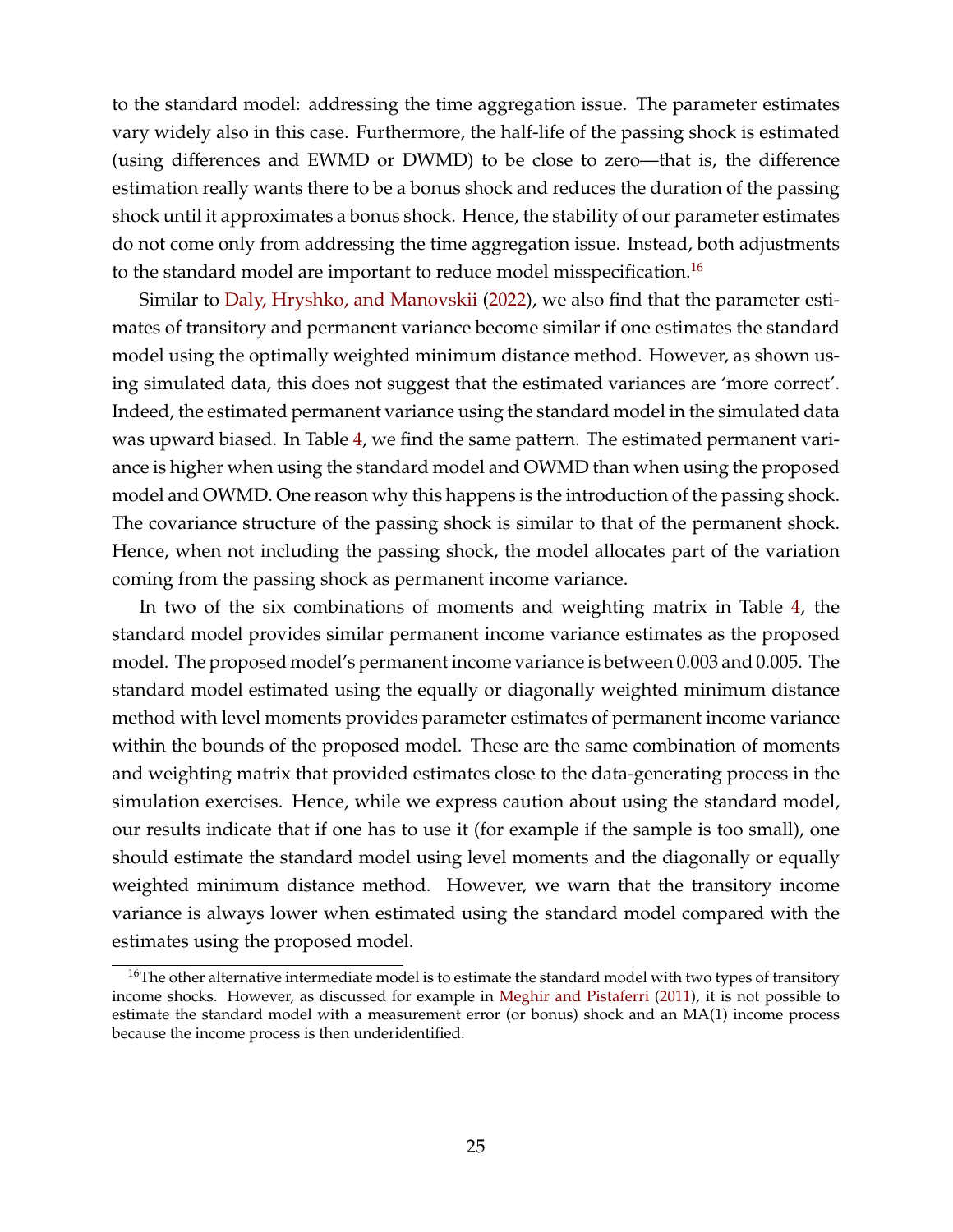<span id="page-26-0"></span>

**Figure 4:** Age-varying estimates, Norwegian data

**Income risk by age and time.** To investigate whether our proposed model yields different trends in income risk from the standard model, we provide age-varying and timevarying estimates of income risk using both models. Figure [4](#page-26-0) presents age profiles of income risk estimated using the Norwegian data. We restrict attention in this section to results using the diagonally weighted minimum distance method. Figure [4](#page-26-0) thus displays the results for four different combinations of models (standard and proposed) and moments (levels and differences).

The main takeaway from Figure [4](#page-26-0) is that the misspecification of the standard model might mislead researchers to spurious conclusions about age-patterns. This observation is illustrated in the top right panel showing the estimates of the transitory income variance. First, the misspecification of the standard model is visible as the large discrepancy between the estimates using the standard model. Moreover, the age profiles estimated using the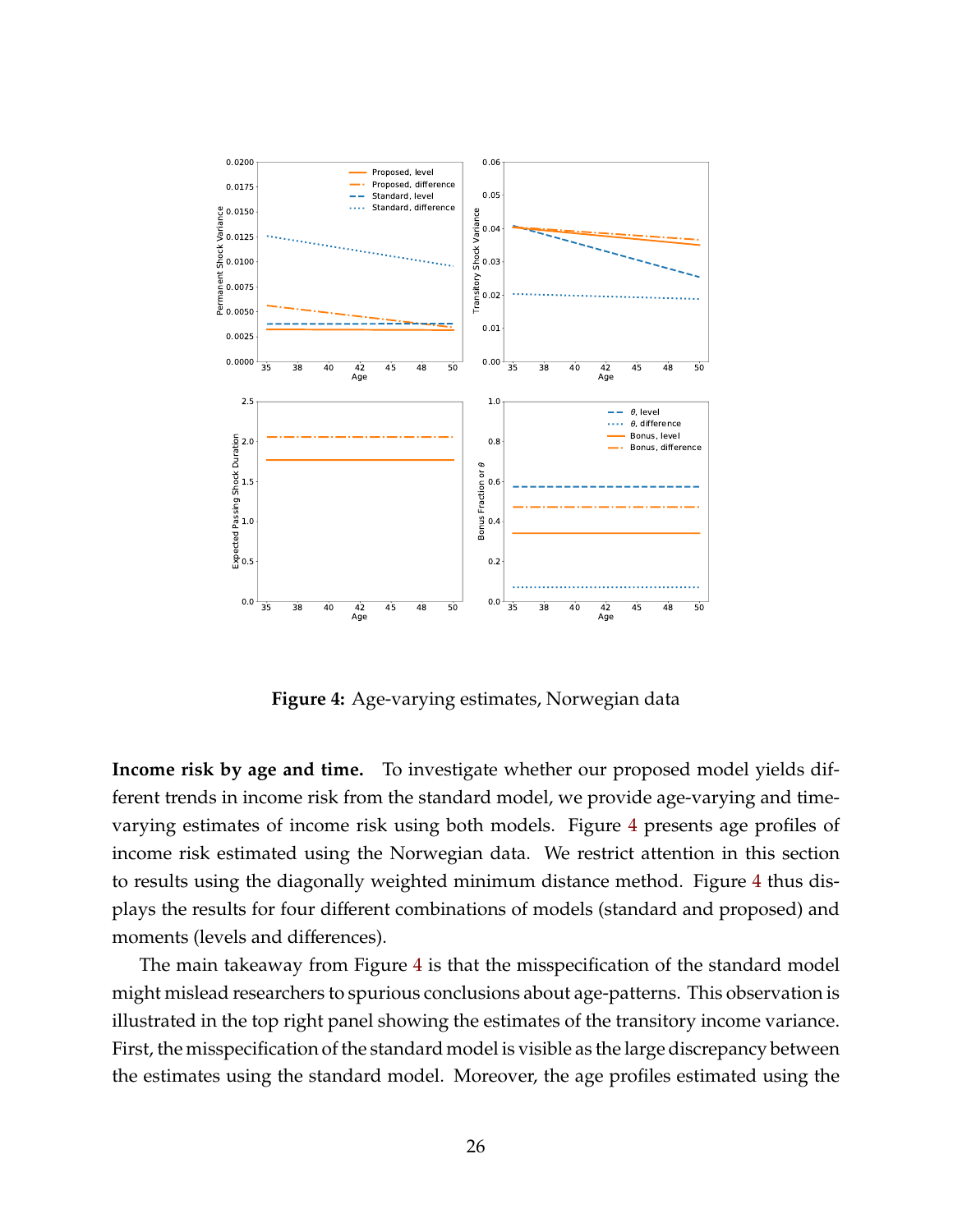<span id="page-27-0"></span>

**Figure 5:** Time-varying variance estimates, Norwegian data

standard model differ depending on the moments used. With level moments, transitory income risk decreases in age, while it is approximately flat if one estimates using difference moments. In contrast, our proposed model is less sensitive to the type of moments used in estimation. Indeed, irrespective of the moments used in estimation, the proposed model suggests a similar age pattern: transitory income variance declines slightly by age. The relatively flat age profiles of both transitory and permanent income variance are consistent with the findings in [Blundell, Graber, and Mogstad](#page-31-14) [\(2015\)](#page-31-14).

Figure [5](#page-27-0) shows how estimates of income risk has changed over time in Norway. Again, the figure highlights how estimation using the standard model may yield different estimated variance depending on the type of moments used. However, the time-trends are relatively similar across specifications. The permanent income variance has increased slightly across time, and the transitory income variance, while more noisy, has remained relatively stable across time. Moreover, start-of-working-life income variance has increased from around 0.05 to almost 0.08 from 1972 to 1998. Again, the two models find similar trends.<sup>[17](#page-27-1)</sup> Hence, our results suggest that although the standard model is misspecified in the sense that it provides very different estimates of the *level* of income risk, the time-trends of income risk seem relatively similar across models.

#### **6.2 Results using the Panel Study of Income Dynamics**

Above, we illustrated that our proposed model provides stable parameter estimates of income risk in the Norwegian administrative data. In this section, to illustrate that the model is sufficiently parsimonious, we show that our proposed model performs well also

<span id="page-27-1"></span> $17$ We only show the estimates using level moments because the difference estimation method is unable to identify this parameter.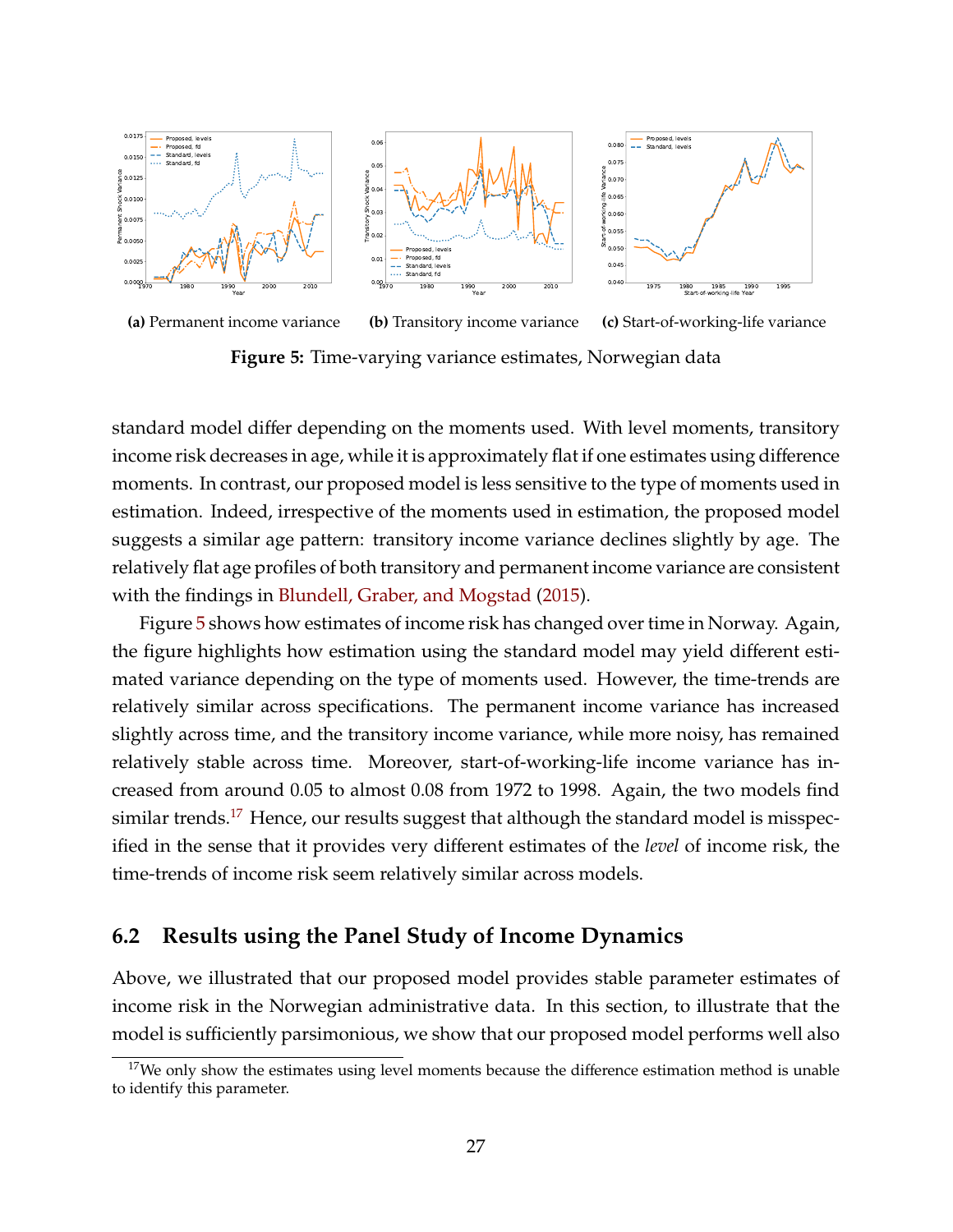<span id="page-28-1"></span>

|                                                      |                            | EWMD                    |       | <b>DWMD</b>       | OWMD  |            |  |  |  |
|------------------------------------------------------|----------------------------|-------------------------|-------|-------------------|-------|------------|--|--|--|
|                                                      | <b>Difference</b><br>Level |                         | Level | <b>Difference</b> | Level | Difference |  |  |  |
|                                                      |                            |                         |       |                   |       |            |  |  |  |
|                                                      |                            | Panel A: Proposed Model |       |                   |       |            |  |  |  |
|                                                      | 0.010                      | 0.008                   | 0.008 | 0.010             | 0.006 | 0.007      |  |  |  |
| $\sigma_{\text{perm}}^2$<br>$\sigma_{\text{tran}}^2$ | 0.065                      | 0.080                   | 0.066 | 0.074             | 0.053 | 0.051      |  |  |  |
| τ                                                    | 1.407                      | 1.216                   | 1.432 | 1.374             | 1.368 | 1.370      |  |  |  |
| b                                                    | 0.264                      | 0.347                   | 0.307 | 0.417             | 0.373 | 0.472      |  |  |  |
| $\sigma^2_{\rm init}$                                | 0.078                      | Х                       | 0.092 | Х                 | 0.105 | Х          |  |  |  |
|                                                      |                            |                         |       |                   |       |            |  |  |  |
|                                                      | Panel B: Standard Model    |                         |       |                   |       |            |  |  |  |
|                                                      | 0.012                      | 0.021                   | 0.010 | 0.019             | 0.009 | 0.010      |  |  |  |
| $\sigma_{\text{perm}}^2$<br>$\sigma_{\text{tran}}^2$ | 0.047                      | 0.044                   | 0.054 | 0.042             | 0.034 | 0.036      |  |  |  |
| $\tau_\mathrm{init}^2$                               | 0.069                      | Х                       | 0.086 | х                 | 0.105 | Х          |  |  |  |

*Notes:* The table presents estimated parameters using the proposed and standard models on the PSID. 'Level' and 'Difference' denote the type of moments used, corresponding to [\(10\)](#page-9-1) and [\(11\)](#page-9-2), respectively. 'EWMD', 'DWMD', and 'OWMD' is the type of weighting matrix applied, corresponding to identity, diagonally optimal, and full optimal weighting matrix, respectively. Since the PSID data only contain even-year observations, we do not identify  $\theta$  in the standard model. The table shows the mean of parameter estimates over time.

**Table 5:** Estimated parameters using PSID data

when using much smaller sample sizes in the Panel Study of Income Dynamics (PSID). We first describe the data source and sample selection before we estimate our proposed model using data from the PSID.

**PSID.** The PSID has been the main source of data from which to estimate the idiosyncratic income process of households in the United States. In our analysis, we follow the data selection criteria of Moffi[tt and Zhang](#page-32-0) [\(2018\)](#page-32-0), "the dataset consists of male heads from 1970 to 2014, 30-59 years old who were not full-time students, had positive weeks worked and wage and salary earnings, and which excludes non-sample men and all in PSID over-samples." Moreover, we only consider even year observations so that our estimation consistently uses data every two years.<sup>[18](#page-28-0)</sup>

The importance of estimating using a balanced panel is laid out in [Daly, Hryshko, and](#page-31-0) [Manovskii](#page-31-0) [\(2022\)](#page-31-0). Taking this lesson on board, we create 16 balanced panels, covering different time periods, from our underlying data. Each panel spans 14 years (8 observations, each 2 years apart). The first spans the years 1970 to 1984, the next 1972 to 1986, all the

<span id="page-28-0"></span><sup>&</sup>lt;sup>18</sup>The PSID was run annually until 1997, after which is has been run only every other year.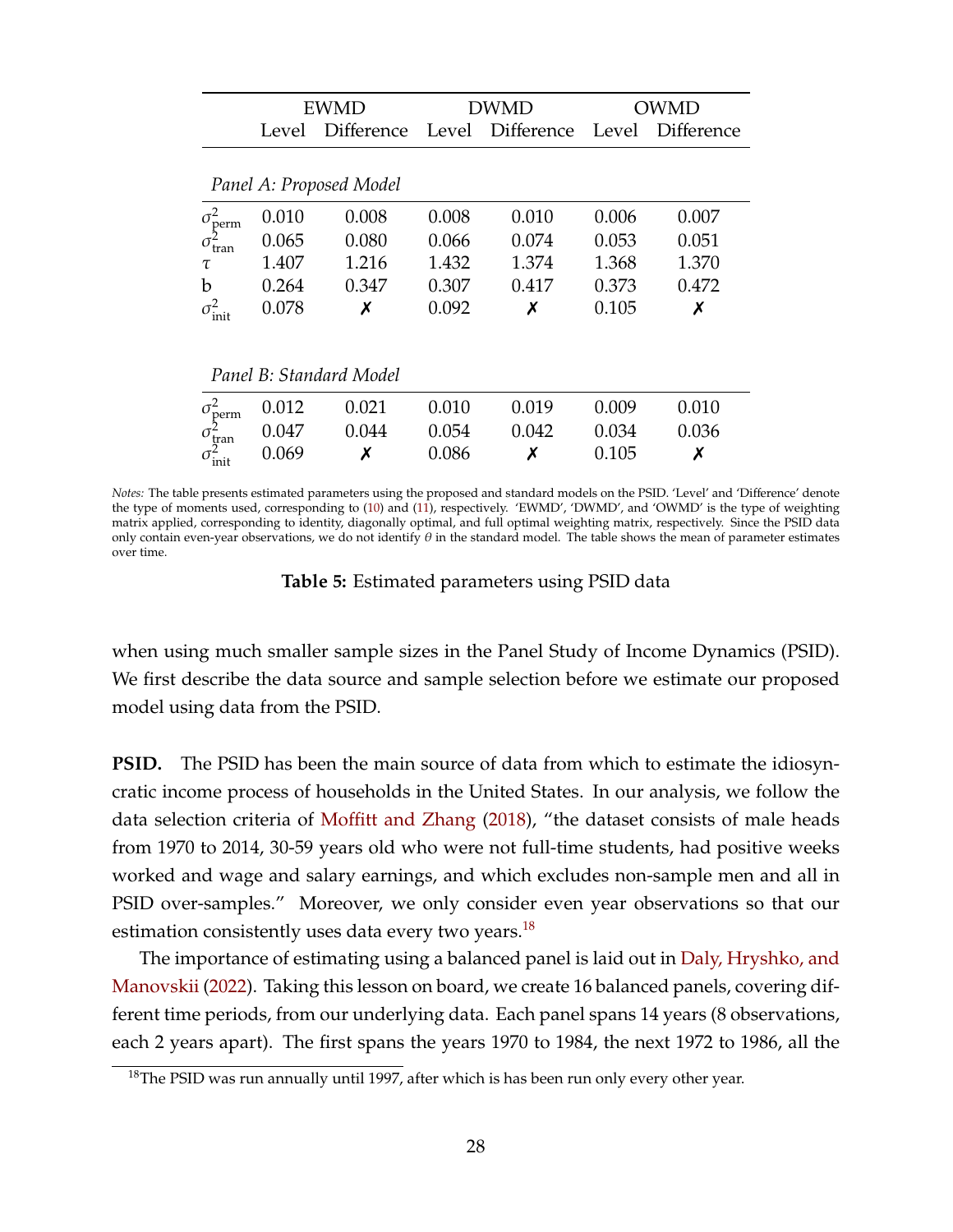way to the last panel for 2000 to 2014. The idea is that 14 years is long enough to estimate the model, while the requirement that panels be balanced means there would be too few observations in longer panels. The size of our panels in the PSID is far smaller than those from the Norwegian registry data. As a result, we do not allow the parameters to be age varying. Reassuringly, the estimates from Norwegian data imply little age variation. Furthermore, since the data is only even-year observations, we do not identify  $\theta$  in the standard model.

**Income risk.** Table [5](#page-28-1) presents the estimated parameters using the proposed and standard models in PSID data.<sup>[19](#page-29-0)</sup> There are four main takeaways. First, as was illustrated in the Norwegian data, the estimated parameters differ depending on the moments used when estimating using the standard model. For example, focusing on DWMD, permanent variance is almost twice as large when estimated using difference moments compared with level moments. Parameter estimates from our proposed model are more similar. For example, the estimated permanent income variance varies between 0.006 and 0.010, as compared with 0.009 and 0.021 in the standard model. Second, despite the two-year gap between surveys, using the proposed model we find estimates for the half-life of passing shocks to be well over one year. We also find that these passing shocks make up more than half of the observed transitory income variance. Third, as shown by [Daly,](#page-31-0) [Hryshko, and Manovskii](#page-31-0) [\(2022\)](#page-31-0), the standard model parameters are almost independent of moments used when using the optimal weighing matrix, although it does not imply that the parameter estimates using the standard model and the optimal weighting matrix are more 'correct'. Fourth, the parameter estimates from the standard model with level moments are closest to the estimates from the proposed model, suggesting that the use of level moments is the best available option if one has to rely on standard model estimates. Estimation of the standard model using difference moments tend to produce very different parameter estimates.

**Income risk over time.** Figure [6](#page-30-1) displays the estimated permanent, transitory, and startof-working-life variance over time estimated using PSID data. The main takeaway here is the same as for the Norwegian data. While the standard model tends to produce estimates that differ from the proposed model in levels of income risk, the time trends are relatively similar. Estimates using both the standard and the proposed models suggest an increase in all three components of income risk over time.

<span id="page-29-0"></span> $19$ Appendix [E](#page-41-0) provides bootstrapped confidence intervals for the PSID estimates. The large sample size of the Norwegian data makes the parameter estimate confidence bands small, and negligible next to the large model uncertainty.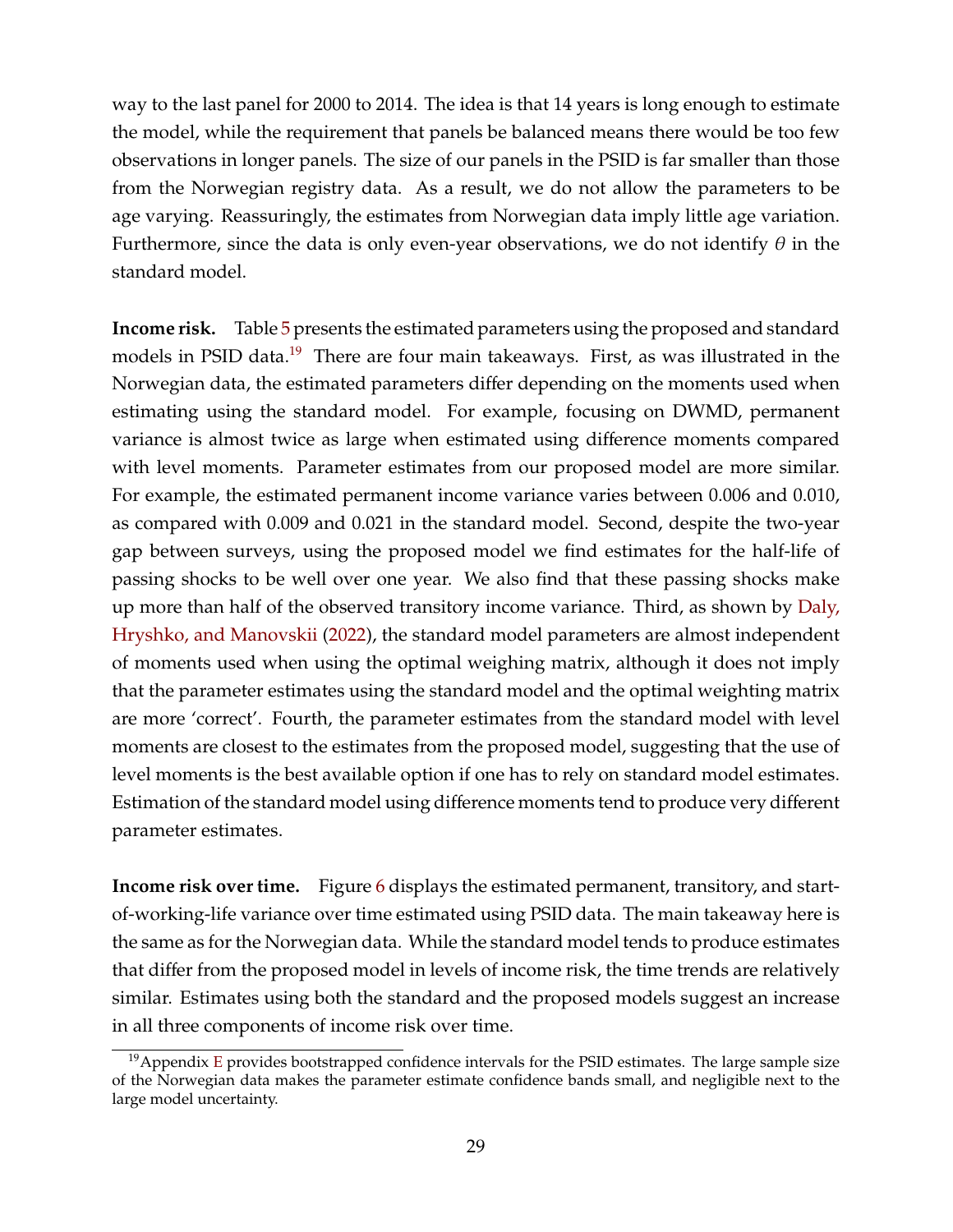<span id="page-30-1"></span>

### <span id="page-30-0"></span>**7 Conclusion**

The standard permanent-transitory income process has two well-known problems. First, it suffers from time-aggregation problems. Second, it is misspecified because the parameter estimates depend on the type of moments and weighting matrix applied. This paper proposes a parsimonious model of income dynamics that (i) tackles the well-known timeaggregation problem and (ii) is robust to the choice of moments or weighting matrix. The model only requires one additional parameter compared with the standard model. Hence, one can estimate our proposed model using relatively small data sets and include it in heterogeneous-agent models without needing several additional state variables.

We reiterate our conclusion for practitioners here. If the data set contains many panel observations, use our parsimonious model of income dynamics to estimate the income process. The model is robust to using specific moments (level or difference) and the weighing matrix (optimally, diagonally, or equally weighted) applied. If the data set is 'small,' use the standard model, but estimate it using level moments and the equally or diagonally weighted minimum distance method. Using difference moments potentially biases the results significantly. Therefore, we strongly advise against estimating the standard model using difference moments.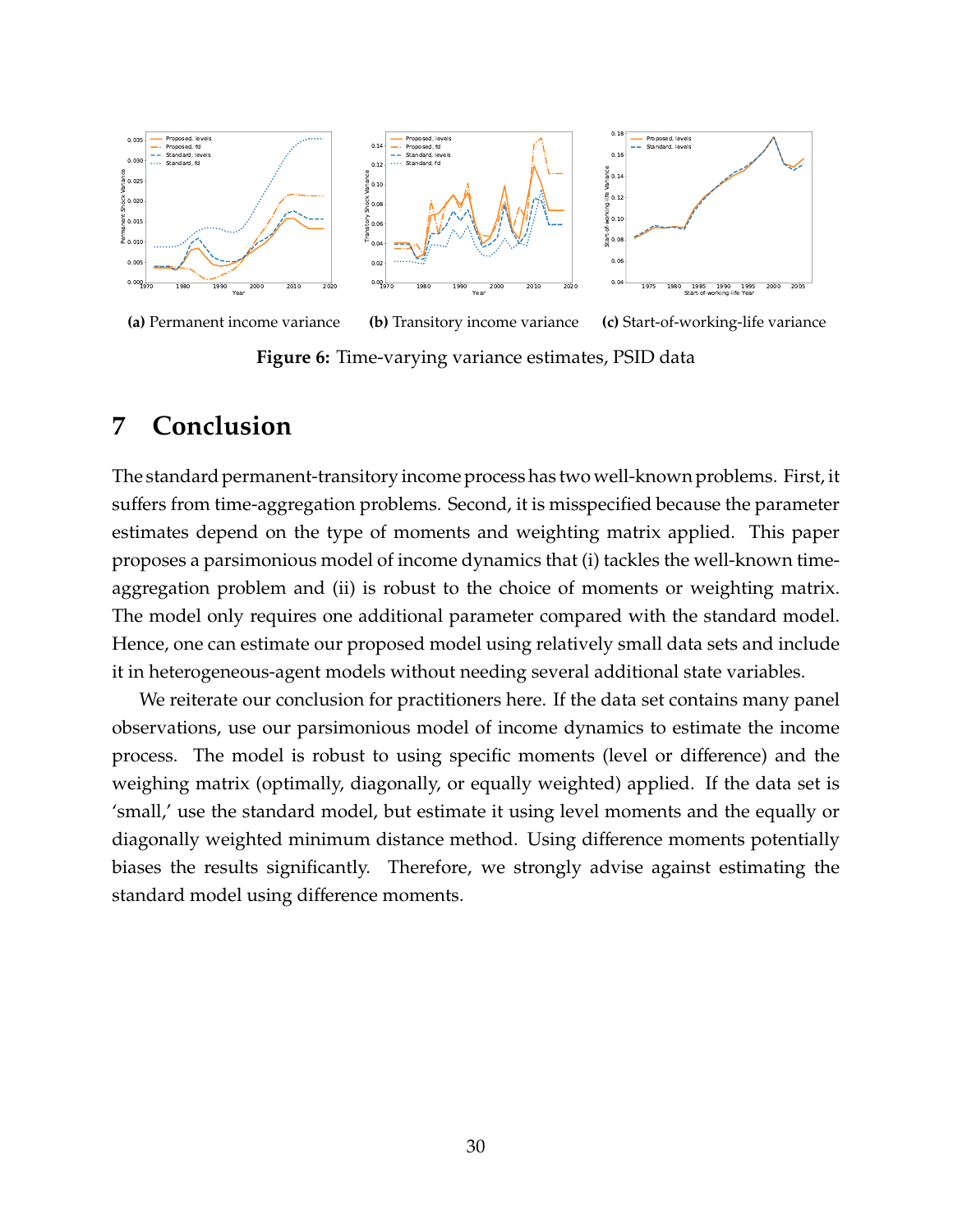## **References**

- <span id="page-31-9"></span>Altronji, J. G., A. A. Smith Jr., and I. Vidangos (2013): "Modeling Earnings Dynamics," *Econometrica*, 81(4), 1395–1454.
- <span id="page-31-4"></span>Arellano, M., R. Blundell, and S. Bonhomme (2017): "Earnings and Consumption Dynamics: A Nonlinear Panel Data Framework," *Econometrica*, 85(3), 693–734.
- <span id="page-31-13"></span>BHULLER, M., M. MOGSTAD, AND K. G. SALVANES (2017): "Life-Cycle Earnings, Education Premiums, and Internal Rates of Return," *Journal of Labor Economics*, 35(4), 993–1030.
- <span id="page-31-1"></span>Bloom, N., F. Guvenen, L. Pistaferri, J. Sabelhaus, S. Salgado, and J. Song (2017): "The great micro moderation," *Working paper*.
- <span id="page-31-14"></span>BLUNDELL, R., M. GRABER, AND M. MOGSTAD (2015): "Labor income dynamics and the insurance from taxes, transfers, and the family," *Journal of Public Economics*, 127, 58–73.
- <span id="page-31-11"></span>BRAXTON, J. C., K. F. HERKENHOFF, J. L. ROTHBAUM, AND L. SCHMIDT (2021): "Changing Income Risk across the US Skill Distribution: Evidence from a Generalized Kalman Filter," Working Paper 29567, National Bureau of Economic Research.
- <span id="page-31-8"></span>Browning, M., M. Ejrnaes, and J. Alvarez (2010): "Modelling income processes with lots of heterogeneity," *Review of Economic Studies*, 77(4), 1353–1381.
- <span id="page-31-2"></span>Carr, M. D., R. A. Moffitt, and E. E. Wiemers (2020): "Reconciling Trends in Volatility: Evidence from the SIPP Survey and Administrative Data," *Working Paper*.
- <span id="page-31-6"></span>Crawley, E. (2020): "In search of lost time aggregation," *Economics Letters*, 189, 108998.
- <span id="page-31-7"></span>Crawley, E., and A. Kuchler (2022): "Consumption Heterogeneity: Micro Drivers and Macro Implications," *American Economic Journal: Macroeconomics*, forthcoming.
- <span id="page-31-0"></span>Daly, M., D. Hryshko, and I. Manovskii (2022): "Improving the Measurement of Earnings Dynamics," *International Economic Review*, 63(1), 95–124.
- <span id="page-31-12"></span>De Nardi, M., G. Fella, M. Knoef, G. Paz-Pardo, and R. Van Ooijen (2021): "Family and government insurance: Wage, earnings, and income risks in the Netherlands and the US," *Journal of Public Economics*, 193, 104327.
- <span id="page-31-10"></span>DE NARDI, M., G. FELLA, AND G. PAZ-PARDO (2020): "Nonlinear household earnings dynamics, self-insurance, and welfare," *Journal of the European Economic Association*, 18(2), 890–926.
- <span id="page-31-3"></span>Druedahl, J., M. Graber, and T. Jørgensen (2021): "High Frequency Income Dynamics," *Working Paper*.
- <span id="page-31-5"></span>Eika, L. (2018): "Income dynamics when shocks occur during the year," *Economics Letters*, 173, 27–29.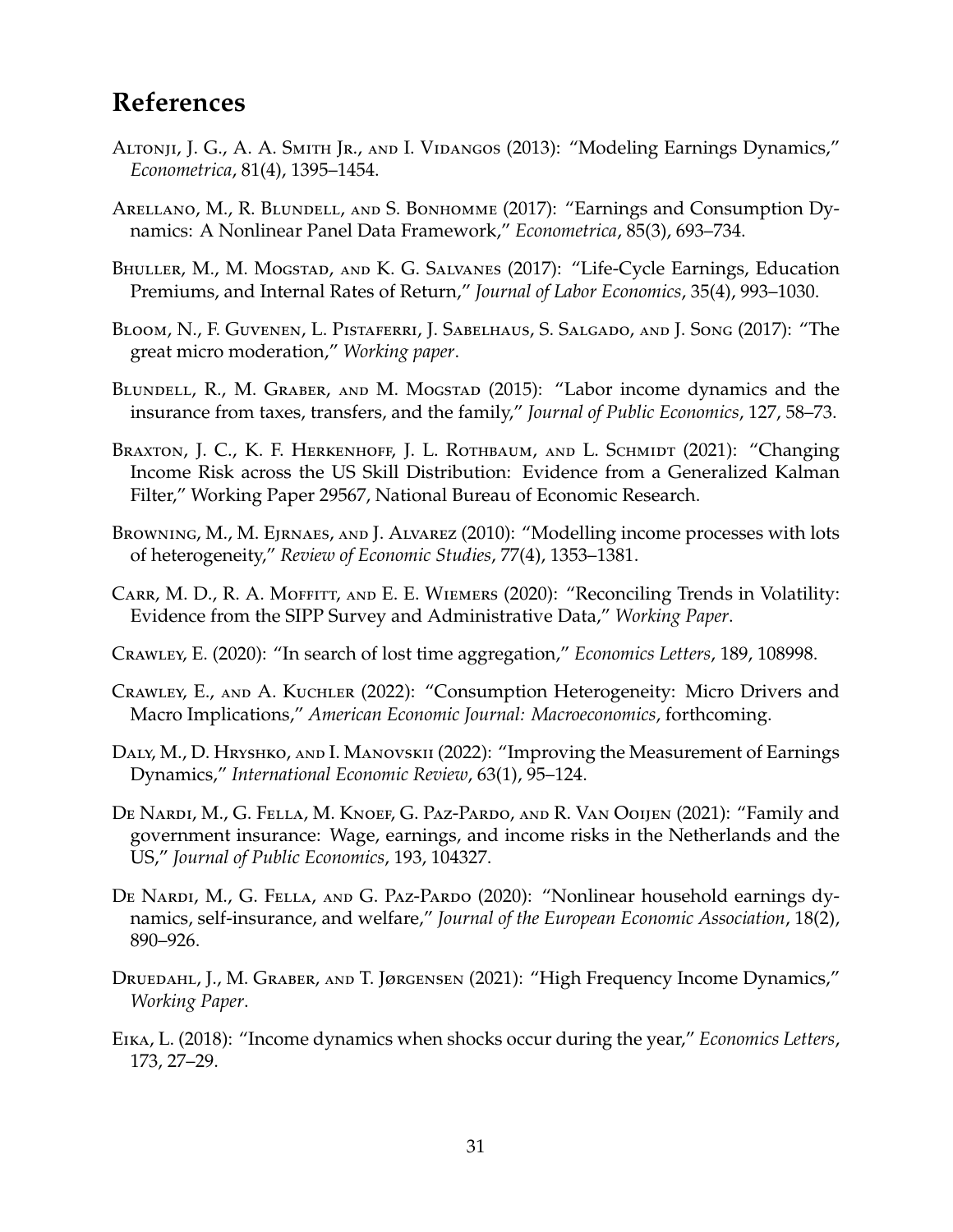- <span id="page-32-6"></span>GOTTSCHALK, P., AND R. MOFFITT (2009): "The rising instability of US earnings," *Journal of Economic Perspectives*, 23(4), 3–24.
- <span id="page-32-4"></span>GOTTSCHALK, P., R. MOFFITT, L. F. KATZ, AND W. T. DICKENS (1994): "The growth of earnings instability in the US labor market," *Brookings Papers on Economic Activity*, 1994(2), 217– 272.
- <span id="page-32-3"></span>Guvenen, F., F. Karahan, S. Ozkan, and J. Song (2021): "What Do Data on Millions of US Workers Reveal About Lifecycle Earnings Dynamics?," *Econometrica*, 89(5), 2303–2339.
- <span id="page-32-11"></span>Guvenen, F., A. McKay, and C. Ryan (2022): "A Tractable Income Process for Business Cycle Analysis," *Working Paper*.
- <span id="page-32-13"></span>HALVORSEN, E., H. HOLTER, S. OZKAN, AND K. STORESLETTEN (2020): "Dissecting Idiosyncratic Earnings Risk," *Working Paper*.
- <span id="page-32-14"></span>HALVORSEN, E., S. OZKAN, AND S. SALGADO (2022): "Earnings Dynamics and Its Intergenerational Transmission: Evidence from Norway," *Working paper*.
- <span id="page-32-1"></span>HEATHCOTE, J., F. PERRI, AND G. L. VIOLANTE (2010): "Unequal we stand: An empirical analysis of economic inequality in the United States, 1967–2006," *Review of Economic dynamics*, 13(1), 15–51.
- <span id="page-32-2"></span>HEATHCOTE, J., K. STORESLETTEN, AND G. L. VIOLANTE (2005): "Two views of inequality over the life cycle," *Journal of the European Economic Association*, 3(2-3), 765–775.

- <span id="page-32-12"></span>KLEIN, P., AND I. A. TELYUKOVA (2013): "Measuring high-frequency income risk from lowfrequency data," *Journal of Economic Dynamics and Control*, 37(3), 535–542.
- <span id="page-32-10"></span>McKINNEY, K. L., AND J. M. Abowd (2020): "Male Earnings Volatility in LEHD before, during, and after the Great Recession," *Working Paper*.
- <span id="page-32-15"></span>Meghir, C., and L. Pistaferri (2011): "Earnings, consumption and life cycle choices," in *Handbook of labor economics*, vol. 4, pp. 773–854. Elsevier.
- <span id="page-32-9"></span>Moffitt, R., C. Bollinger, C. Hokayem, E. Wiemers, J. Abowd, M. Carr, K. McKinney, S. ZHANG, AND J. ZILIAK (2021): "Reconciling Trends in US Male Earnings Volatility," *Working Paper*.
- <span id="page-32-0"></span>Moffitt, R., and S. Zhang (2018): "Income Volatility and the PSID: Past Research and New Results," *AEA Papers and Proceedings*, 108, 277–80.
- <span id="page-32-5"></span>MOFFITT, R. A., AND P. GOTTSCHALK (2002): "Trends in the transitory variance of earnings in the United States," *The Economic Journal*, 112(478), C68–C73.
- <span id="page-32-8"></span>MOFFITT, R. A., AND P. GOTTSCHALK (2012): "Trends in the Transitory Variance of Male Earnings Methods and Evidence," *Journal of Human Resources*, 47(1), 204–36.

<span id="page-32-7"></span><sup>(2010): &</sup>quot;The macroeconomic implications of rising wage inequality in the United States," *Journal of Political Economy*, 118(4), 681–722.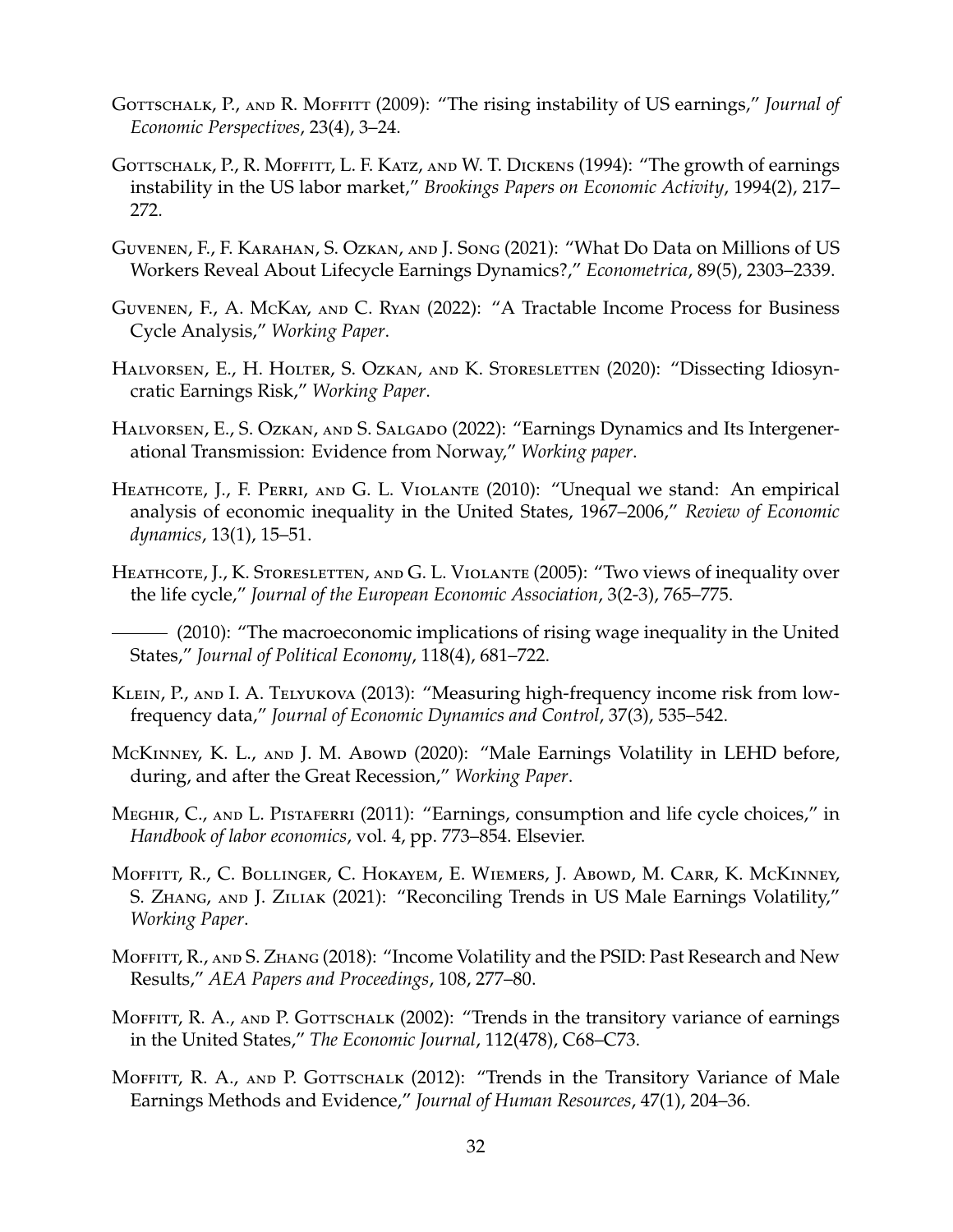- <span id="page-33-3"></span>MOFFITT, R. A., AND S. ZHANG (2020): "Estimating Trends in Male Earnings Volatility with the Panel Study of Income Dynamics," *Working Paper*.
- <span id="page-33-2"></span>Sabelhaus, J., and J. Song (2010): "The great moderation in micro labor earnings," *Journal of Monetary Economics*, 57(4), 391–403.
- <span id="page-33-1"></span>STORESLETTEN, K., C. I. TELMER, AND A. YARON (2004): "Consumption and risk sharing over the life cycle," *Journal of Monetary Economics*, 51(3), 609–633.
- <span id="page-33-0"></span>Working, H. (1960): "Note on the Correlation of First Differences of Averages in a Random Chain," *Econometrica*, 28(4), 916–18.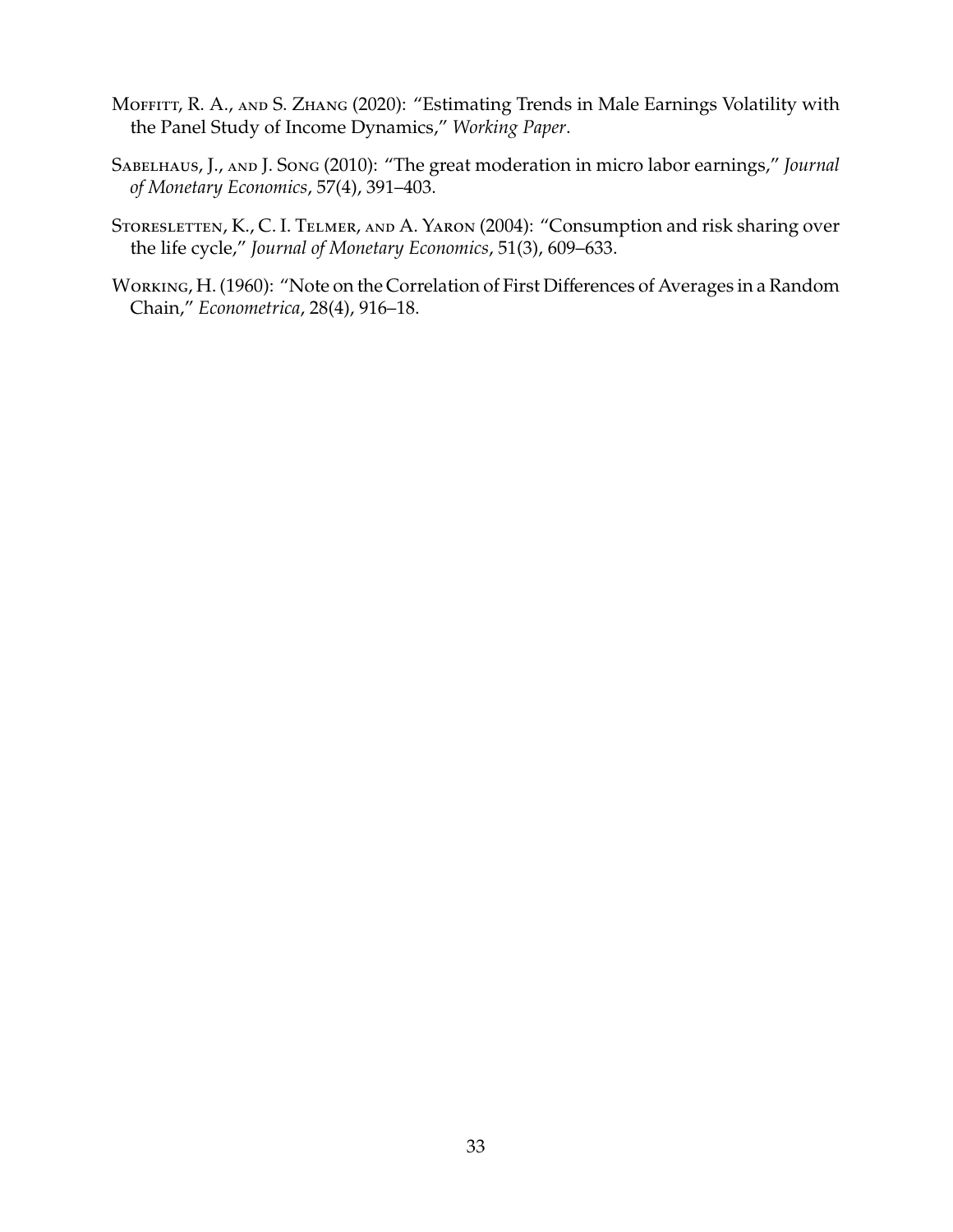# **Online Appendix**

# <span id="page-34-0"></span>**A Within-year Distribution of Income Shocks**

This section presents evidence on high-frequency income innovations using monthly labor income data from Norway. We first describe the data sources before providing evidence suggesting that income innovations occur throughout the year.

**Data.** For this part of the analysis, we use monthly matched employer-employee data maintained by Statistics Norway from 2015-2019. The data contains information on hours worked, hourly wage, and salary per employer-employee-month. Further, the data include a detailed decomposition of labor income into contracted wage, bonus payments, overtime, and hourly wage contracts.

<span id="page-34-1"></span>

*Notes:* A job change is defined as a transition of a worker from a main employer to a different main employer. A job loss is defined as a transition from an employment relationship to no employment relationship. A pay rise is defined as an increase in the contracted wage between 0.5% and 10% within the same worker-firm relationship. Due to the prevalence of vacation pay that either is paid in June or July, we cannot confidently identify pay rises in these months and set them to missing.

#### **Figure A.1:** Evidence for the Distribution of Income Shocks Within the Calendar Year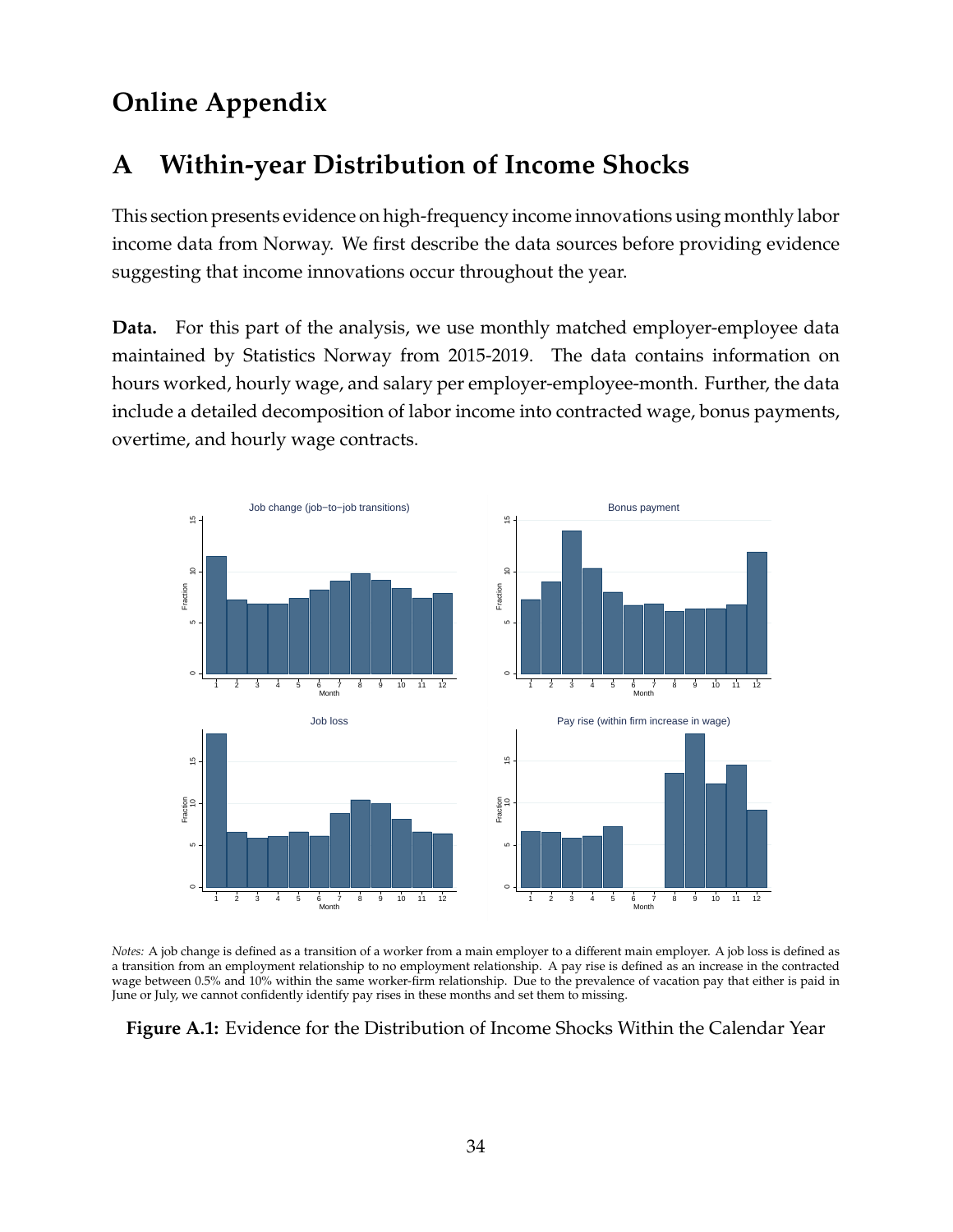**Within-year income innovations.** The standard model described in Section [3](#page-7-0) implicitly assumes that income shocks occur on January 1st each year. To investigate the validity of this implicit assumption and motivate our proposed model, we use Norwegian monthly data on job events to determine if they are clustered at particular times of the year. The results for job changes, bonus payments, job losses, and pay rises are shown in the four panels of Figure [A.1.](#page-34-1) The figure makes clear that income changes tend to occur throughout the year. However, there is some clustering of events around specific dates. For example, job changes and job losses are more prevalent in January. Bonus payments tend to be paid out in March and December, and pay rises are more common in the second half of the year. However, although there is some temporal clustering, income shocks tend to be occur in all months and assuming that shocks are approximately uniformly distributed across time within a year seems reasonable.

### <span id="page-35-0"></span>**B Further detail on sample selection**

We have chosen to focus our analysis on Norwegian males in the most stable part of their working life—ages 35 to 50. This age restriction is somewhat more restrictive than other studies in the literature. There are a number of reasons for this restriction. First, our large sample size allows us to restrict our analysis to the prime of working life without sacrificing accuracy. Second, the main focus of our paper is to reconcile known problems with the standard model and this is best done without introducing too many age-varying complications to the model. Third, we see strong evidence in the Norwegian data that the type of model we analyze here, both the standard model and our proposed model, does not fit our data for the young and the old. Figure [A.2](#page-36-1) shows how the variance of income changes with age. In our models, this variance is expected to grow with age, which it does in the age range we restrict to. However, in the 30-35 age range, we see income variance declining. Furthermore, we have found this cannot be explained by a reduction in transitory variance. Rather, it appears to come from mean-reversing permanent shocks as the young converge toward stable jobs from informal or part-time work. In addition, the age group above 50 shows an increase in permanent shocks that appears to be associated with early retirements. Further work in these directions may be fruitful but is beyond the scope of this paper.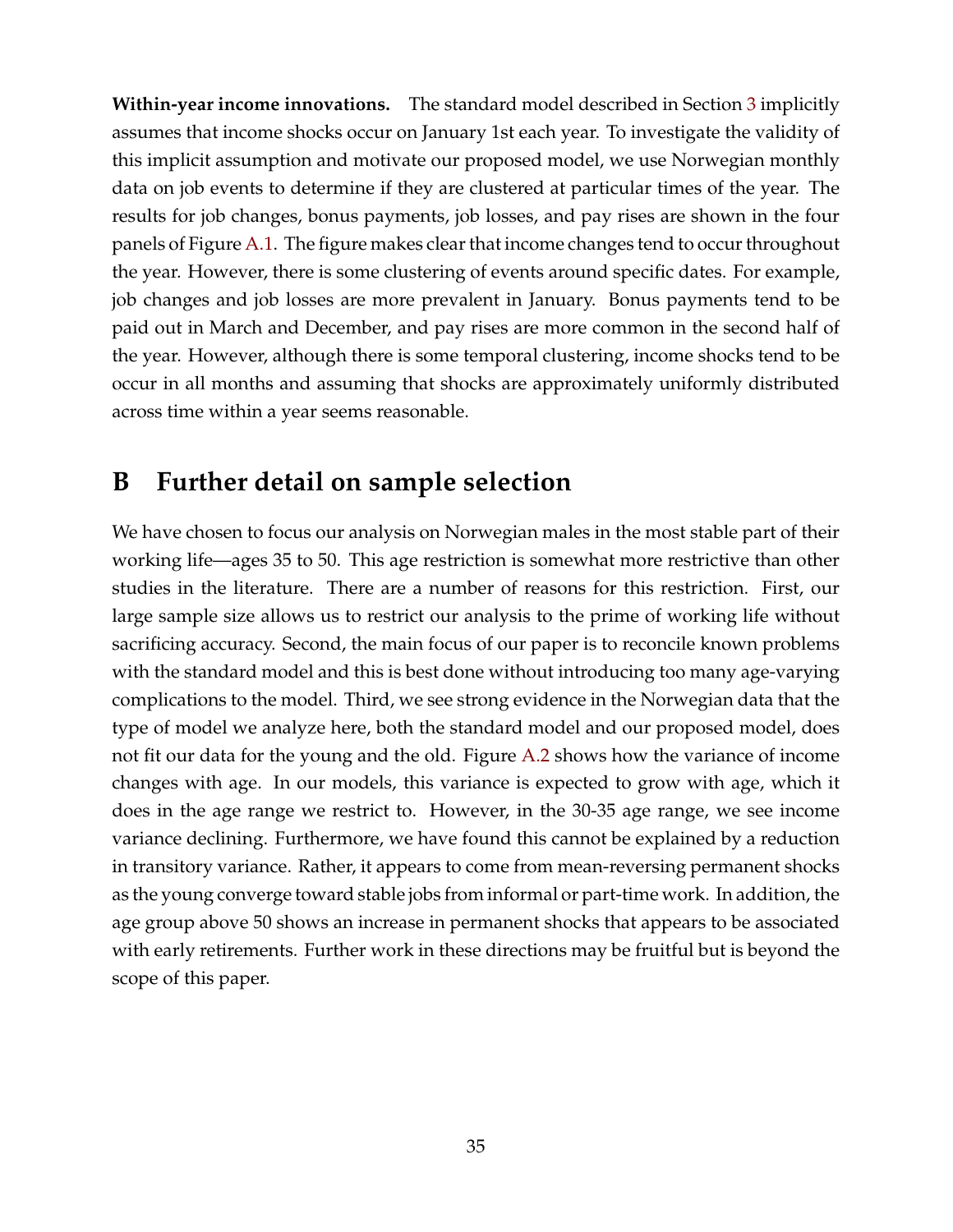<span id="page-36-1"></span>

*Notes:* The figure shows the mean variance of income across cohorts for at each age.

**Figure A.2:** The variance of income by age

## **C Moments**

#### <span id="page-36-0"></span>**C.1 Estimating the Standard Model using Level Moments**

If they use level moments, the covariance structure of the permanent component is, for  $t < s$ ,

$$
cov(p_t, p_s) = var(p_t) = \sigma_{p_0}^2 + \sum_{i=1}^t \sigma_{v_i}^2.
$$

and the covariance stucture of the transitory component is (define the transitory component as  $q_t = \varepsilon_t + \theta \varepsilon_{t-1}$ )

$$
var(q_t) = \sigma_{\varepsilon_t}^2 + \theta^2 \sigma_{\varepsilon_{t-1}}^2
$$

$$
cov(q_t, q_{t-1}) = \theta \sigma_{\varepsilon_{t-1}}^2
$$

$$
cov(q_t, q_s) = 0 \quad \text{if } s < t - 1.
$$

Using the independence of the permanent and transitory components of income, the covariance structure of log income is the sum of the covariance structure of each component

$$
cov(y_t, y_s) = cov(p_t, p_s) + cov(q_t, q_s).
$$

One can then apply the general method of moments and find the parameters that minimize the distance between the empirically observed moments and those implied by the model.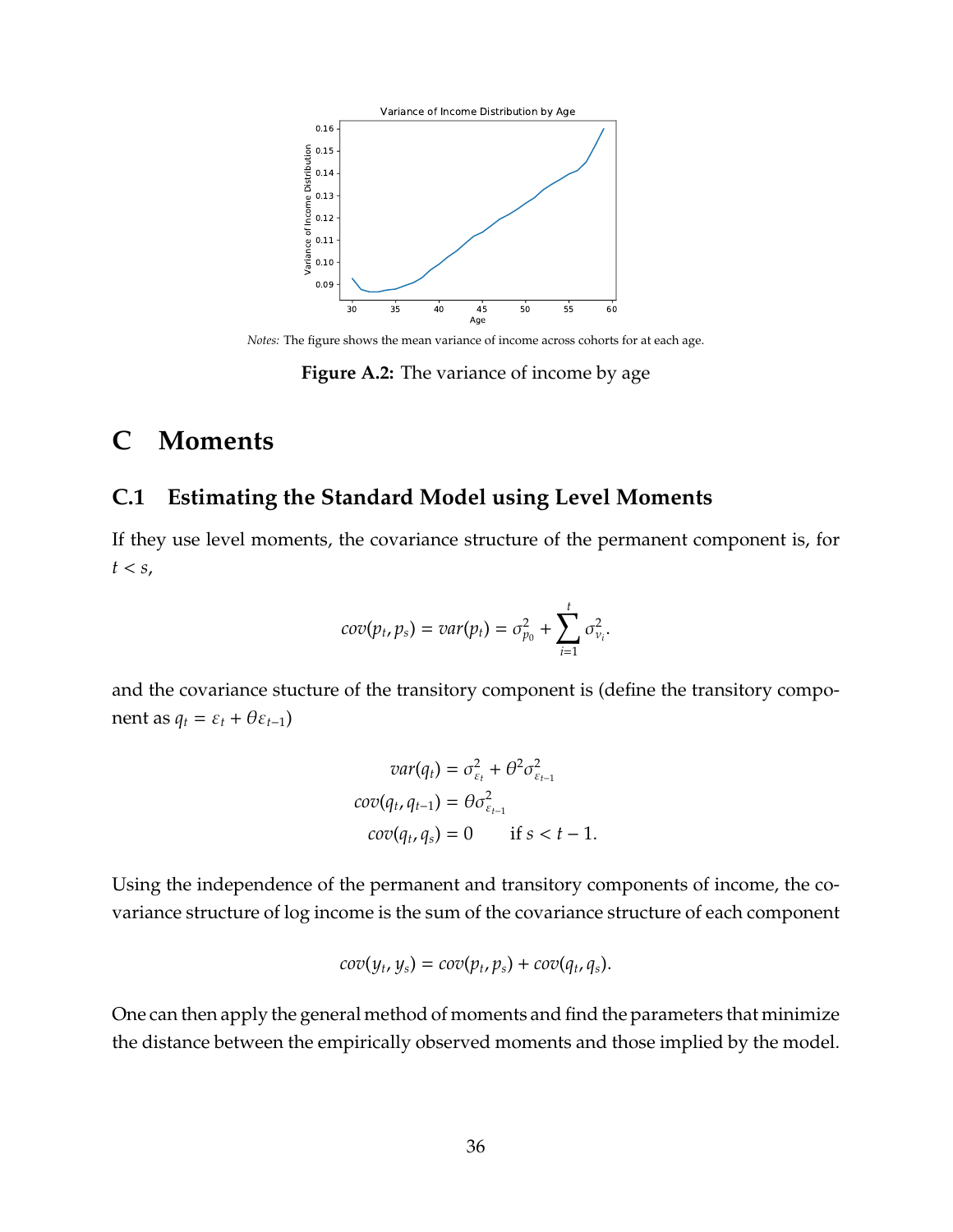### <span id="page-37-0"></span>**C.2 Passing Shock Moments**

The following definitions will be useful for calculating the model implied passing shock moments:

$$
\begin{aligned}\n\Lambda_{0,\theta} &= \int_0^1 \theta e^{-\theta x} dx \\
&= 1 - e^{-\theta} \\
\Lambda_{1,\theta} &= \int_0^1 x \theta e^{-\theta x} dx \\
&= \frac{1}{\theta} - e^{-\theta} (1 + \frac{1}{\theta}) \\
\Lambda_{2,\theta} &= \int_0^1 x^2 \theta e^{-\theta x} dx \\
&= \frac{2}{\theta^2} - e^{-\theta} (1 + \frac{2}{\theta} + \frac{1}{\theta^2}).\n\end{aligned}
$$

Now consider the variance of the passing shock for income between time 0 and time 1. It can broken down into components that come from shocks between time 0 and 1, time -1 and 0, time -2 and -1, etc. The component that comes from shocks that take place between time 0 and 1 is again broken into two parts: shocks that pass before time 1 and shocks that persist past time 1. Shocks that pass before time 1 and last for a period *x* contribute  $x^2$  to the variance. Shocks that arrive at time  $0 < t < 1$  and persist past time 1 contribute  $(1 - t)^2$  to the variance. Summing these two parts up we define:

$$
\Theta_{0,\theta,\text{var}} = \int_0^1 \left( \int_0^{1-t} x^2 \theta e^{-\theta x} dx + \int_{1-t}^{\infty} (1-t)^2 \theta e^{-\theta x} dx \right) dt
$$
  
= 
$$
\int_0^1 \left( -(1-t)^2 e^{-\theta(1-t)} - \frac{2(1-t)}{\theta} e^{-\theta(1-t)} + \frac{2}{\theta^2} (1 - e^{-\theta(1-t)}) + (1-t)^2 e^{-\theta(1-t)} \right) dt
$$
  
= 
$$
\frac{1}{\theta^2} (1 - \Lambda_{1,\theta} - \frac{1}{\theta} \Lambda_{0,\theta}).
$$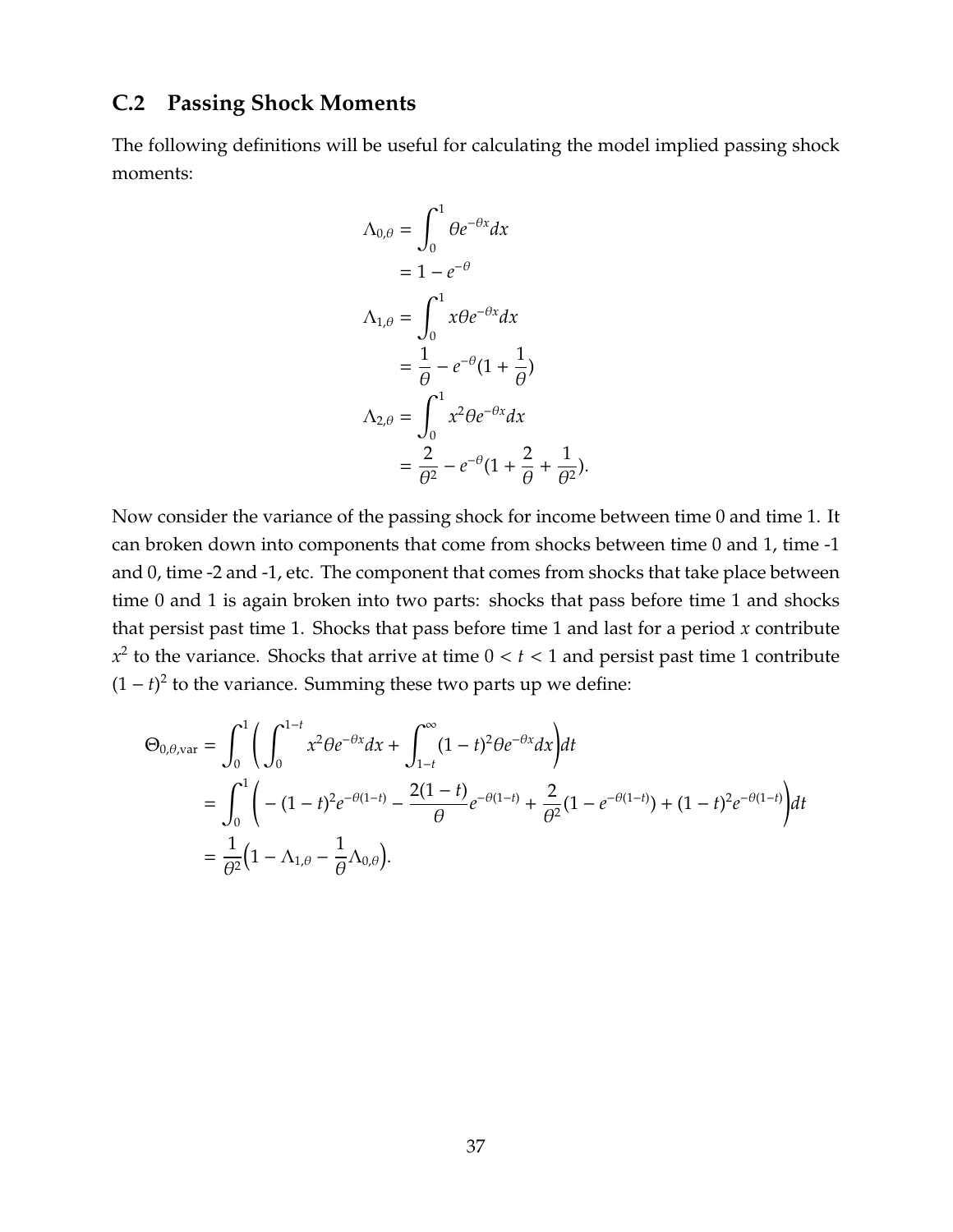Now consider shocks that arrive between time -1 and 0. Again, these can be divided into two parts, so we define:

$$
\Theta_{-1,\theta,\text{var}} = \int_0^1 e^{-\theta(1-t)} \left( \int_0^1 x^2 \theta e^{-\theta x} dx + \int_1^\infty \theta e^{-\theta x} dx \right) dt
$$
  
= 
$$
\int_0^1 e^{-\theta(1-t)} \left( \int_0^1 x^2 \theta e^{-\theta x} dx + 1 - \int_0^1 \theta e^{-\theta x} dx \right) dt
$$
  
= 
$$
\frac{1}{\theta} \Lambda_{0,\theta} (e^{-\theta} + \Lambda_{2,\theta}).
$$

Now for shocks that arrive between time −*N* and −*N* + 1 we have for *N* ≥ 1:

$$
\Theta_{-N,\theta,\text{var}} = \int_0^1 e^{-\theta(N-t)} \left( \int_0^1 x^2 \theta e^{-\theta x} dx + \int_1^\infty \theta e^{-\theta x} dx \right) dt
$$
  
=  $e^{-\theta(N-1)} \Theta_{-1,\theta,\text{var}}.$ 

Define the variance of a passing shock assuming the underlying martingale has variance 1:

$$
\Upsilon(\theta) = \sum_{N=0}^{\infty} \Theta_{-N,\theta,\text{var}}.
$$

Note this expression also gives us the normalizing factor  $\Theta(\tau)$ , substituting  $\theta = \log(2)/\tau$ for the half-life τ:

<span id="page-38-0"></span>
$$
\Theta(\tau) = \Upsilon(\log(2)/\tau). \tag{A.1}
$$

Assuming constant variance between each integer time interval, the variance of the passing shock at time *T* is:

$$
Var_{T, \text{passing}} = \sum_{N=0}^{\infty} \frac{\sigma_{T-N, \text{passing}}^2}{\Upsilon(\theta)} \Theta_{-N, \theta, \text{var}}.
$$
 (A.2)

Similarly for the covariance of income between time 1 and 2 with that between 0 and 1, first consider the component that comes from shocks between 0 and 1 and define:

$$
\Theta_{0,\theta,\text{cov1}} = \int_0^1 \left( \int_{1-t}^{2-t} (1-t)(x-(1-t))\theta e^{-\theta x} dx + \int_{2-t}^{\infty} (1-t)\theta e^{-\theta x} dx \right) dt
$$
  
=  $\frac{1}{\theta} \Lambda_{1,\theta}^2 + \frac{e^{-\theta}}{\theta} \Lambda_{1,\theta}.$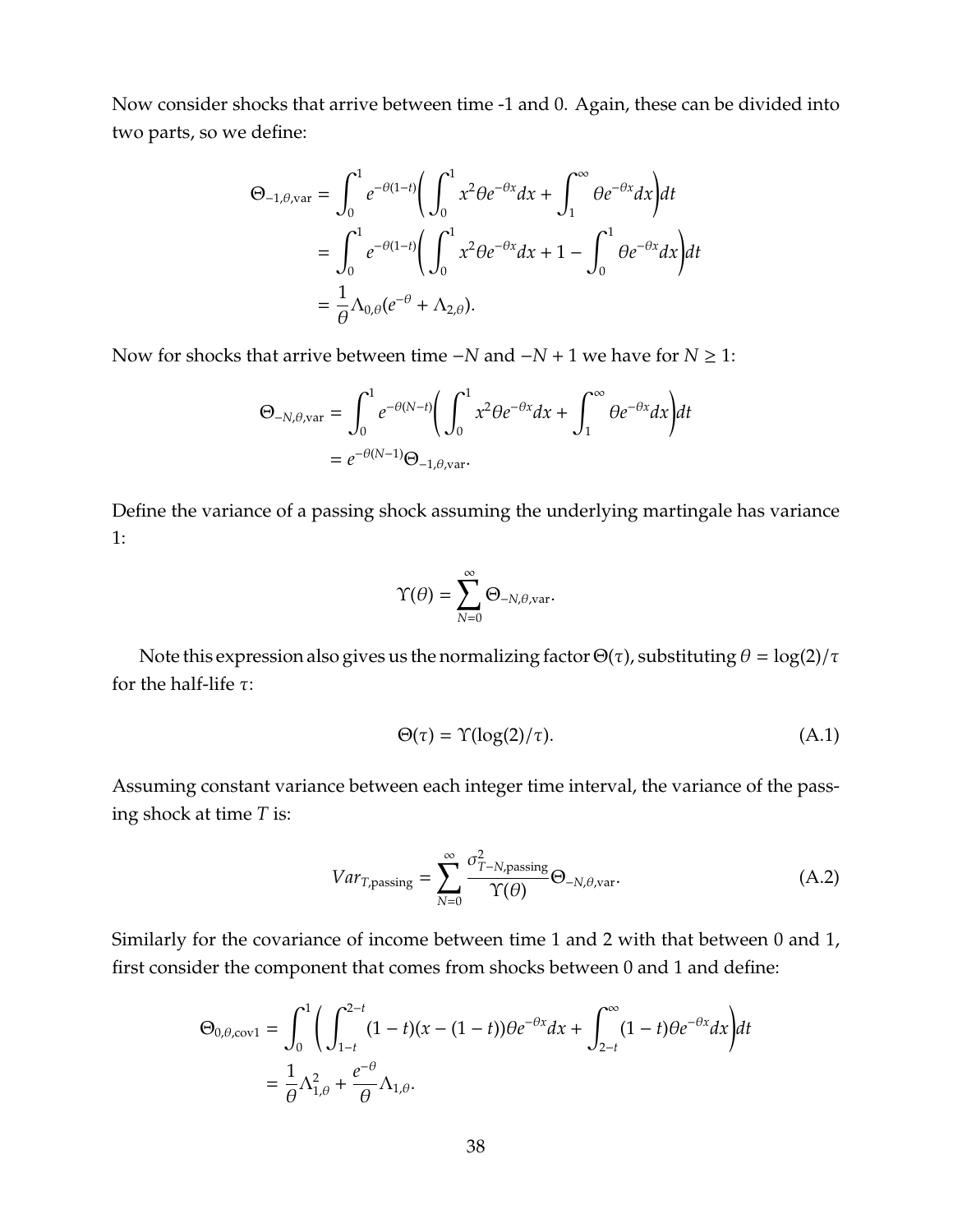Now the component that comes from shocks between -1 and 0:

$$
\Theta_{-1,\theta,\text{cov1}} = \int_0^1 \left( \int_{2-t}^{3-t} (1-t)(x-(2-t)) \theta e^{-\theta x} dx + \int_{3-t}^{\infty} (1-t) \theta e^{-\theta x} dx \right) dt
$$
  
=  $\frac{e^{-\theta}}{\theta} \Lambda_{0,\theta} \Lambda_{1,\theta} + \frac{e^{-2\theta}}{\theta} \Lambda_{1,\theta}$ 

and hence the component that comes from shocks between −*N* and −*N* + 1 for *N* > 1 is:

<span id="page-39-1"></span> $\Theta$ <sub>-*N*</sub>, $\theta$ ,cov1</sub> =  $e^{-(N-1)\theta} \Theta$ <sub>-1</sub>, $\theta$ ,cov1·

The covariance of time-aggregated income with its lag is then:

$$
Cov_{T,T-1,\text{passing}} = \sum_{N=0}^{\infty} \frac{\sigma_{T-N-1,\text{passing}}^2}{\Upsilon(\theta)} \Theta_{-N,\theta,\text{cov1}}.
$$

Finally, the covariance of time-aggregated income with its Mth lag is then:

$$
Cov_{T,T-M,\text{passing}} = \sum_{N=0}^{\infty} \frac{\sigma_{T-N-M,\text{passing}}^2}{\Upsilon(\theta)} e^{-\theta(M-1)} \Theta_{-N,\theta,\text{cov1}}.
$$
 (A.3)

Equations [A.2](#page-38-0) and [A.3](#page-39-1) give the model covariance matrix in level for the passing shocks. In first differences, we have:

$$
cov(\Delta y_T, \Delta y_{T_s}) = cov(y_T, y_{T-s}) - cov(y_{T-1}, y_{T-s}) - cov(y_T, y_{T-s-1}) + cov(y_{T-1}, y_{T-s-1})
$$
 (A.4)

from which we can calculate the model covariance matrix in first differences.

### **D Proofs**

#### <span id="page-39-0"></span>**D.1 Sketch Proof of Proposition [1](#page-21-2)**

The aim of this proof is to show that using the optimal minimum distance estimator will give the same parameter estimates regardless of using level or difference moments when there are sufficient panel observations of each individual. There are two steps in the proof. We first show that the optimal minimum distance estimator gives the same result when the moments are transformed by an invertible linear mapping. We next show that one can construct such an invertible linear mapping that transforms level moments into difference moments, but it includes some additional terms. However, as we add more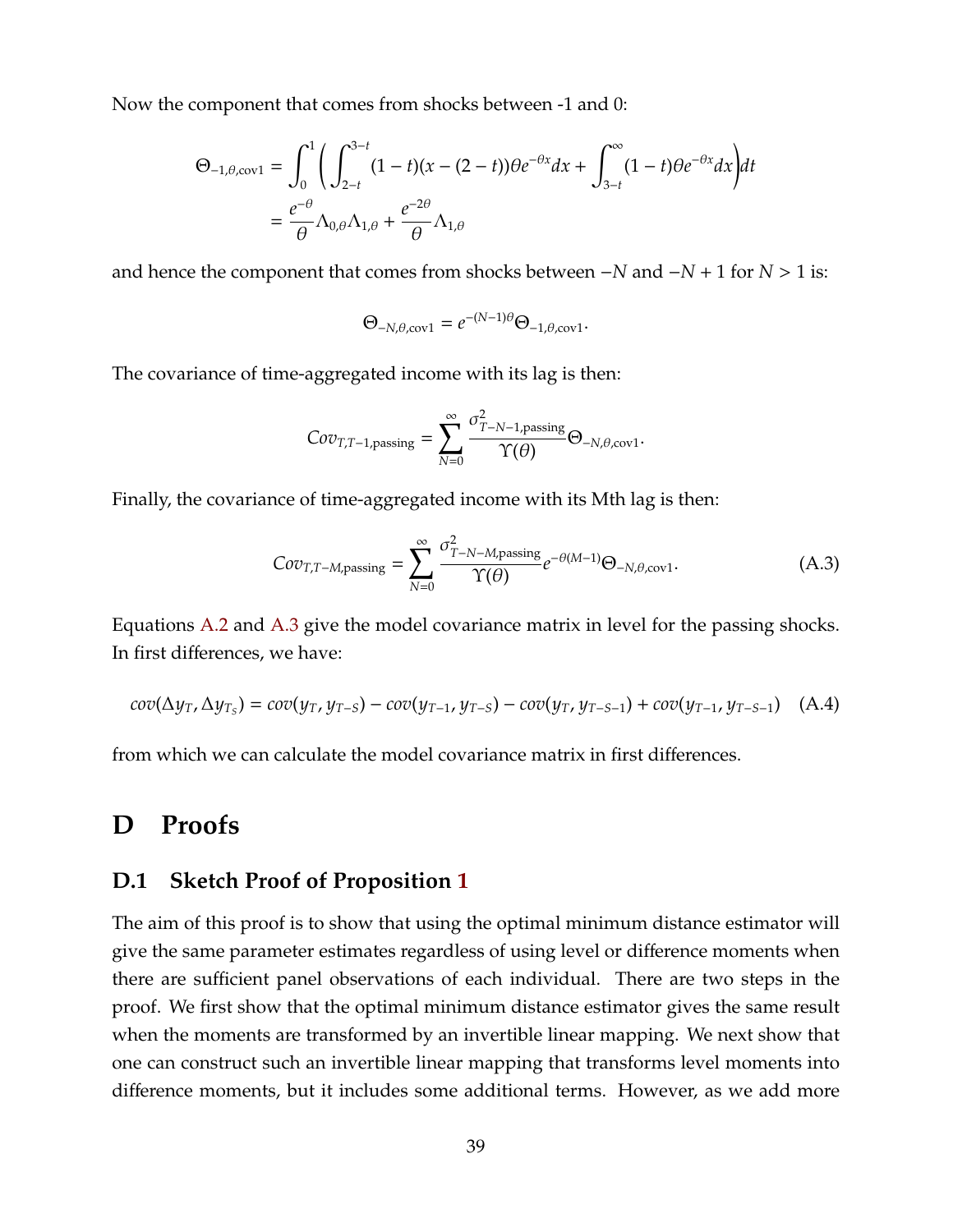panel observations, the contribution of these additional terms converges to zero such that the optimal minimum distance estimator will yield the same result regardless of which moments are used.

Assume that  $Y = (y_1, ..., y_T)$  is a random variable, that  $f(Y)$  is a function that generates data moments from *Y*, and that  $g(\theta)$  is a function generating model moments for a set of parameters  $θ$ . We can then formulate the original optimal minimum distance problem (OMD) as

$$
\operatorname*{argmin}_{\theta} \mathbb{E}(f(Y) - g(\theta))' \Omega^{-1} \mathbb{E}(f(Y) - g(\theta))
$$

where  $\Omega = \mathbb{E}(f(Y) - \mathbb{E}(f(Y)))' \mathbb{E}(f(Y) - \mathbb{E}(f(Y))).$ 

This problem is equivalent to

$$
\mathop{\rm argmin}_\theta \mathbb{E}(Af(Y) - Ag(\theta)) \tilde{\Omega}^{-1} \mathbb{E}(Af(Y) - Ag(\theta))
$$

for any invertible linear map *A* of dimension  $\frac{T(T+1)}{2}$  where  $\tilde{\Omega} = \mathbb{E}(Af(Y) - \mathbb{E}(Af(Y)))' \mathbb{E}(Af(Y) -$ E( $Af(Y)$ )). Hence, solving the optimal minimum distance problem of  $f(Y)$  and  $g(\theta)$  is equivalent to solving the same problem for  $Af(Y)$  and  $Ag(\theta)$ .

To show that the level and difference moments give the same estimates under the optimal minimum distance estimator, we have to show that there exists such an *A* that transforms level moments into difference moments. The level moments are defined as

$$
f(Y) = vech(Y'Y)
$$

and the difference moments are defined as

$$
f(\Delta Y) = vech((\Delta Y)^{'}(\Delta Y)).
$$

Since *Y* is of length *T* and ∆*Y* is of length *T*−1, *f*(*Y*) and *f*(∆*Y*) have different dimension so there does not exist an invertible *A* such that  $A f(Y) = f(\Delta Y)$ . However, we can construct an invertible linear mapping *A* with some extra terms:

$$
Af(Y) = [y_1^2, y_1 \Delta y_1, y_1 \Delta y_2, ..., y_1 \Delta y_T, f(\Delta Y)].
$$

Given that ∆*Y* is a stationary process, *y*1∆*y<sup>n</sup>* goes to zero in expectation as *n* → ∞. Thus, as  $T \to \infty$ , the extra terms play no role in the minimization so long as the covariance matrix of ∆*Y* is a function of the parameter of interest.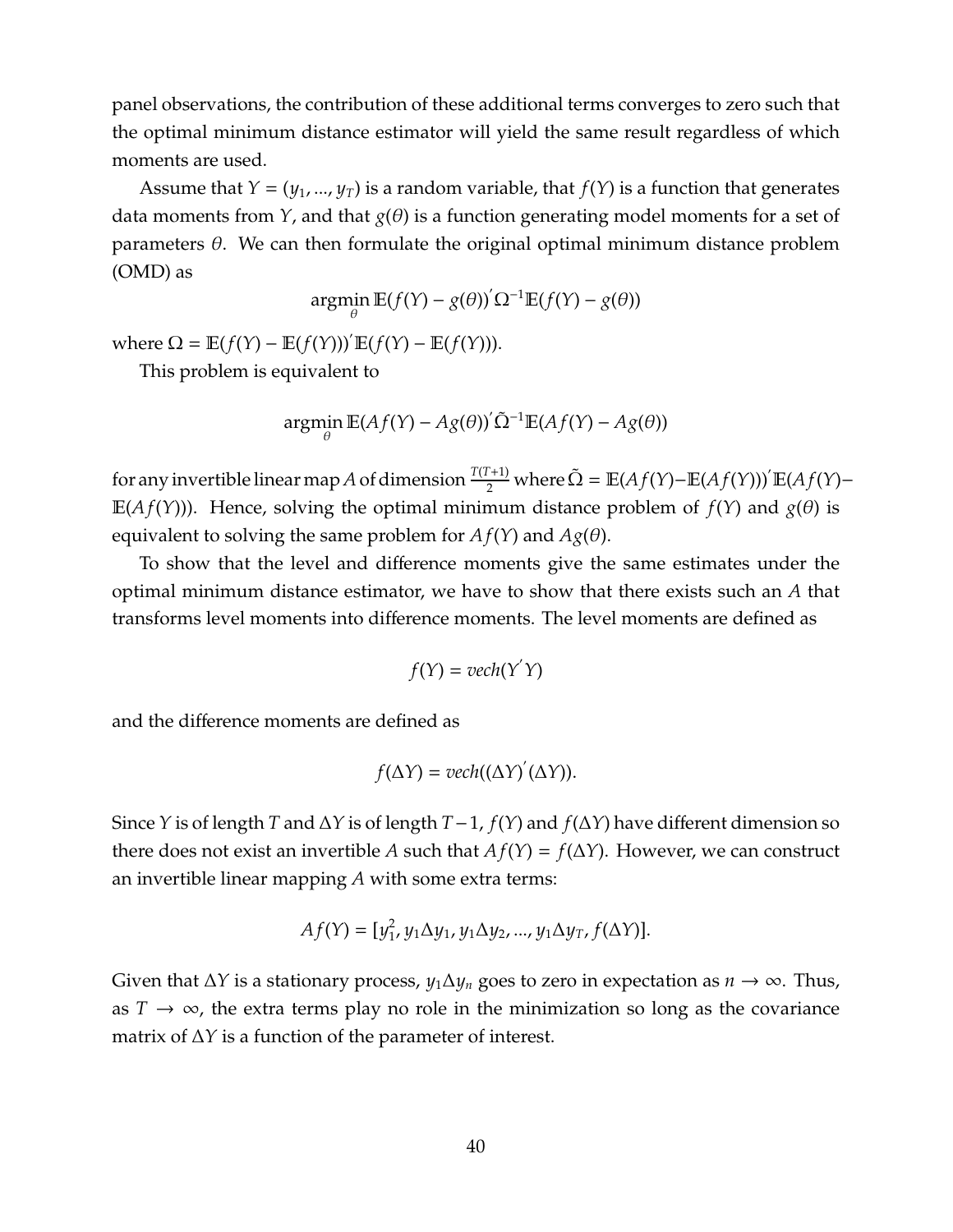#### **D.2 Sketch Proof of Proposition [2](#page-22-1)**

Suppose the data-generating process for income consists of initial permanent income, permanent income that follows a random walk, and transitory shocks that persist no more than *N* periods. Assume that  $Y = (y_0, y_1, ..., y_T)$  is random variable of length *T* generated from this income process. The covariance matrix for this process can be summarized as:

<span id="page-41-4"></span>
$$
var(y_t) = \sigma_{init}^2 + t\sigma_{perm}^2 + \sigma_{trans}^2
$$
\n(A.5)

$$
cov(y_t, y_{t+s})
$$
 is unconstrained if  $s \leq N$  (A.6)

$$
cov(y_t, y_{t+s}) = \sigma_{init}^2 + t\sigma_{perm}^2 \qquad \qquad \text{if } s > N \tag{A.7}
$$

The standard model moments are:

<span id="page-41-3"></span><span id="page-41-2"></span><span id="page-41-1"></span>
$$
var(y_t) = \sigma_{init}^2 + t\sigma_{perm}^2 + \sigma_{trans}^2 \tag{A.8}
$$

$$
cov(y_t, y_{t+s}) = \sigma_{init}^2 + t\sigma_{perm}^2 \qquad \qquad \text{if } s \le N \qquad (A.9)
$$

$$
cov(y_t, y_{t+s}) = \sigma_{init}^2 + t\sigma_{perm}^2 \qquad \qquad \text{if } s > N \tag{A.10}
$$

Given that the transitory variance only affects the value of [A.8,](#page-41-1) given a diagonal weighting matrix (either EWMD or DWMD) the estimation methodology will choose  $\sigma^2_{trans}$  to exactly match the model and empirical *var*(*yt*). As a result, [A.8](#page-41-1) will have no role to play in the estimation of  $\sigma_{perm}^2$  and  $\sigma_{init}^2$ . Indeed, these will be entirely determined by [A.10](#page-41-2) as  $T \to \infty$ because the relative weight assigned to [A.9](#page-41-3) will go to zero ( $T \to \infty$  but N is fixed, and the weight on *cov*(*y<sup>t</sup>* , *y<sup>t</sup>*+*<sup>s</sup>*) will tend to a fixed positive number under both EWMD and DWMD). As [A.10](#page-41-2) is identical to [A.7,](#page-41-4) the estimation of  $\sigma_{perm}^2$  and  $\sigma_{init}^2$  will be consistent resulting therefore in an consistent estimate of  $\sigma_{trans}^2$  from [A.8.](#page-41-1)

### <span id="page-41-0"></span>**E Bootstrapped PSID confidence intervals**

Table [A.1](#page-42-1) shows the PSID estimation results for both the proposed and standard model, level and difference moments, along with their bootstrapped confidence intervals in parentheses below.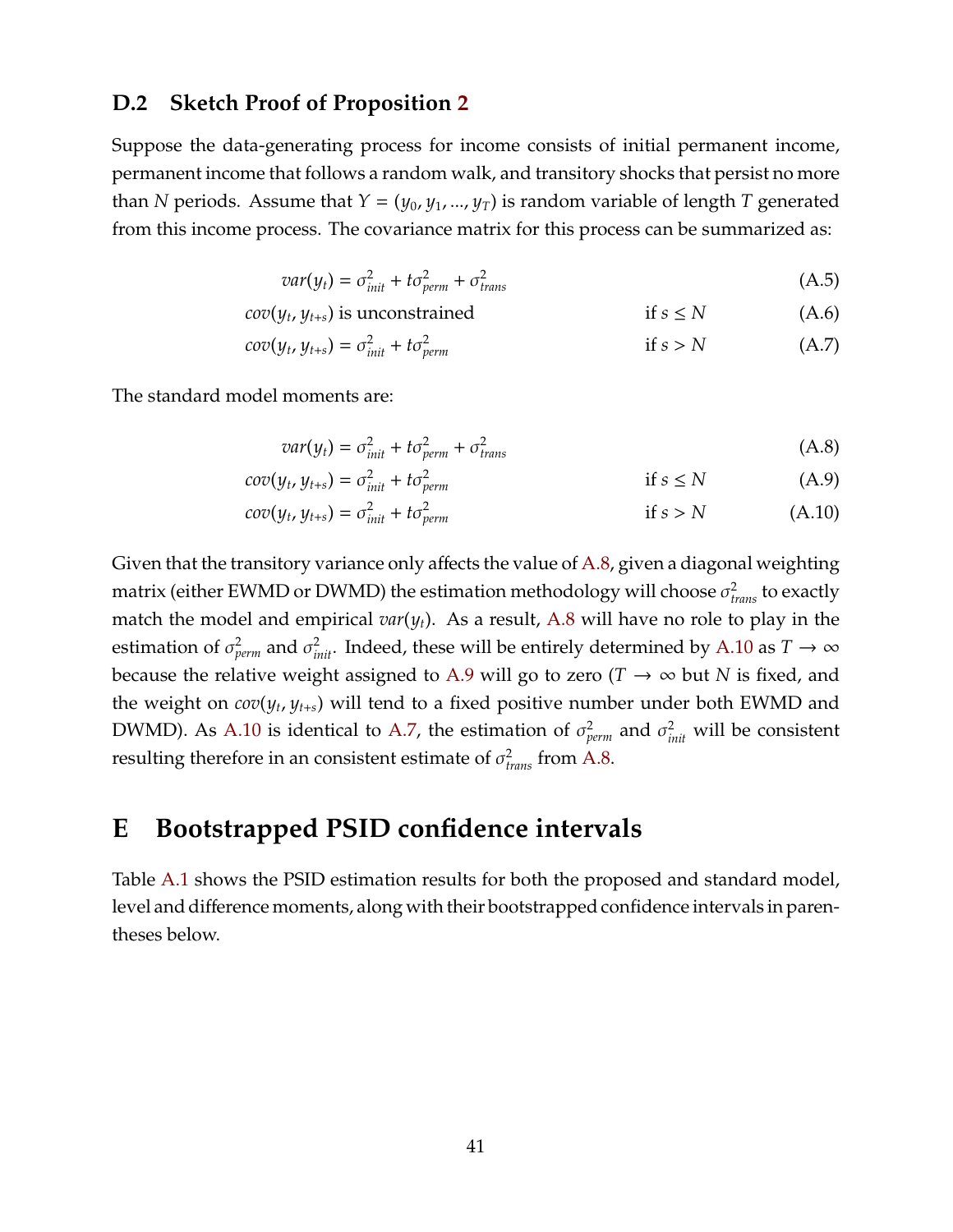<span id="page-42-1"></span>

|                          |                | <b>EWMD</b>    |                | DWMD           |                | <b>OWMD</b>    |  |  |  |
|--------------------------|----------------|----------------|----------------|----------------|----------------|----------------|--|--|--|
|                          | Level          | Difference     | Level          | Difference     | Level          | Difference     |  |  |  |
| Panel A: Proposed Model  |                |                |                |                |                |                |  |  |  |
| $\sigma_{\text{perm}}^2$ | 0.010          | 0.008          | 0.008          | 0.010          | 0.006          | 0.007          |  |  |  |
|                          | (0.008, 0.012) | (0.005, 0.012) | (0.007, 0.010) | (0.006, 0.014) | (0.005, 0.007) | (0.005, 0.008) |  |  |  |
| $\sigma_{\text{tran}}^2$ | 0.065          | 0.080          | 0.066          | 0.074          | 0.053          | 0.051          |  |  |  |
|                          | (0.057, 0.075) | (0.068, 0.088) | (0.057, 0.073) | (0.056, 0.079) | (0.035, 0.050) | (0.036, 0.051) |  |  |  |
| $\tau$                   | 1.407          | 1.216          | 1.432          | 1.374          | 1.368          | 1.370          |  |  |  |
|                          | (1.258, 1.440) | (1.152, 1.399) | (1.262, 1.463) | (1.356, 1.452) | (1.255, 1.471) | (1.279, 1.463) |  |  |  |
| b                        | 0.264          | 0.347          | 0.307          | 0.417          | 0.373          | 0.472          |  |  |  |
|                          | (0.243, 0.288) | (0.314, 0.440) | (0.297, 0.329) | (0.359, 0.502) | (0.316, 0.451) | (0.352, 0.554) |  |  |  |
| $\sigma^2_{\rm init}$    | 0.078          | Х              | 0.092          | Х              | 0.105          | Х              |  |  |  |
|                          | (0.067, 0.098) | х              | (0.079, 0.107) | Х              | (0.088, 0.114) | Х              |  |  |  |
| Panel B: Standard Model  |                |                |                |                |                |                |  |  |  |
| $\sigma_{\text{perm}}^2$ | 0.012          | 0.021          | 0.010          | 0.019          | 0.009          | 0.010          |  |  |  |
|                          | (0.010, 0.014) | (0.016, 0.025) | (0.008, 0.011) | (0.015, 0.022) | (0.007, 0.009) | (0.008, 0.011) |  |  |  |
| $\sigma_{\text{tran}}^2$ | 0.047          | 0.044          | 0.054          | 0.042          | 0.034          | 0.036          |  |  |  |
|                          | (0.040, 0.053) | (0.036, 0.051) | (0.046, 0.058) | (0.032, 0.047) | (0.022, 0.033) | (0.025, 0.034) |  |  |  |

**Table A.1:** PSID estimation with bootstrapped standard errors

init 0.069 ✗ 0.086 ✗ 0.105 ✗  $(0.058, 0.088)$   $\times$   $(0.074, 0.101)$   $\times$   $(0.068, 0.090)$   $\times$ 

## <span id="page-42-0"></span>**F Persistent (but not permanent) shocks**

 $\sigma_{\rm in}^2$ 

The paper restricts attention to estimating income processes where the permanent component is a unit root. In this appendix, we present the paper's main results when we allow the persistent part of the income process to have an arbitrary persistence.

Specifically, we adjust the standard income process to be

$$
y_t = p_t + \varepsilon_t + \theta \varepsilon_t \tag{A.11}
$$

$$
p_t = \rho p_{t-1} + v_t \tag{A.12}
$$

where the adjustment is to allow for a  $\rho$  that is not equal to 1. Similarly, we adjust the persistent part of the proposed model to be

$$
dp_t = \log(\rho)(p_t - p_0)dt + \sigma_{perm}dP_t
$$

where the adjustment is that  $log(\rho) = 0$  in the version of the model in the paper, while we allow for a general  $\rho$  in this appendix.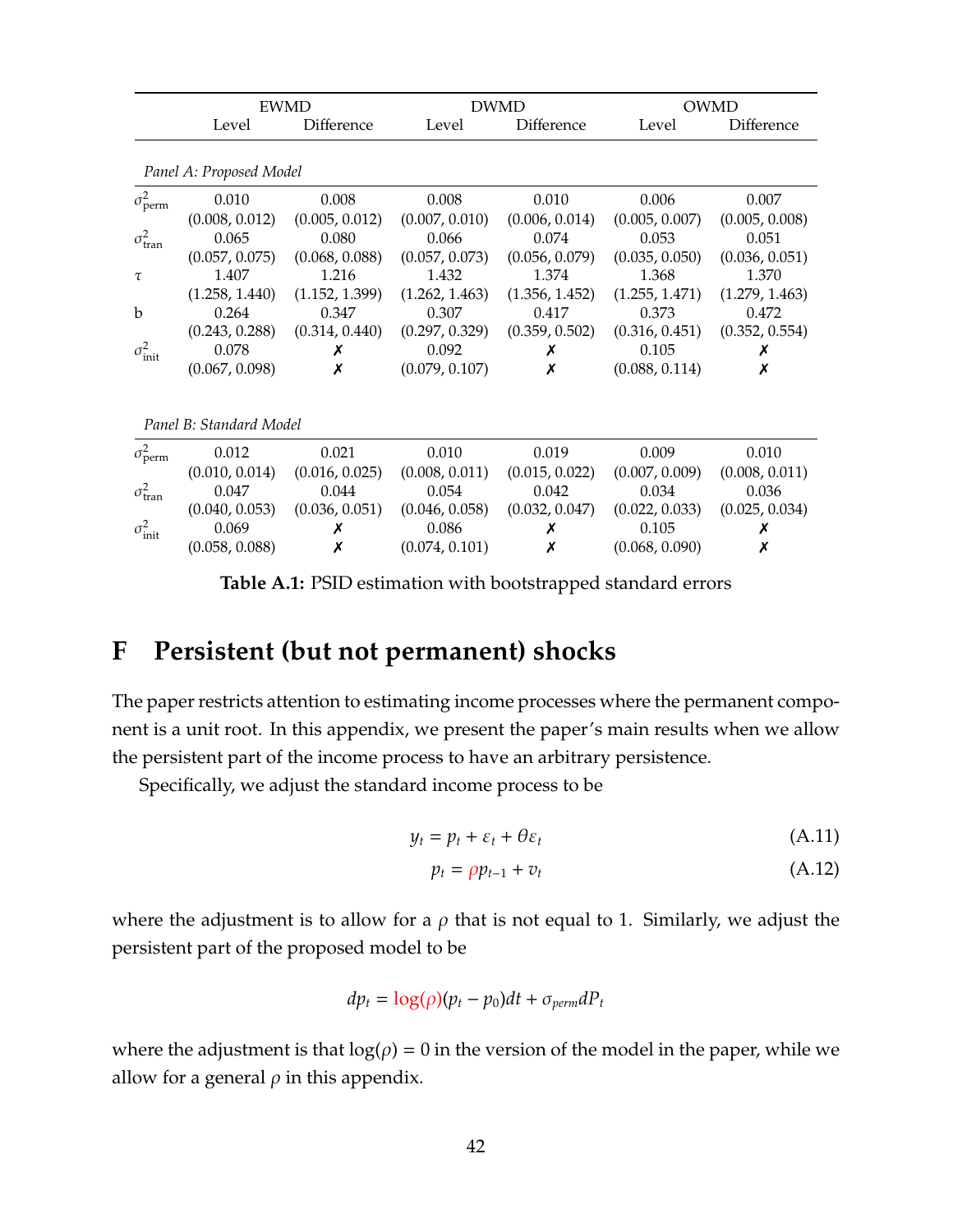<span id="page-43-0"></span>

|                                                      |       | <b>EWMD</b>             |       | DWMD       |       | OWMD              |
|------------------------------------------------------|-------|-------------------------|-------|------------|-------|-------------------|
|                                                      | Level | Difference              | Level | Difference | Level | <b>Difference</b> |
|                                                      |       |                         |       |            |       |                   |
|                                                      |       | Panel A: Proposed Model |       |            |       |                   |
|                                                      | 0.004 | 0.006                   | 0.004 | 0.006      | 0.003 | 0.005             |
| $\sigma_{\text{perm}}^2$<br>$\sigma_{\text{tran}}^2$ | 0.038 | 0.034                   | 0.041 | 0.035      | 0.039 | 0.033             |
| τ                                                    | 1.494 | 1.810                   | 1.328 | 1.815      | 2.241 | 1.640             |
| b                                                    | 0.390 | 0.540                   | 0.407 | 0.526      | 0.443 | 0.525             |
| $\rho$                                               | 0.991 | 0.979                   | 0.982 | 0.985      | 1.000 | 0.989             |
| $\sigma_{\rm init}^2$                                | 0.063 | Х                       | 0.063 | Х          | 0.059 | Х                 |
|                                                      |       |                         |       |            |       |                   |
|                                                      |       | Panel B: Standard Model |       |            |       |                   |
|                                                      | 0.010 | 0.014                   | 0.010 | 0.015      | 0.011 | 0.010             |
| $\sigma_{\text{perm}}^2$<br>$\sigma_{\text{tran}}^2$ | 0.022 | 0.017                   | 0.022 | 0.016      | 0.019 | 0.019             |
| θ                                                    | 0.216 | 0.026                   | 0.233 | 0.000      | 0.088 | 0.092             |
| $\rho$                                               | 0.923 | 0.894                   | 0.921 | 0.809      | 0.926 | 0.952             |
| $\sigma^2_{\rm init}$                                | 0.063 | Х                       | 0.062 | Х          | 0.059 | Х                 |

*Notes:* The table presents estimated parameters using the proposed and standard models on Norwegian data. 'Level' and 'Difference' denote the type of moments used, corresponding to [\(10\)](#page-9-1) and [\(11\)](#page-9-2), respectively. 'EWMD', 'DWMD', and 'OWMD' is the type of weighting matrix applied, corresponding to identity, diagonally optimal, and full optimal weighting matrix, respectively. The table shows the mean of parameter estimates over time and age.

**Table A.2:** Estimation with persistent, but not permanent shock

Table [A.2](#page-43-0) presents the estimated income processes on Norwegian data when we allow for a  $\rho \leq 1$ . The proposed model provides consistent estimates of the model parameters even in this more general case. In particular, across all combinations of moments and weighting matrices applied, the estimates of  $\rho$  are close to 1, and the estimated permanent and transitory variances are stable.

In contrast, estimates of the standard model vary more depending on moments, and weighting matrices applied. For example, the estimates of  $\rho$  vary from 0.81 to 0.95. The estimates of the permanent variance also vary more. However, when adjusted for the persistence of the permanent component (annual variance =  $\sigma_{\text{perm}}^2/(1-\rho^2)$ ), they are only slightly higher than the permanent variance estimates from the proposed model. Moreover, when we estimate using the optimal weighted minimum distance method, we get similar results regardless of the moments used, as discussed in Proposition [1.](#page-21-2)

Table [A.3](#page-44-1) also presents the results when we simulate the proposed model and estimate the standard model. Again, we do not provide the estimates of the proposed model since it is the data-generating process. Compared with the data-generating process, the standard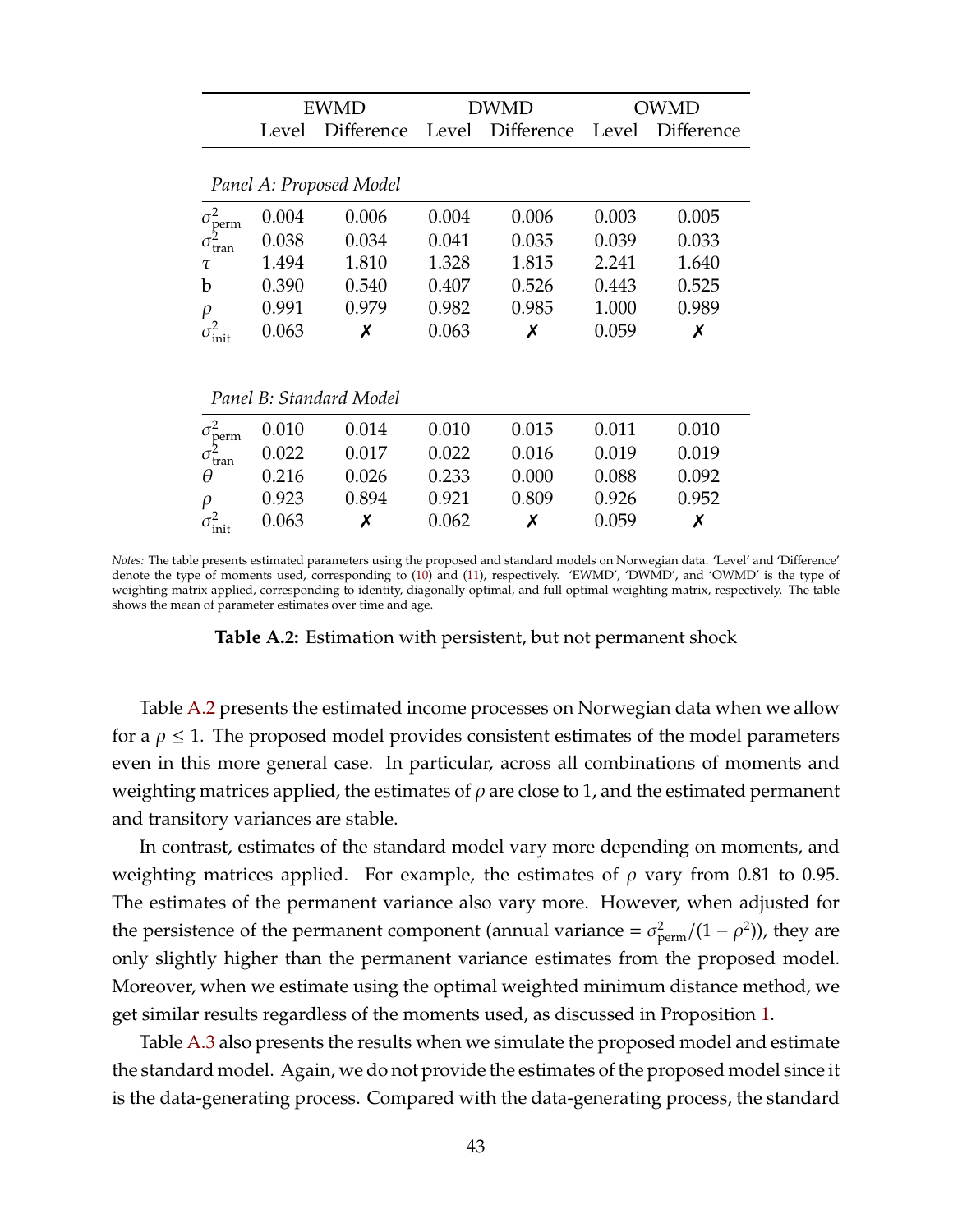<span id="page-44-1"></span>

|                          |                                              |       | <b>EWMD</b> |       | DWMD  |       | OWMD             |  |
|--------------------------|----------------------------------------------|-------|-------------|-------|-------|-------|------------------|--|
| Parameter                | True Value Level Difference Level Difference |       |             |       |       |       | Level Difference |  |
| $\sigma_{\text{perm}}^2$ | 0.005                                        | 0.008 | 0.015       | 0.009 | 0.015 | 0.013 | 0.013            |  |
| $\sigma_{\text{tran}}^2$ | 0.038                                        | 0.026 | 0.015       | 0.027 | 0.015 | 0.017 | 0.017            |  |
| τ                        | 2.0 years                                    | Х     |             |       | Х     |       | Х                |  |
| $\boldsymbol{b}$         | 0.40                                         |       | Х           |       | х     |       | X                |  |
| $\theta$                 |                                              | 0.38  | 0.07        | 0.39  | 0.07  | 0.12  | 0.11             |  |
| $\rho$                   | 1.00                                         | 0.97  | 0.93        | 0.97  | 0.93  | 0.94  | 0.95             |  |
| $\sigma_{\text{init}}^2$ | 0.065                                        | 0.062 | Х           | 0.063 | х     | 0.064 | X                |  |

**Table A.3:** Estimation of simulated data on the standard model with persistent, but not permanent shock

model, in this case, tends to underestimate the persistence of the permanent component. Furthermore, the standard model tends to overestimate permanent variance somewhat and underestimate the transitory variance, suggesting that some of the transitory shocks in the model are misrepresented as permanent shocks when estimated using the standard model. This pattern of misrepresented shocks was also present in the simulation exercise in the text.

### <span id="page-44-0"></span>**G Further Simulation Results**

Tables [A.4,](#page-45-0) [A.5,](#page-45-1) and [A.6](#page-45-2) show estimation results for the standard model for simulation results varying the length of the panel (T=16 or 5) and introducing some decay in the permanent shock (we set  $\rho = 0.97$  in the proposed model data-generating process). The estimation results reported are for the standard model with  $\rho = 1$ .

Two results are noteworthy. First, reducing the panel size to *T* = 5 results in the level estimation mildly underestimating the transitory income variance, while the difference estimates are unchanged and remain far from the true parameter values. Second, if the 'permanent' income shock decays even slowly over time, estimating the standard model with  $\rho = 1$ , especially for long panels, results in an overestimation of the transitory variance and an underestimation of the permanent variance when using level moments. The difference estimates are little changed. This bias in the level moments is also found when we estimate the proposed model with  $\rho = 0$  and is caused by the model misinterpreting the decaying permanent shocks as transitory.

In the paper we do not allow for permanent shocks to decay. When we estimated  $\rho$  in the Norwegian data, we found it to be equal to 0.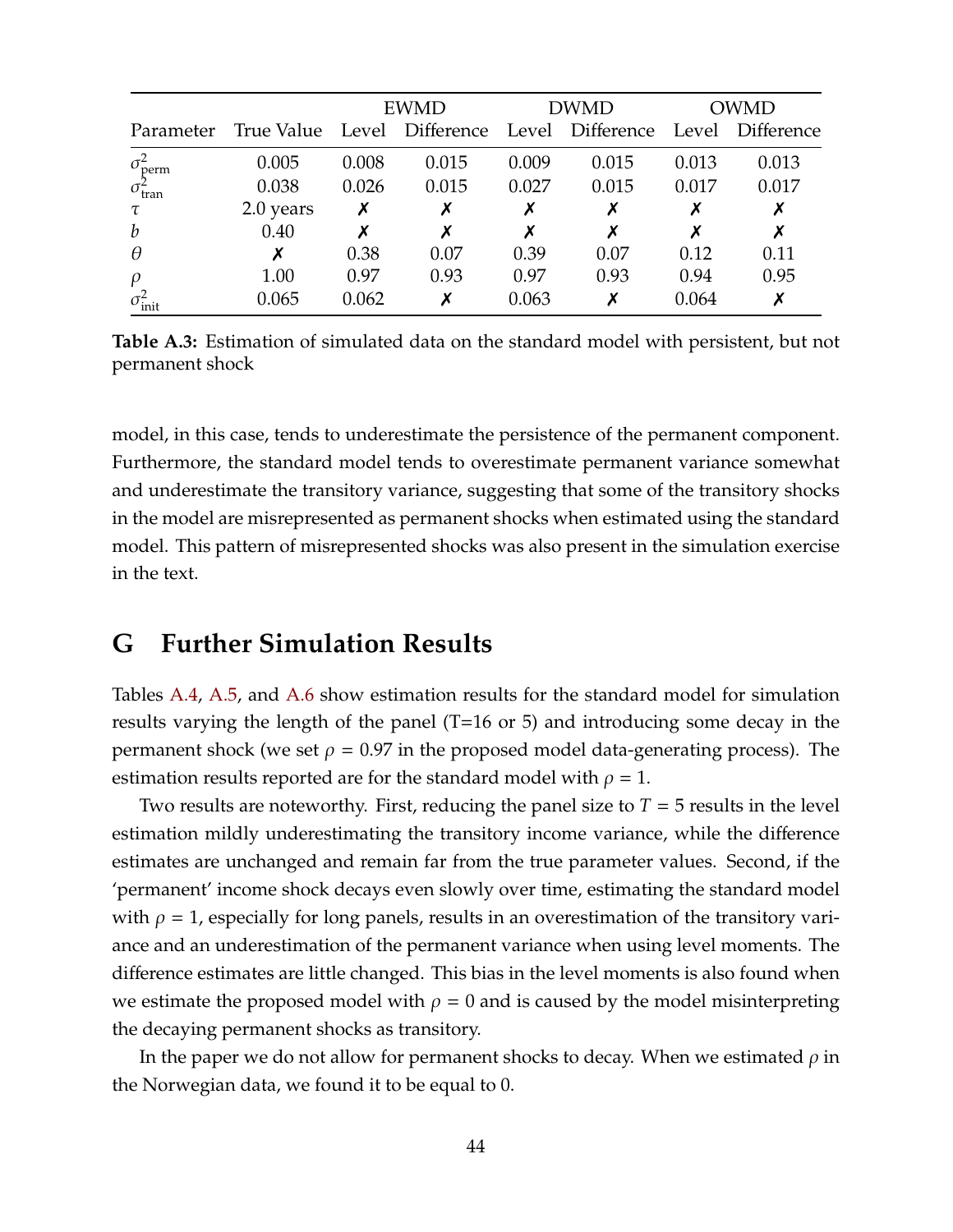<span id="page-45-0"></span>

|                          |                                                               | <b>EWMD</b> |       | <b>DWMD</b> |       | <b>OWMD</b> |       |
|--------------------------|---------------------------------------------------------------|-------------|-------|-------------|-------|-------------|-------|
| Parameter                | True Value Level Difference Level Difference Level Difference |             |       |             |       |             |       |
| $\sigma_{\text{perm}}^2$ | 0.005                                                         | 0.005       | 0.012 | 0.005       | 0.012 | 0.008       | 0.012 |
| $\sigma_{\text{tran}}^2$ | 0.038                                                         | 0.027       | 0.017 | 0.027       | 0.017 | 0.021       | 0.018 |
| τ                        | 2.0 years                                                     |             |       |             |       |             | X     |
| $\boldsymbol{b}$         | 0.40                                                          |             |       |             |       |             | Х     |
| $\theta$                 |                                                               | 0.32        | 0.10  | 0.32        | 0.10  | 0.18        | 0.12  |
| $\sigma_{\text{init}}^2$ | 0.065                                                         | 0.073       |       | 0.073       |       | 0.070       |       |

**Table A.4:** Estimated standard-model parameters using data simulated from the proposed model (T=5)

<span id="page-45-1"></span>

|                          |                                                        | <b>EWMD</b> |       | <b>DWMD</b> |       | OWMD  |                  |
|--------------------------|--------------------------------------------------------|-------------|-------|-------------|-------|-------|------------------|
|                          | Parameter True Value Level Difference Level Difference |             |       |             |       |       | Level Difference |
| $\sigma_{\text{perm}}^2$ | 0.005                                                  | 0.003       | 0.012 | 0.003       | 0.012 | 0.005 | 0.008            |
| $\sigma_{\text{tran}}^2$ | 0.038                                                  | 0.038       | 0.017 | 0.039       | 0.017 | 0.023 | 0.021            |
| $\tau$                   | 2.0 years                                              | Х           |       |             |       |       | X                |
| $\boldsymbol{b}$         | 0.40                                                   |             |       |             |       |       | X                |
| $\theta$                 |                                                        | 0.71        | 0.10  | 0.76        | 0.10  | 0.21  | 0.18             |
| $\sigma_{\text{init}}^2$ | 0.065                                                  | 0.048       |       | 0.048       |       | 0.041 |                  |

**Table A.5:** Estimated standard-model parameters using data simulated from the proposed model (T=16,  $\rho$ =0.97)

<span id="page-45-2"></span>

|                                                      |                                                                         |       | <b>EWMD</b> | <b>DWMD</b> |       | <b>OWMD</b> |       |
|------------------------------------------------------|-------------------------------------------------------------------------|-------|-------------|-------------|-------|-------------|-------|
|                                                      | Parameter True Value Level Difference Level Difference Level Difference |       |             |             |       |             |       |
|                                                      | 0.005                                                                   | 0.003 | 0.012       | 0.003       | 0.012 | 0.006       | 0.011 |
| $\sigma_{\text{perm}}^2$<br>$\sigma_{\text{tran}}^2$ | 0.038                                                                   | 0.029 | 0.017       | 0.029       | 0.017 | 0.023       | 0.018 |
| $\tau$                                               | 2.0 years                                                               |       |             |             |       |             | Х     |
| $\boldsymbol{b}$                                     | 0.40                                                                    |       | Х           |             |       |             | Х     |
| $\theta$                                             |                                                                         | 0.36  | 0.11        | 0.36        | 0.11  | 0.21        | 0.12  |
| $\sigma_{\text{init}}^2$                             | 0.065                                                                   | 0.060 | Х           | 0.060       |       | 0.056       | Х     |

**Table A.6:** Estimated standard-model parameters using data simulated from the proposed model (T=5,  $\rho$ =0.97)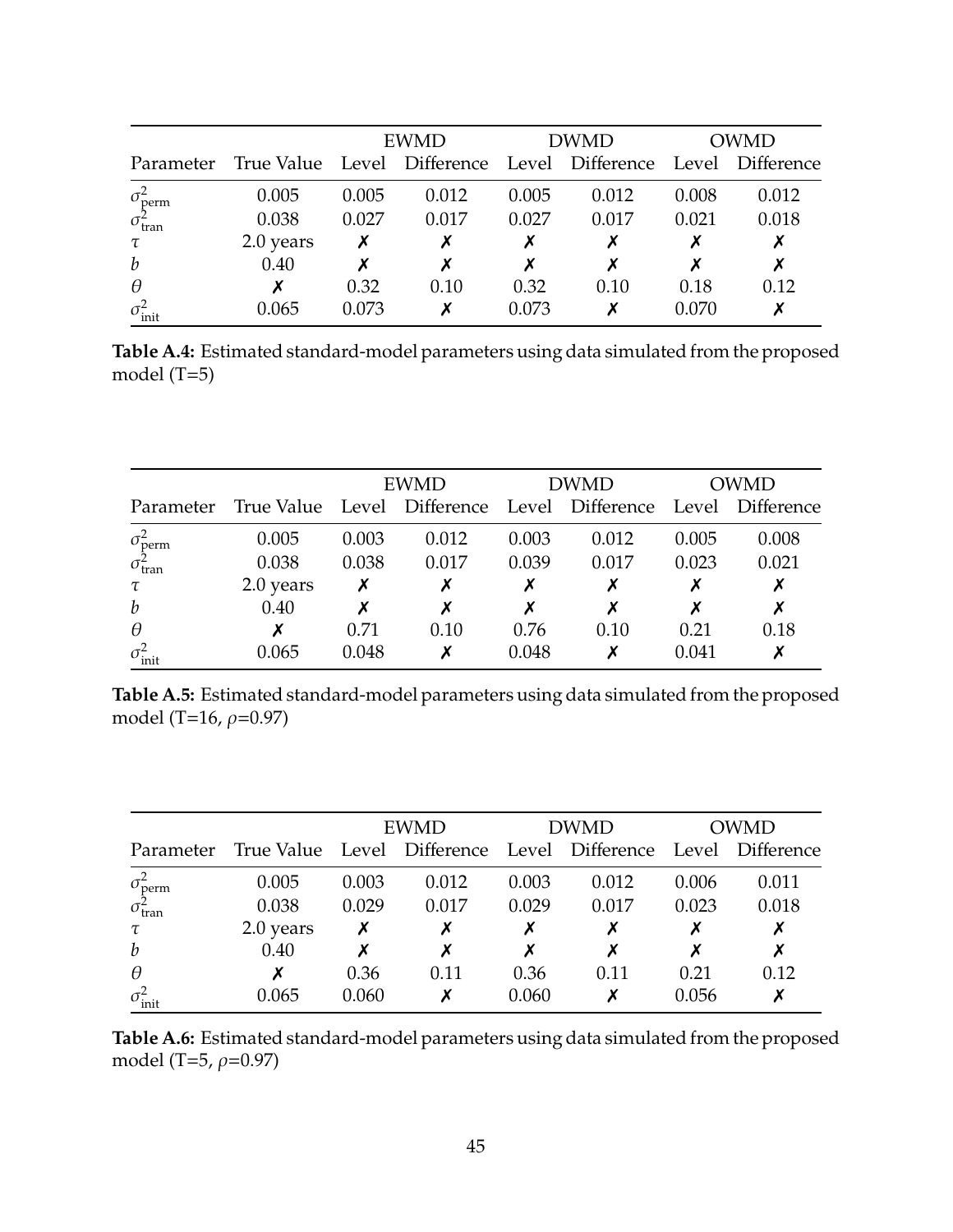### <span id="page-46-0"></span>**H Replicating DHM on Norwegian data**

As mentioned in Section [1,](#page-2-0) the paper most closely related to ours is [Daly, Hryshko, and](#page-31-0) [Manovskii](#page-31-0) [\(2022\)](#page-31-0) (DHM). Therefore, this section replicates their results on Norwegian data by comparing estimates using moments in levels and differences. They use registry data from both Denmark and Germany, and here we aim to mimic as closely as possible the three different sample selection criteria that they apply to the Danish data.

We again use the Norwegian registry data described in section [2](#page-6-0) and restrict our attention to males born in Norway. As DHM do in the Danish data, we further restrict attention to those born in the years from 1951 to 1955 and only use wage data from 1981 to 2006. We also drop individuals whose educational status has changed during their longest spell (discussed further below). Outliers are defined as year-to-year earnings increases of more than 500 percent or a decrease of more than 80 percent. Individuals with earnings outliers within their longest spell are dropped.

There are two selection criteria that DHM apply to the Danish data that we cannot replicate exactly in the Norwegian data: 1) They drop records where individuals worked less than 10 percent of the year as a full-time employee, and 2) they remove individuals who were ever self-employed. We handle both of these by referring to the Norwegian social security system's definition of a base level of income ("grunnbeløp" which is abbreviated to 'G'), which is used as a basis for calculations of various social security and pension benefits. The first criteria mentioned above is handled by dropping observations where income is below 1G. This should capture individuals who are only loosely attached to the labor force during the year. The second criteria drops observations where business income is above 1G which should capture those who are self-employed.<sup>[20](#page-46-1)</sup>

DHM's focus is on the importance of using a balanced sample, and to highlight this they contrast estimates obtained from three different samples in their paper. The first sample ("Balanced") only keeps individuals where observations are available for all 26 years they consider. The second sample ("9 consec.") constructs spells of consecutive observations for each individual and only keeps those individuals where the longest spell contains at least 9 consecutive observations. Only the observations within that longest spell are kept, so that there are no gaps in the resulting data set. The third sample ("20 not nec. consec.") keeps individuals where at least 20 income observations are available but does not require that these are consecutive. So in this sample, the "longest spell" is not relevant and the data can contain gaps. Table [A.7](#page-47-0) shows the number of individuals we obtain in the three different samples and compares them to the numbers obtained by

<span id="page-46-1"></span> $20$ Note that the measure of business income is only available from 1993.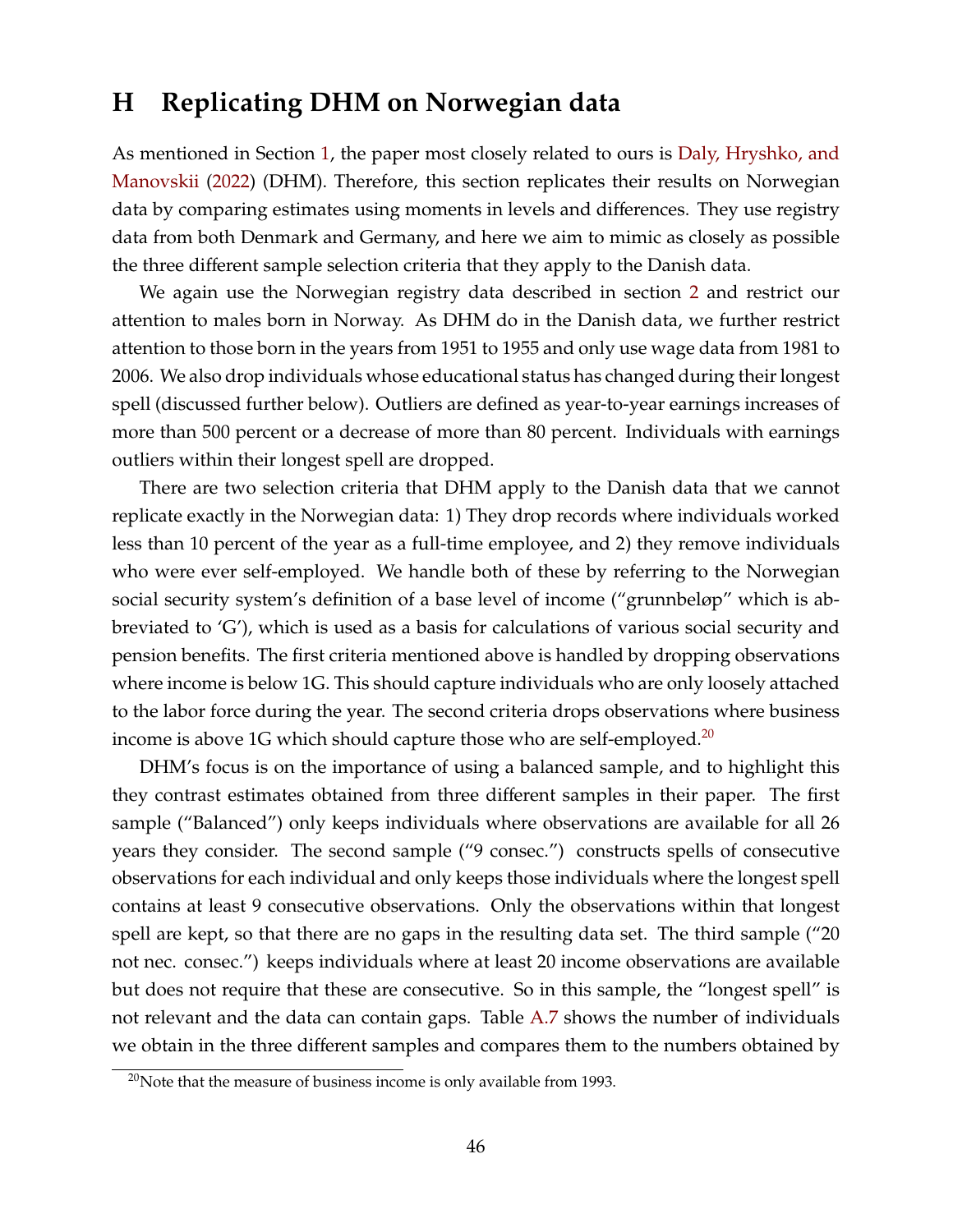<span id="page-47-0"></span>

| Sample                         | Norwegian data | Danish data (from DHM) |
|--------------------------------|----------------|------------------------|
| Sample 1 - Balanced            | 71,825         | 67,008                 |
| Sample 2 - 9 consec.           | 98,078         | 102,825                |
| Sample 3 - 20 not nec. consec. | 90,305         | 90,668                 |

**Table A.7:** Number of individuals in the three samples in Norwegian and Danish data

#### DHM in the Danish data.

Tables [A.8,](#page-48-0) [A.9,](#page-49-0) and [A.10](#page-49-1) present results from estimating the standard model from section [3.1](#page-8-2) using both moments in levels and differences for each of the three samples.

Table [A.8](#page-48-0) shows that we get similar results to DHM when we follow their approach and use the optimal weighting matrix—that is, the inverse of the variance-covariance matrix of the data moments—in the estimation. Columns (1)—(4) show results for the samples with 9 or more consecutive observations and with 20 or more observations that are not necessarily consecutive. For both of these samples, we see the same patterns that DHM report for the Danish data: The estimated persistence and variance of the permanent shock as well as the estimated persistence of the transitory shock are higher when using difference moments, while the estimated variance of the transitory shock is higher when using moments in levels. Columns (5) and (6) show that these differences disappear when using the balanced sample where individuals are only included if data is available for all of the 26 years. Thus the estimation on Norwegian registry data give results very similar to the ones obtained by DHM for Danish (and German) data.

Tables [A.9](#page-49-0) and [A.10](#page-49-1) show that using a different weighting matrix in the estimation respectively the inverse of a diagonal weighting matrix using only the variance of the data moments and the identity matrix—does not yield the same results as in DHM. In both of those estimations, we get that using difference moments leads to a higher estimated variance of the permanent shock and a lower estimated variance of the transitory shock even in the balanced sample. The estimated values of persistence also depend on the moments used, but the ranking differs depending on the weighting matrix.

That the choice of weighting matrix affects the estimation results in this way is yet another indication that the standard model is misspecified and that simply using a balanced panel does not fix the issue. We remain convinced that using a balanced panel is important for the reasons pointed out by DHM, but the observation that the estimated values in columns (5) and (6) of table [A.8](#page-48-0) are the same does not necessarily show that these estimates are correct. As shown in the estimation on simulated data presented in table [3,](#page-21-0) obtaining the same estimated values using moments in levels and differences does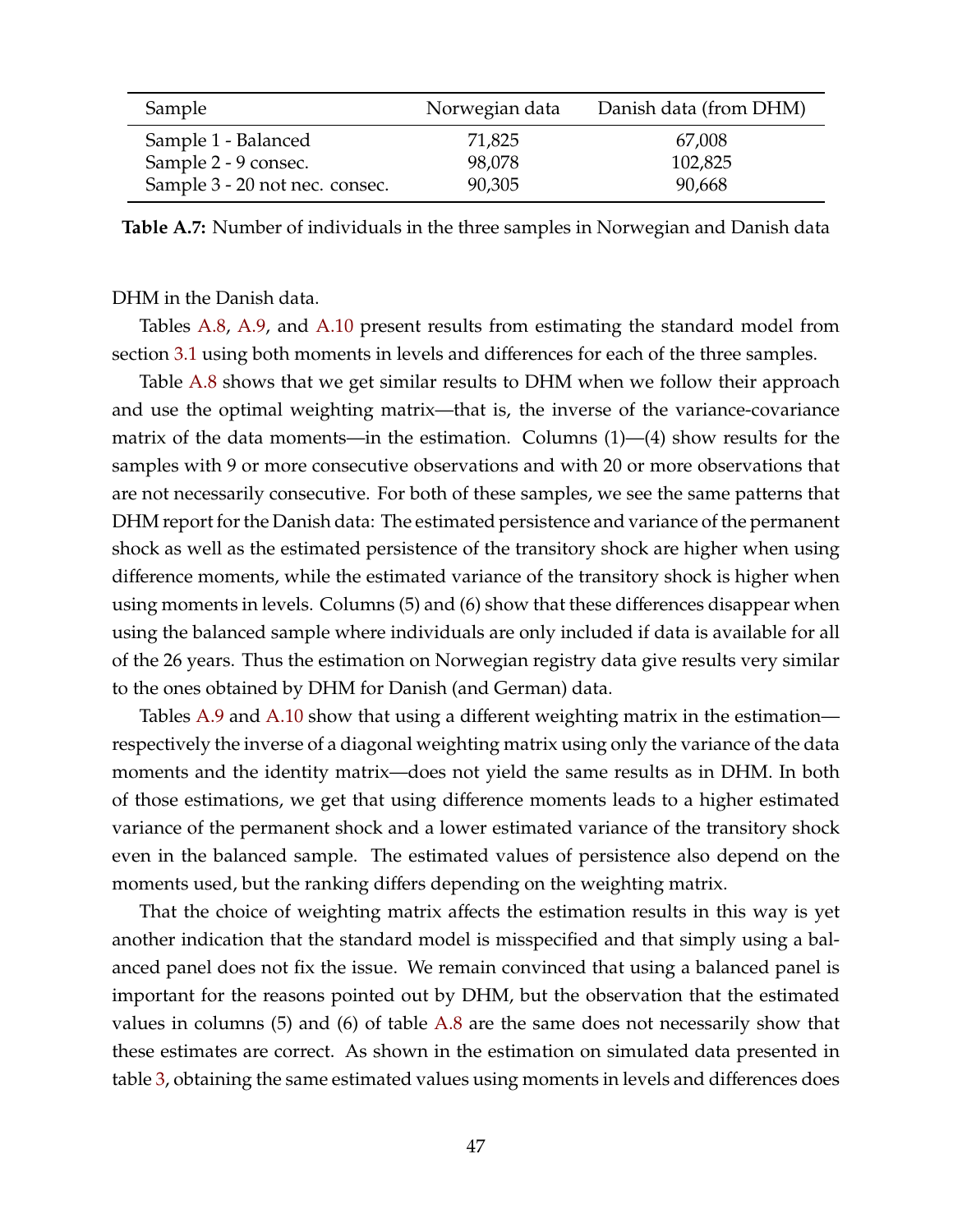<span id="page-48-0"></span>

|                          | 9 consec.         |          |                   | 20 not nec. consec. | Balanced          |          |
|--------------------------|-------------------|----------|-------------------|---------------------|-------------------|----------|
|                          | Levs.             | Diffs.   | Levs.             | Diffs.              | Levs.             | Diffs.   |
| $\rho$                   | 0.952             | 0.990    | 0.967             | 0.981               | 0.970             | 0.975    |
|                          | (0.001)           | (0.0003) | (0.0006)          | (0.0005)            | (0.0006)          | (0.0008) |
| $\sigma_{\text{perm}}^2$ | 0.010             | 0.015    | 0.008             | 0.013               | 0.006             | 0.006    |
|                          | (0.0001)          | (0.0001) | (0.0001)          | (0.0001)            | (0.0001)          | (0.0001) |
| $\theta$                 | 0.221             | 0.250    | 0.195             | 0.263               | 0.273             | 0.272    |
|                          | (0.002)           | (0.003)  | (0.003)           | (0.003)             | (0.003)           | (0.003)  |
| $\sigma_{\text{tran}}^2$ | 0.017             | 0.009    | 0.019             | 0.010               | 0.009             | 0.009    |
|                          | (0.0001)          | (0.0001) | (0.0001)          | (0.0001)            | (0.0001)          | (0.0001) |
| $\sigma_{\text{init}}^2$ | 0.025<br>(0.0004) |          | 0.027<br>(0.0004) |                     | 0.025<br>(0.0004) |          |
| $\chi^2$                 | 8,312             | 5,259    | 8,970             | 8,705               | 8,335             | 7,228    |
| (d.f.)                   | 346               | 321      | 346               | 321                 | 346               | 321      |

**Table A.8:** Estimates of the earnings process in Norwegian administrative data using DHM's sample selection criteria. V matrix = DHM (= optimal weighting matrix)

not guarantee that the estimations recover the true parameter values.